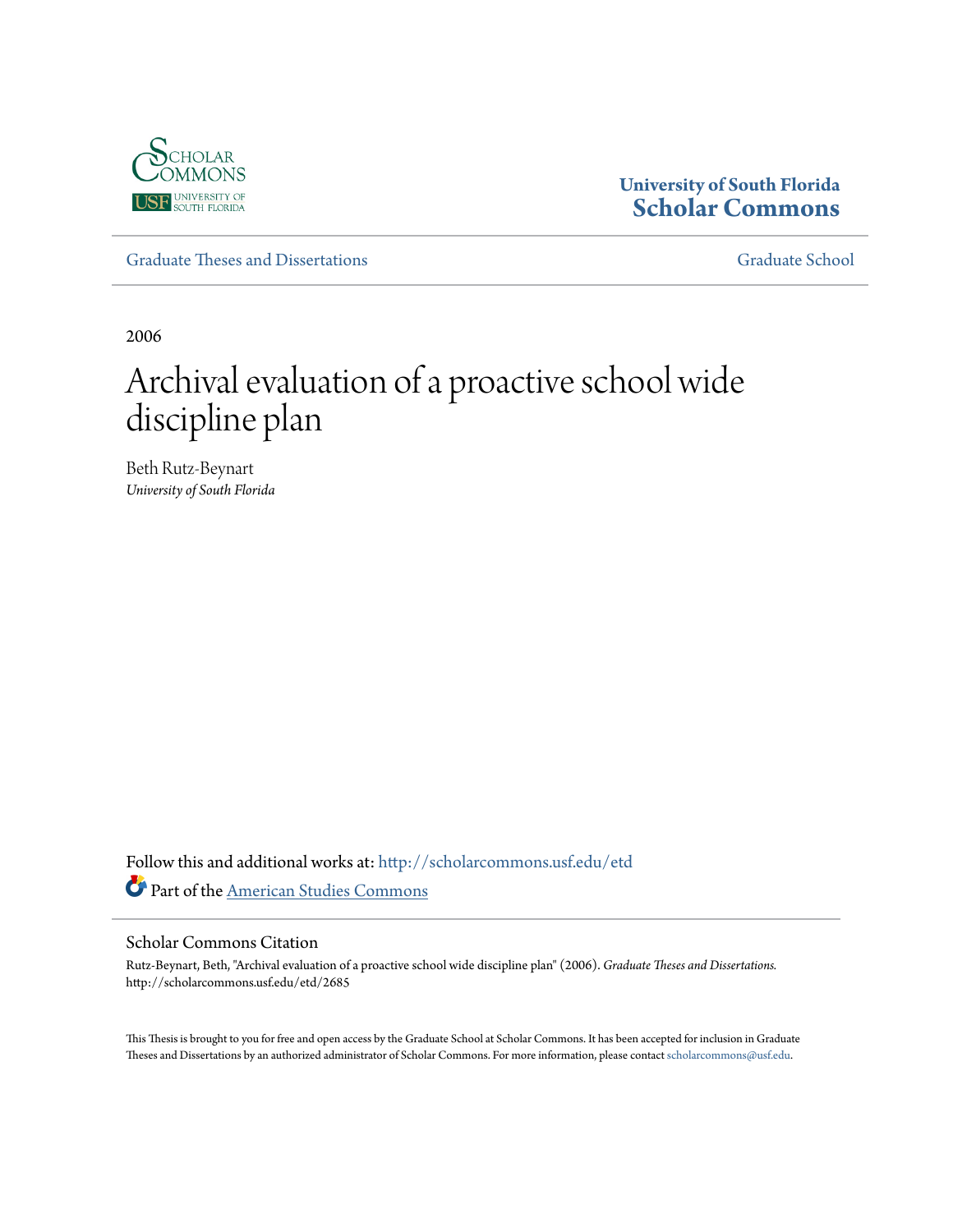#### Archival Evaluation of a Proactive School-Wide Discipline Plan

by

Beth Rutz-Beynart

A thesis defense submitted in partial fulfillment Of the requirements for the degree of Master of Arts in Applied Behavior Analysis College of Graduate School University of South Florida

Major Professor: Trevor F. Stokes, Ph.D. Debra L. Mowery, Ph.D. Leila J. Mizer Ed.S.

> Date of Approval: June 22, 2006

Keywords: elementary school, incident reports, behavioral program, teacher training, outcomes

© Copyright 2006, Beth Rutz-Beynart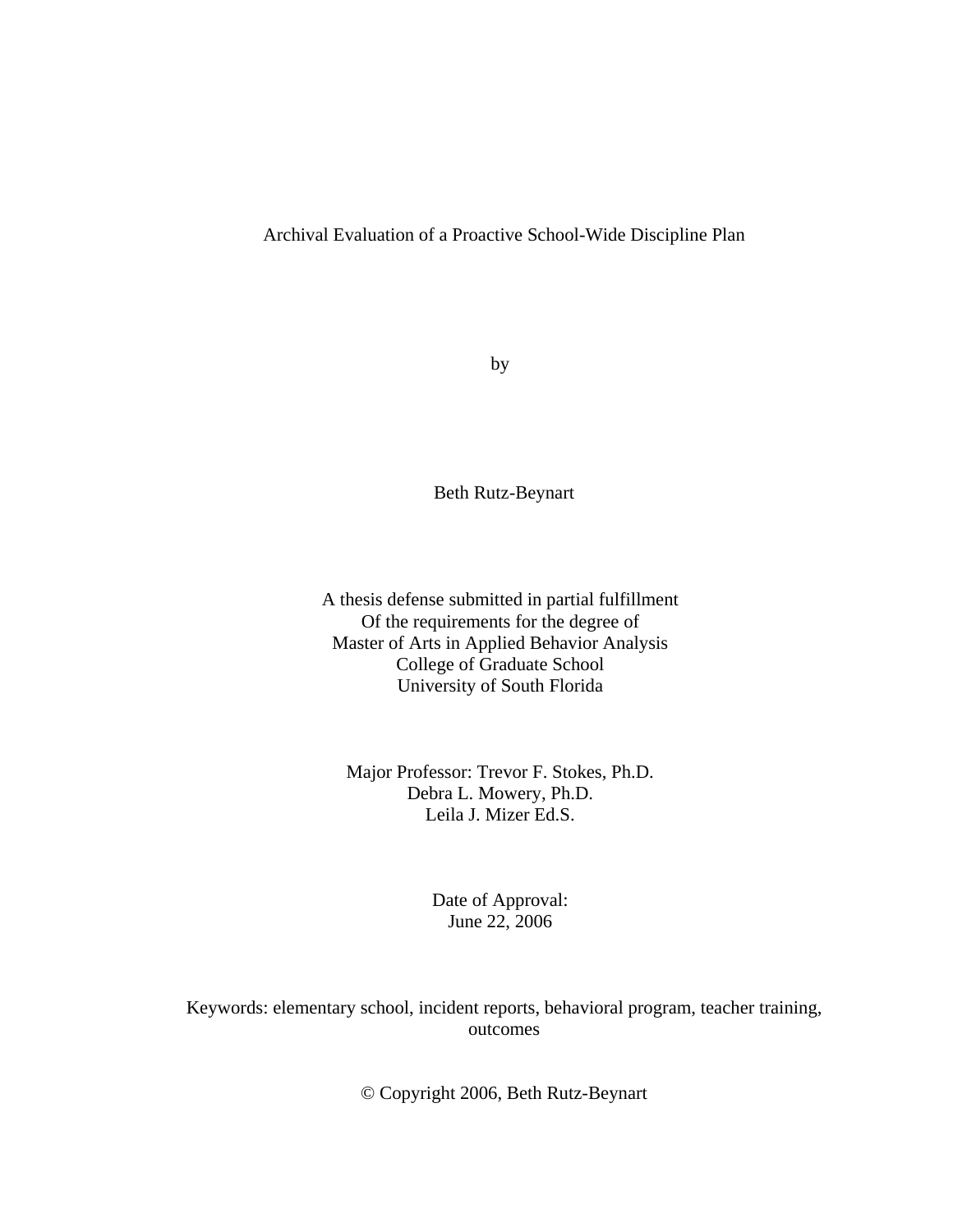## Acknowledgements

 My heartfelt thanks to my Major Professor, Dr. Trevor Stokes, for his continued guidance and mentoring. To Dr. Debra Mowery, who has been there and done that and who has helped me get to where I wanted to be, and to my Principal Leila Mizer, who has allowed me to pursue my behavioral endeavors throughout my many years of teaching at R.B. Cox Elementary School.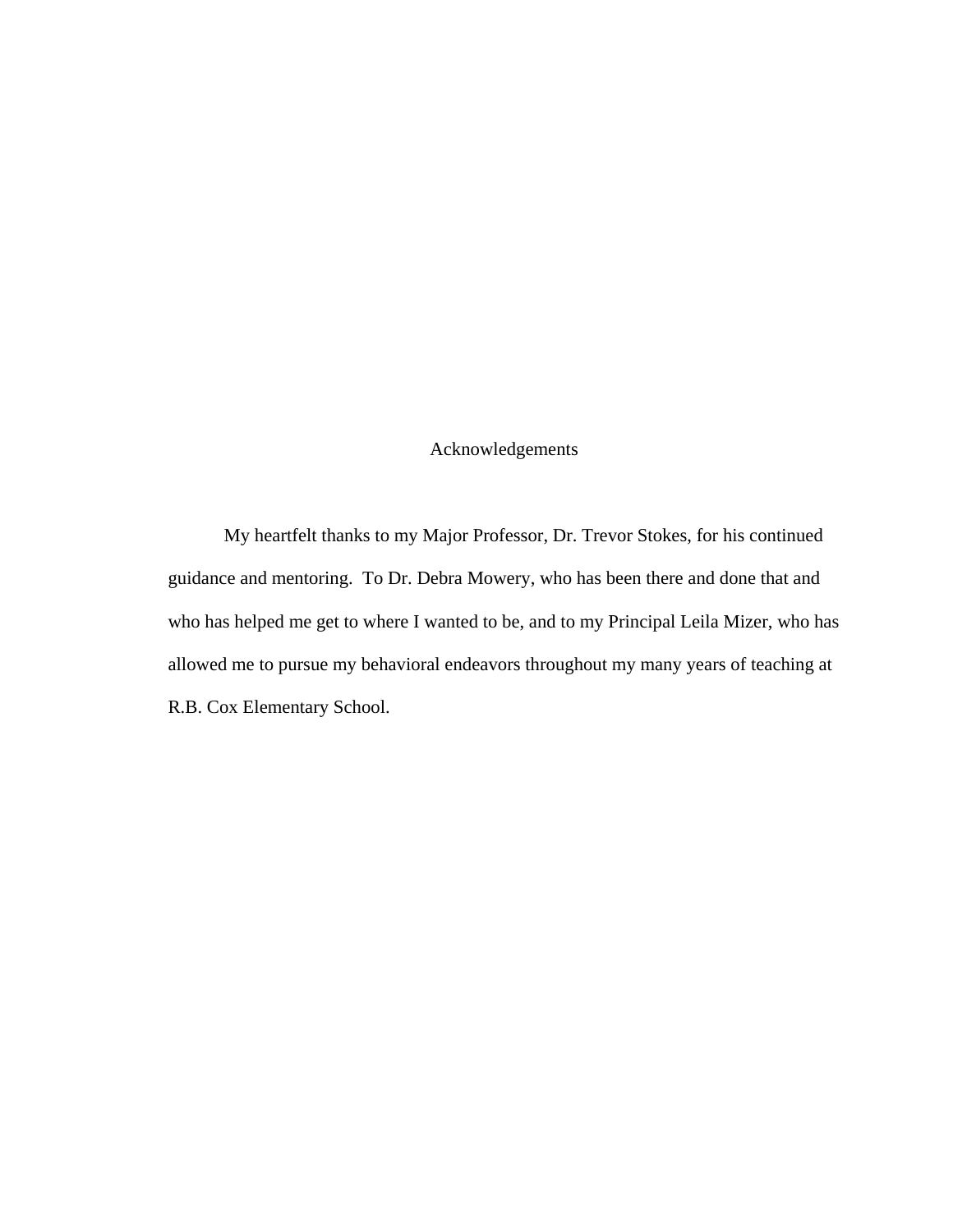# Table of Contents

| List of Tables                                 | 111            |
|------------------------------------------------|----------------|
| List of Figures                                | iv             |
| Abstract                                       | V              |
| Introduction                                   | 1              |
| Early History of Discipline Practices          | $\overline{2}$ |
| History of Behavior Management in Modern Times | 6              |
| The Present Study                              | 10             |
| Method                                         | 12             |
| Participants                                   | 12             |
| Dependent Variables                            | 12             |
| Independent Variable                           | 13             |
| Design                                         | 13             |
| Reliability                                    | 15             |
| <b>Vision Statement</b>                        | 15             |
| School-Wide Rules                              | 15             |
| <b>School-Wide Support Strategies</b>          | 16             |
| <b>School-Wide Corrective Strategies</b>       | 17             |
| Training                                       | 18             |
| Year One                                       | 18             |
| Year Two                                       | 19             |
| <b>Year Three</b>                              | 19             |
| Results                                        | 20             |
| <b>Baseline</b>                                | 20             |
| Year One                                       | 21             |
| Year Two                                       | 22             |
| <b>Year Three</b>                              | 23             |
| Comparison of ESE, Non-ESE, and Pre-ESE        | 24             |
| Kindergarten Results Baseline Through the Year |                |
| of the Program Evaluated                       | 24             |
| First Grade Results Baseline Through the Year  |                |
| of the Program Evaluated                       | 25             |
| Second Grade Results Baseline Through the Year |                |
| of the Program Evaluated                       | 26             |
| Third Grade Results Baseline Through the Year  |                |
| of the Program Evaluated                       | 27             |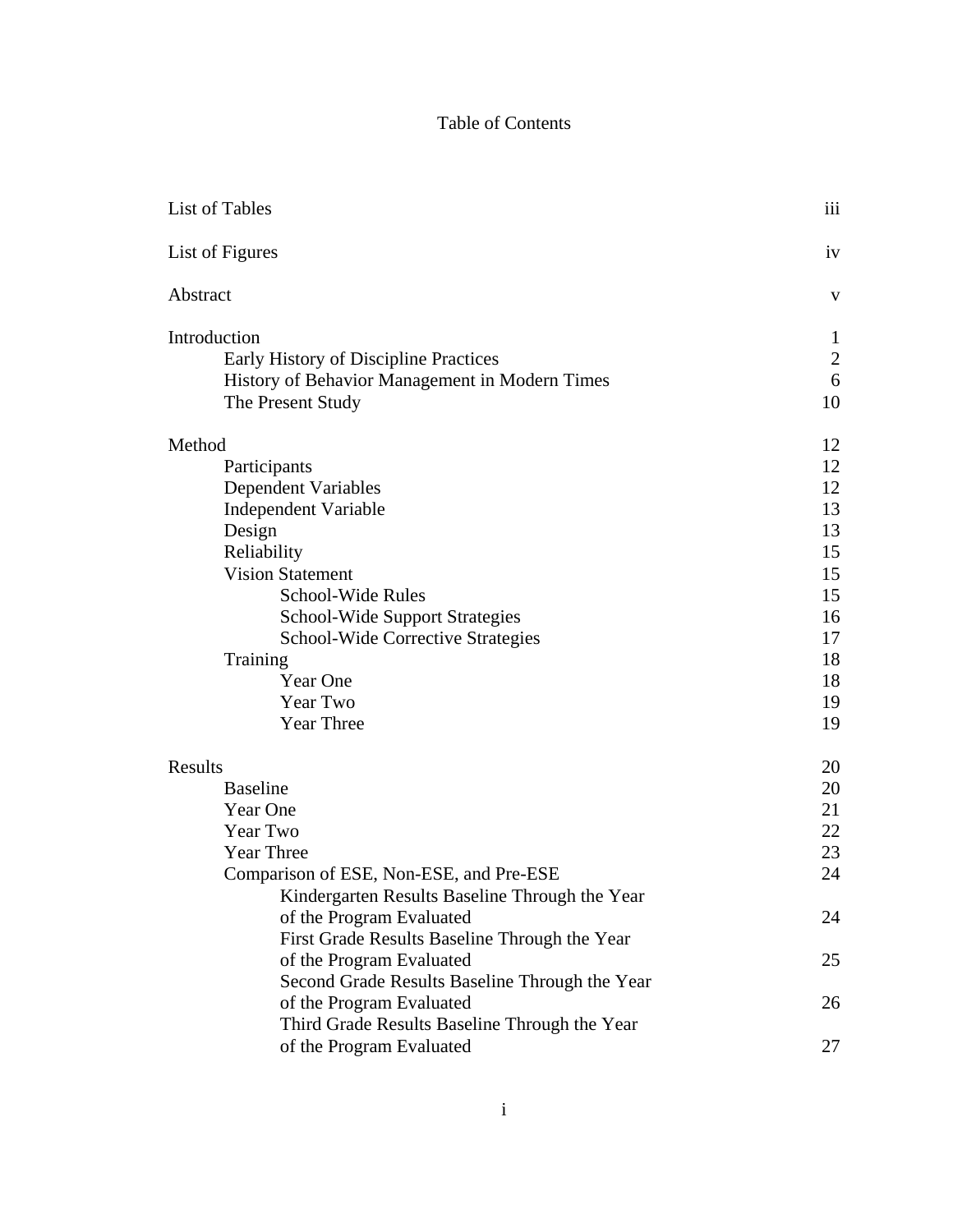|            | Fourth Grade Results Baseline Through the Year |    |
|------------|------------------------------------------------|----|
|            | of the Program Evaluated                       | 28 |
|            | Fifth Grade Results Baseline Through the Year  |    |
|            | of the Program Evaluated                       | 29 |
|            | Results Following the Kindergarten Cohort from |    |
|            | Baseline Through Their Third Year of School    | 30 |
|            | Results Review of the Severity of the Incident | 31 |
| Discussion |                                                | 33 |
| References |                                                |    |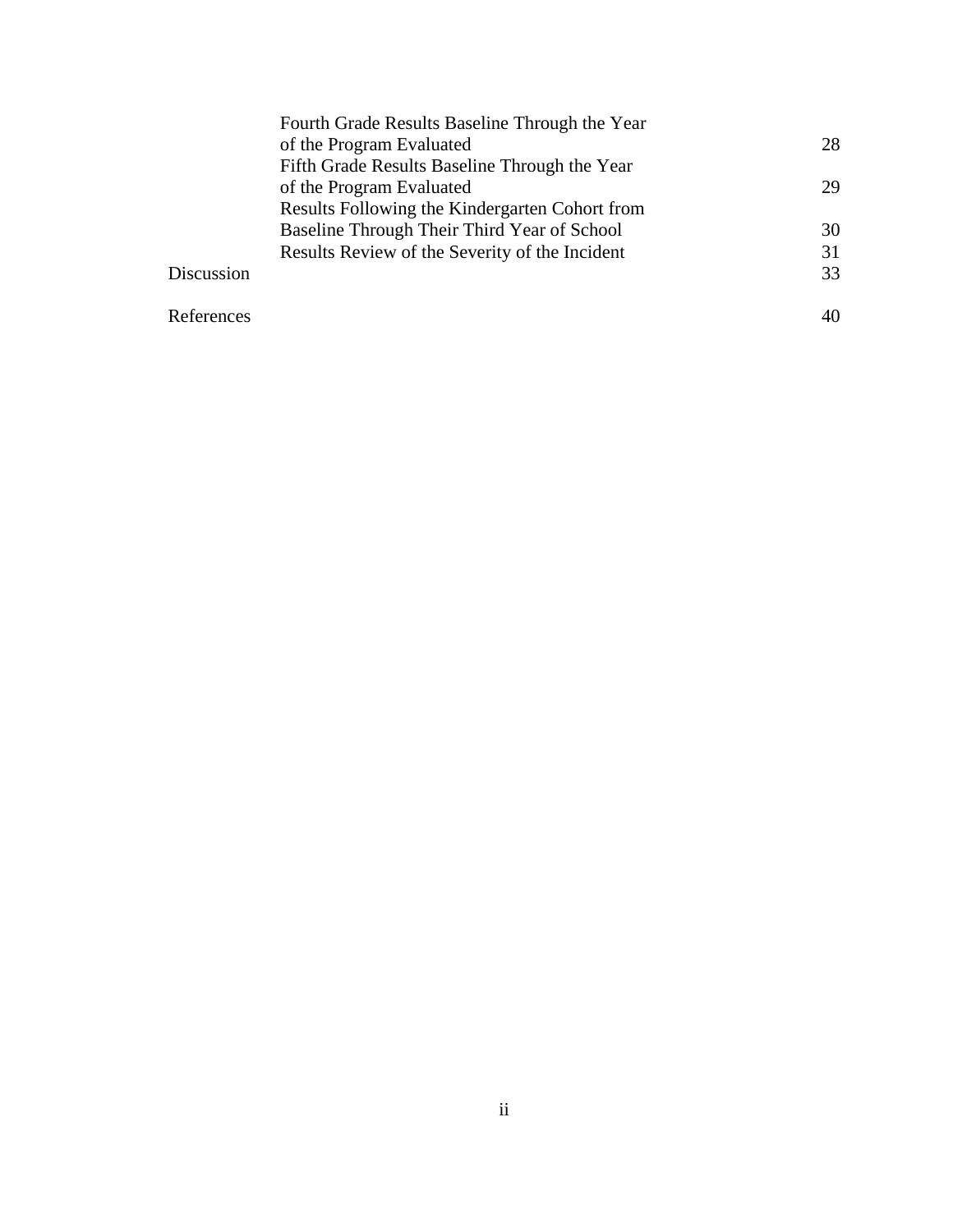List of Tables

| Table 1 | Severity of incidents reported baseline through year three | 32 |
|---------|------------------------------------------------------------|----|
|         |                                                            |    |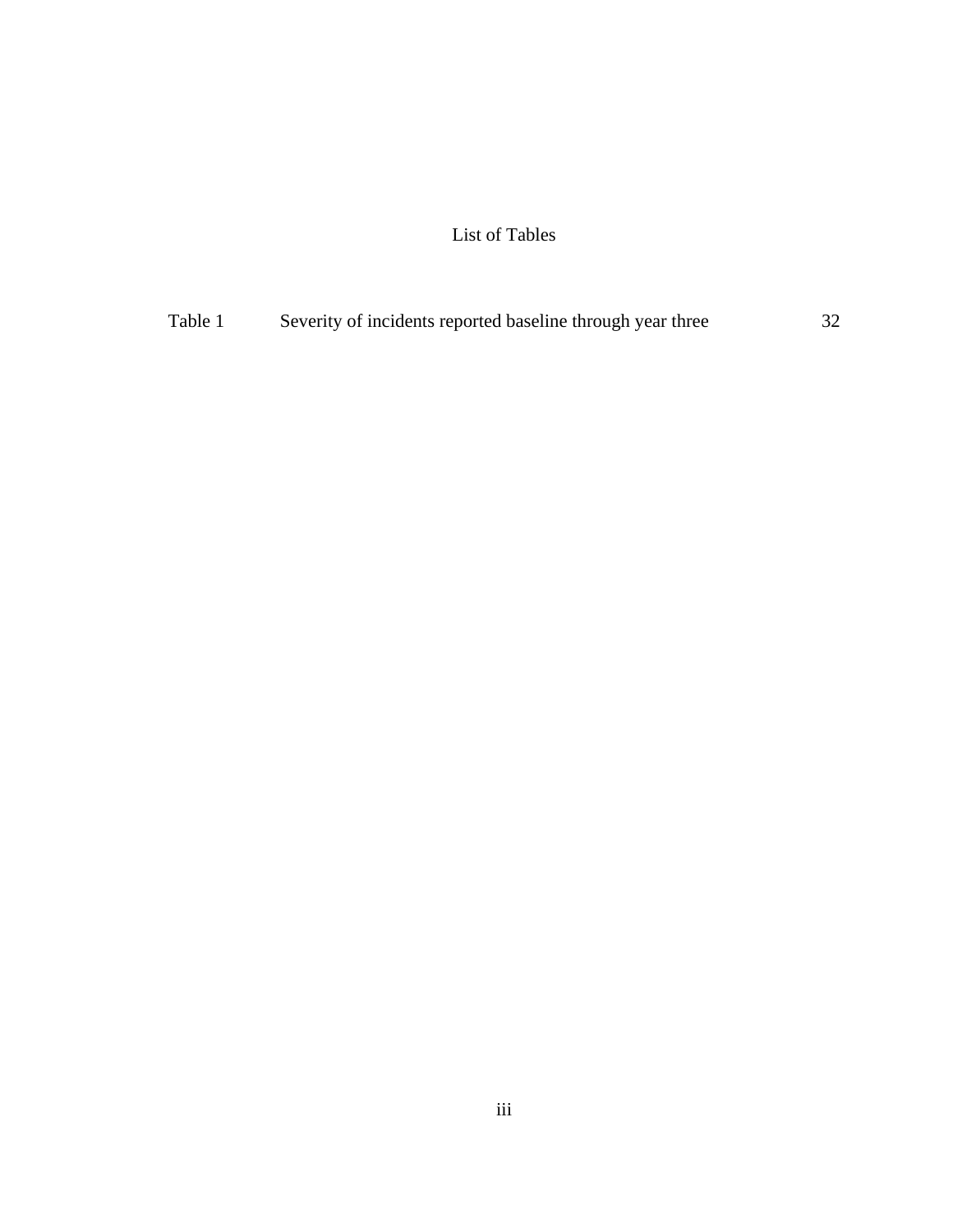# List of Figures

| Figure 1.  | Mean of incidents school wide behavior                                       | 20 |
|------------|------------------------------------------------------------------------------|----|
| Figure 2.  | Mean of incidents school wide year one                                       | 21 |
| Figure 3.  | Mean of incidents school wide year two                                       | 22 |
| Figure 4.  | Mean of incidents school wide year three                                     | 23 |
| Figure 5.  | Incidents per month reported for Kindergarten<br>baseline through year three | 24 |
| Figure 6.  | Incidents per month reported for Grade One<br>baseline through year three    | 25 |
| Figure 7.  | Incidents per month reported for Grade Two<br>baseline through year three    | 26 |
| Figure 8.  | Incidents per month reported for Grade Three<br>baseline through year three  | 27 |
| Figure 9.  | Incidents per month reported for Grade Four<br>baseline through year three   | 28 |
| Figure 10. | Incidents per month reported for Grade Five<br>baseline through year three   | 29 |
| Figure 11. | Kindergarten cohort incidents reported baseline<br>through year three        | 30 |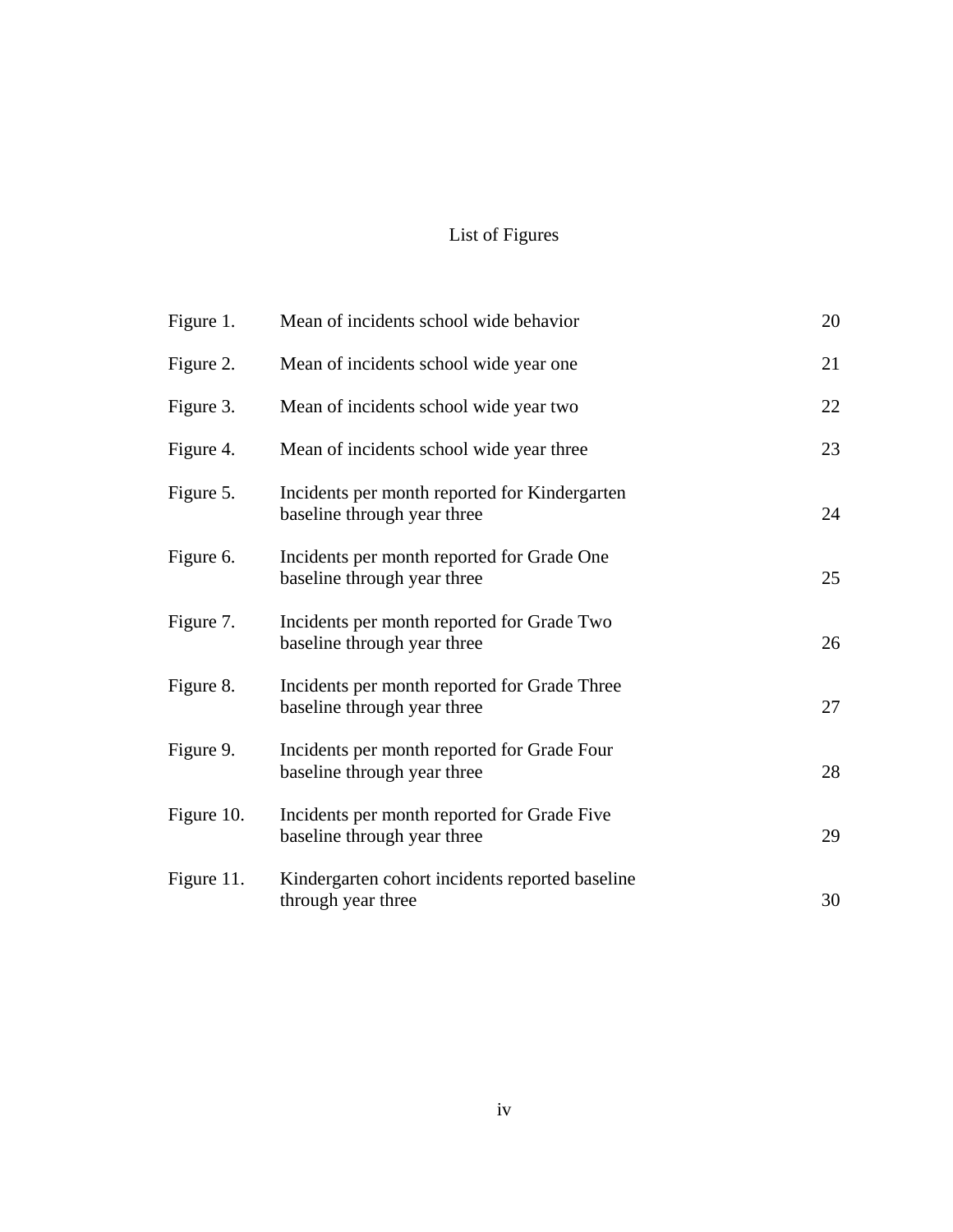# Archival Evaluation of a School-Wide Discipline Plan

Beth Rutz-Beynart

### ABSRACT

The study conducted was an archival review of school detailed incident discipline records and description of the school-wide proactive discipline plan developed at an elementary school. The study examined the effects of sequential changes in a proactive school-wide discipline plan. Initially, the baseline data consisted of a full year of school without a proactive school-wide discipline plan. This allowed an assessment of the variation in referrals that occurred across a school year. Subsequent years were assessed in relation to this baseline, and the effects from year to year compared to other years. After the baseline year, substantial changes were made by implementing a school-wide proactive program. In later years, variations were made in the school-wide proactive plan that improved its delivery efficiency. The changes were not major changes but were variations of the original intervention program. Thus, this was a program evaluation on a school-wide basis, incorporating multiple nonconcurrent time series essentially forming an  $A - B$  design with maintenance of improvements under conditions which varied slightly from year to year.

 The data revealed a higher rate of incidents among ESE and Pre ESE students (students who were later staffed into an ESE program) students then their basic education peers in the primary grades. The data revealed that while the support decreased over time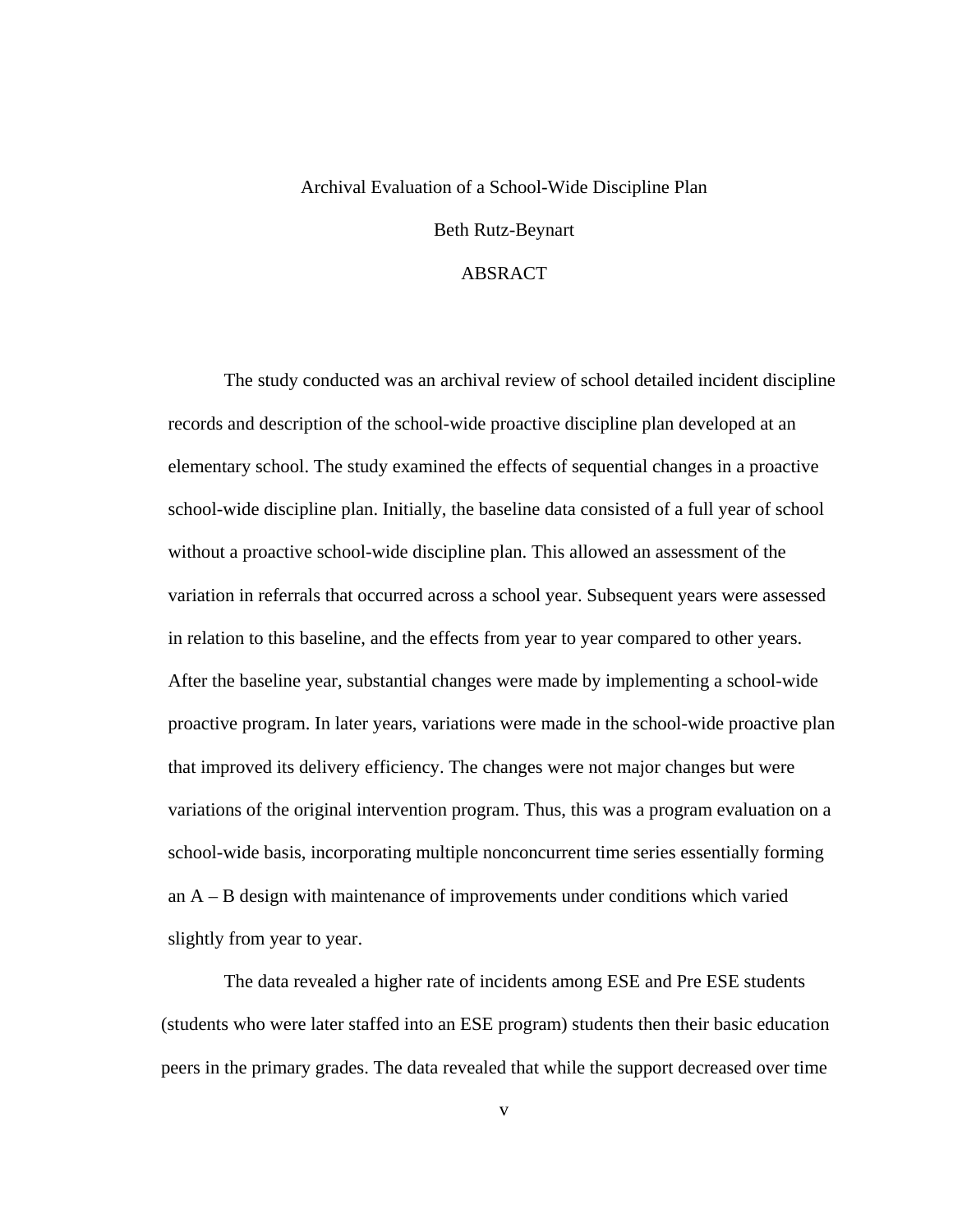the school-wide mean of incidents increased. The data did not show any decreases in behaviors which would be described of low impact, and there was not a decrease in incidents which would be described as high impact over the course of the evaluation

 This study showed that continued behavioral support for teachers may be needed for decreases in incidents over time as well as a possible need to increase attention to students who are at risk behaviorally in order to intervene prior to an ESE placement.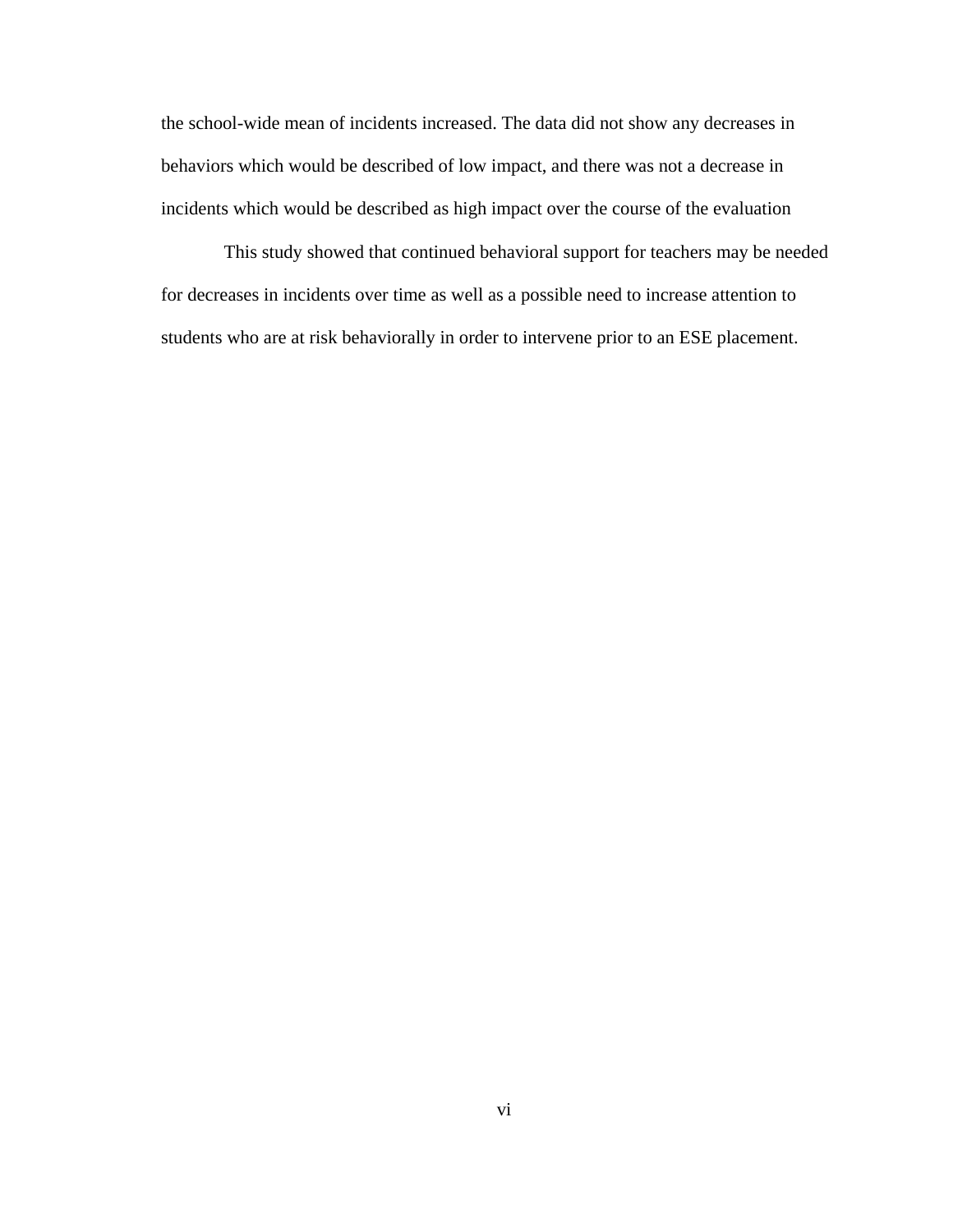#### Introduction

 This study investigated whether the creation and implementation of a natural sequence of program changes would result in a decrease in school-wide referrals.

In 1975, Public Law 94-142 was enacted. This law promised "access to a free, quality education" (Public Law 94-142 [S.6], 1975) within the least restrictive environment. Congress reauthorized this law in 1997, and it became known as The Individuals with Disabilities Education Act or IDEA. With the advent of IDEA (IDEA 97), "parents and educators had to re-think how to best teach students with disabilities" (National Education Association, 2002c). While special educators and administrators were establishing goals for IDEA, a new act was established. The No Child Left Behind Act (NCLB) of 2001 established goals with high standards of accountability for all, and the belief that "all children can learn, regardless of their background or ability" (National Education Association, 2002b). With political stakes high regarding the education of Florida's children, it has become increasingly more important for teachers to document educational gains through the use of standardized tests. "States have increasingly relied on standardized test scores as the most important and in some cases only measure of whether or not schools are meeting expectations" (National Education Association, 2002a). The No Child Left Behind Act created criteria for schools to measure adequate annual growth. The yearly growth of the school measures whether "each group of students meets or exceeds statewide annual objectives and of each group, 95% of students enrolled participate in the assessments on which annual yearly growth is based" (NCLB Accountability and Adequate Yearly Progress, 2002). A school improvement timeline has been created for Title 1 schools, which do not demonstrate annual yearly growth. The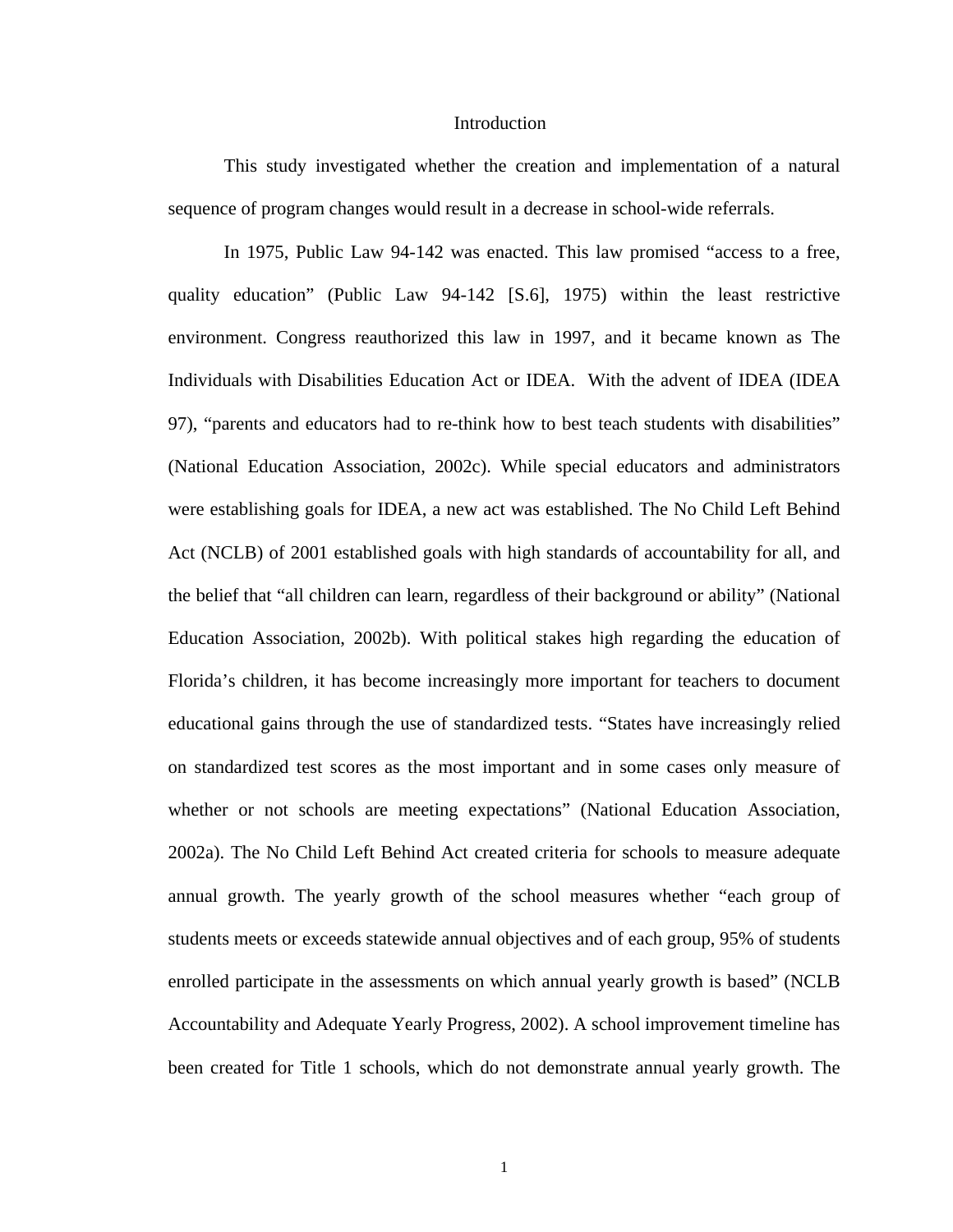timeline includes plans for improvement, which over several years may lead to the total re-structuring of the school including the replacement of administration and faculty.

 To say political stakes are high would be to state the obvious. This is a new world of education. Within the turbulent political structure, teachers are called upon to teach. Yet, some seem to neglect the fact that today's teachers are faced with more than just the education of the child. Today's teachers are responsible not only for the education of those in their care but also for their social and emotional well-being. The teachers of today are accountable to teach to each child's individual needs. They are responsible to create individual education plans, academic improvement plans, and behavior improvement plans for children who are at risk. They are responsible for educating all children within the least restrictive environment. They are the educators to all, the nurturers to those who are in need, as well as the physical and emotional support givers to those who are at risk behaviorally and academically.

Today's educator must be able to accommodate students with significant learning and behavioral problems, teach in communities that are unable to support the school, and to work under conditions that are counterproductive to teaching and learning (Lewis & Sugai, 1999).

#### *Early History of Discipline Practices*

While there is a need for teachers to gain control of their classroom environment, historically teachers have found it difficult to find a method of control which is not punitive in nature. Corporal punishment according to Poole, Ushkow, Nader, Bradford, Asbury, Worthington, Sanabria, & Carruth, (1991) is a purposeful infliction of bodily pain or discomfort by an official in the educational system upon a student as a penalty for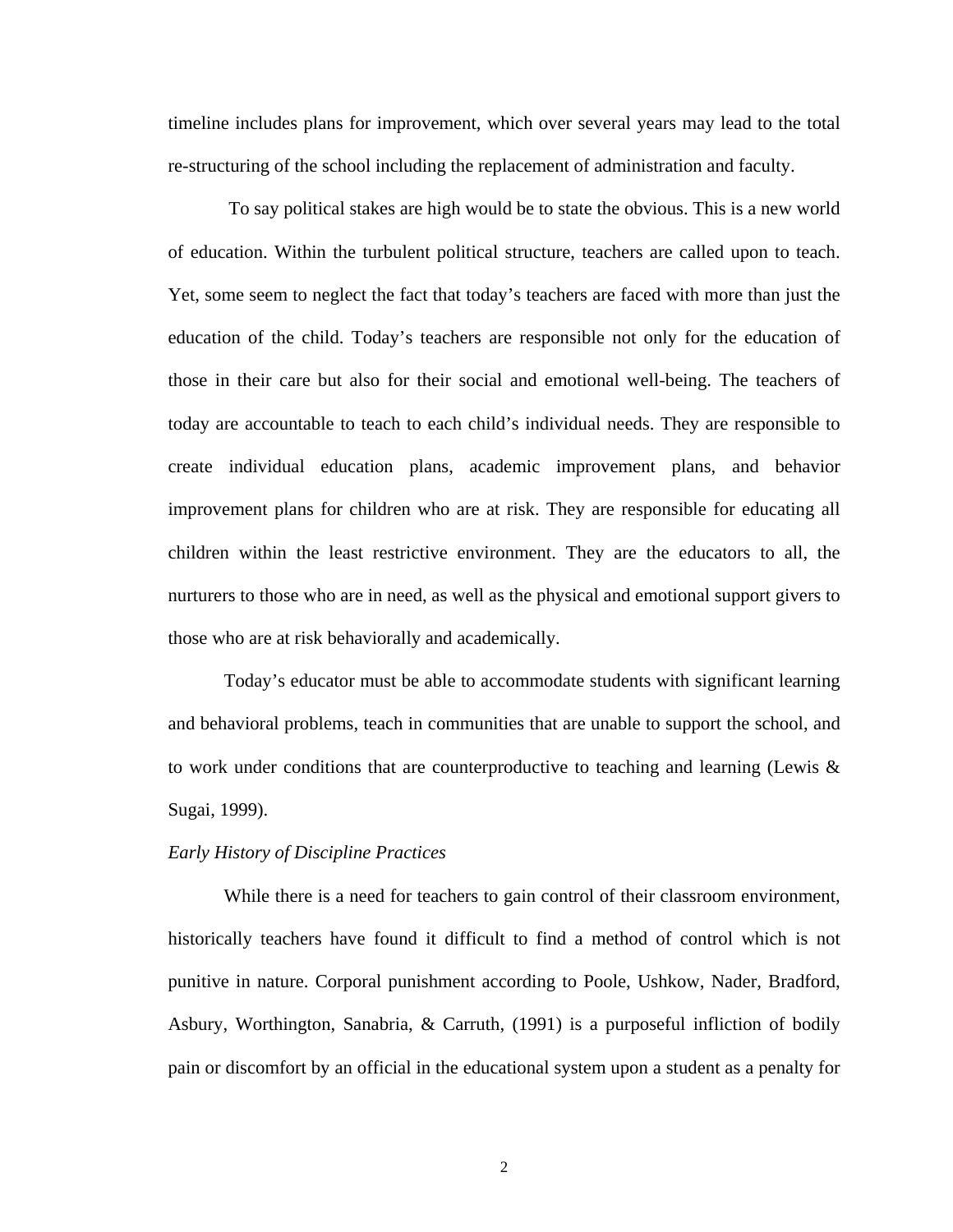unacceptable behavior. The infliction of pain is not limited to spanking, but includes any action that produces excessive physical discomfort. Historically, punishments within school were of the corporal nature.

The First documented case of the use of corporal punishment in the school is dated in the early 1700's in a Welsh village, *Bygone Punishments* (Andrews, 1899). The use of corporal punishment in American school systems has its origins in Europe. The use of a finger pillory (also know as stone stocks) was documented from a Welsh Village, but apparently it had been used in other areas of Europe as well. Andrews (1997) wrote:

> in order to preserve as much as possible the degree of decorum that was necessary, there were frequently introduced a diminutive pair of stone stocks of about eighteen inches in length, for confining within them the fingers of the unruly (p. 34).

When the pillory was used in this fashion the children were to wear it regardless of their behavior. Possibly, the contingency in place for the students was to recite the lesson quickly and correctly in order to escape the pillory. They were under the constant threat of such punishment during the daily ritual of school.

The historical roots of punishment in the school apparently followed the school system as it left Europe and settled in the Colonies. Punishment was used for lack of academic knowledge as well as what the teacher deemed as inappropriate behavior. There were several teachers, (Brooks, 1997) noted for the use of corporal punishment in Colonial times: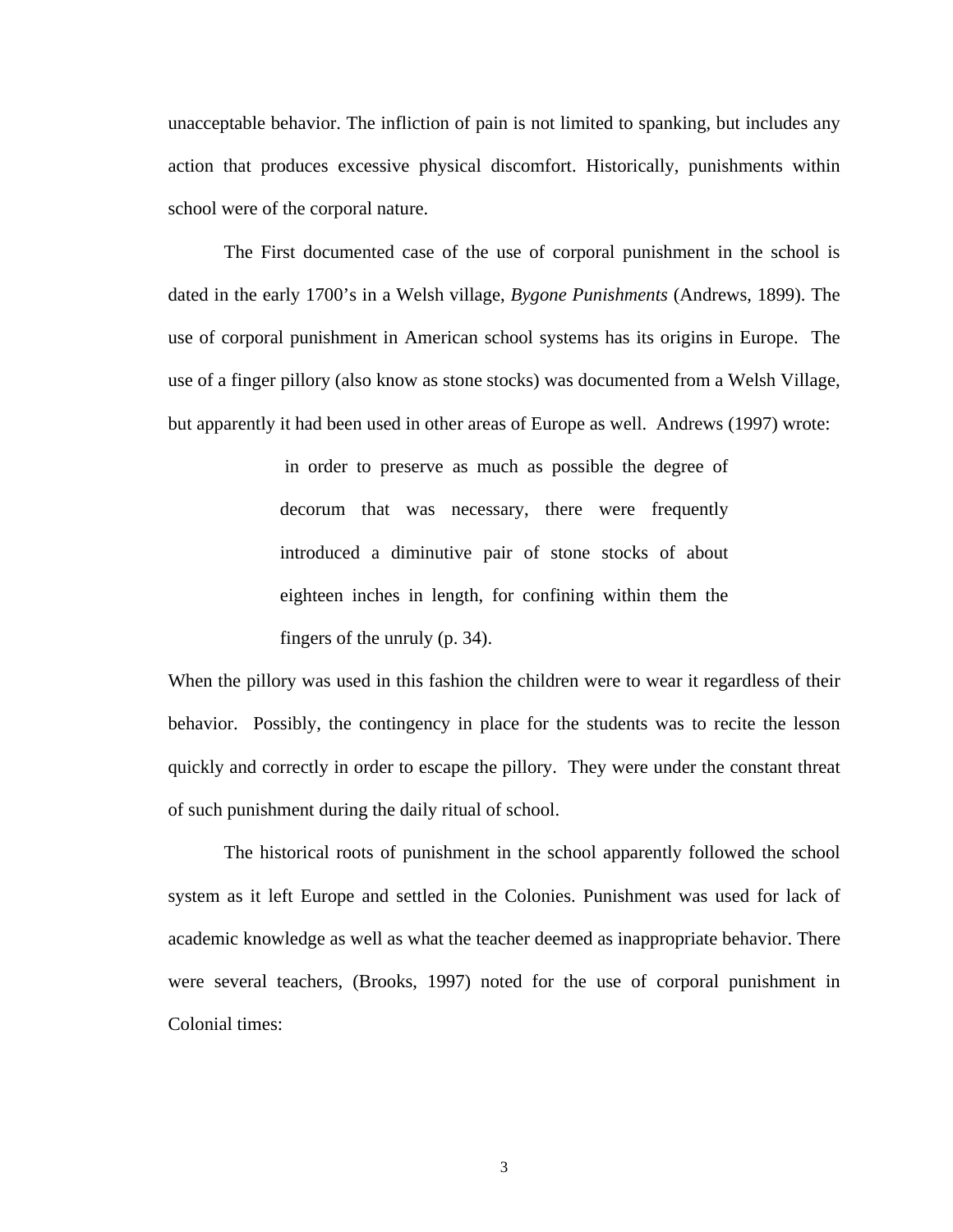We knew a teacher whose delight, apparently, was pounding and beating little boys... This man every morning took the Bible in one hand and his rattan in the other and walked backward and forward on the floor in front of the desks while the boys read aloud, each boy reading two or three verses; and woe be to any boy who made a mistake, such as mispronouncing a word! Although he may never have been instructed its pronunciation, he was pounded on the head or rapped over the knuckles. (p. 6)

In the middle colonies, the teacher was fined for not providing students specific skills. The law of 1683 stated that "anyone having charge of children must make sure they can read and write by age of twelve. All children should be taught a useful trade. Five pound fine for every child that does not meet these standards" (Schooling, Education and Literacy in Colonial America, 1683**).**

When considered from the modern perspective of contingencies in behavior analysis (Cooper, Heron, & Heward, 1987; Miltenberger, 2003), the possible contingency related to the use of corporal punishment for incorrect reading was the teachers' threat of being fined. The students needed to read in order for the teacher to escape paying a fine. The students would escape a hit from the rattan by reading correctly. This is the operation of the contingency of negative reinforcement:

Another teacher kept for use as a punishment a common walnut, which when occasion required he First put into the mouth of a colored boy, and after it had remained there for five minutes or so, it was taken out and put into the mouth of a white boy, who was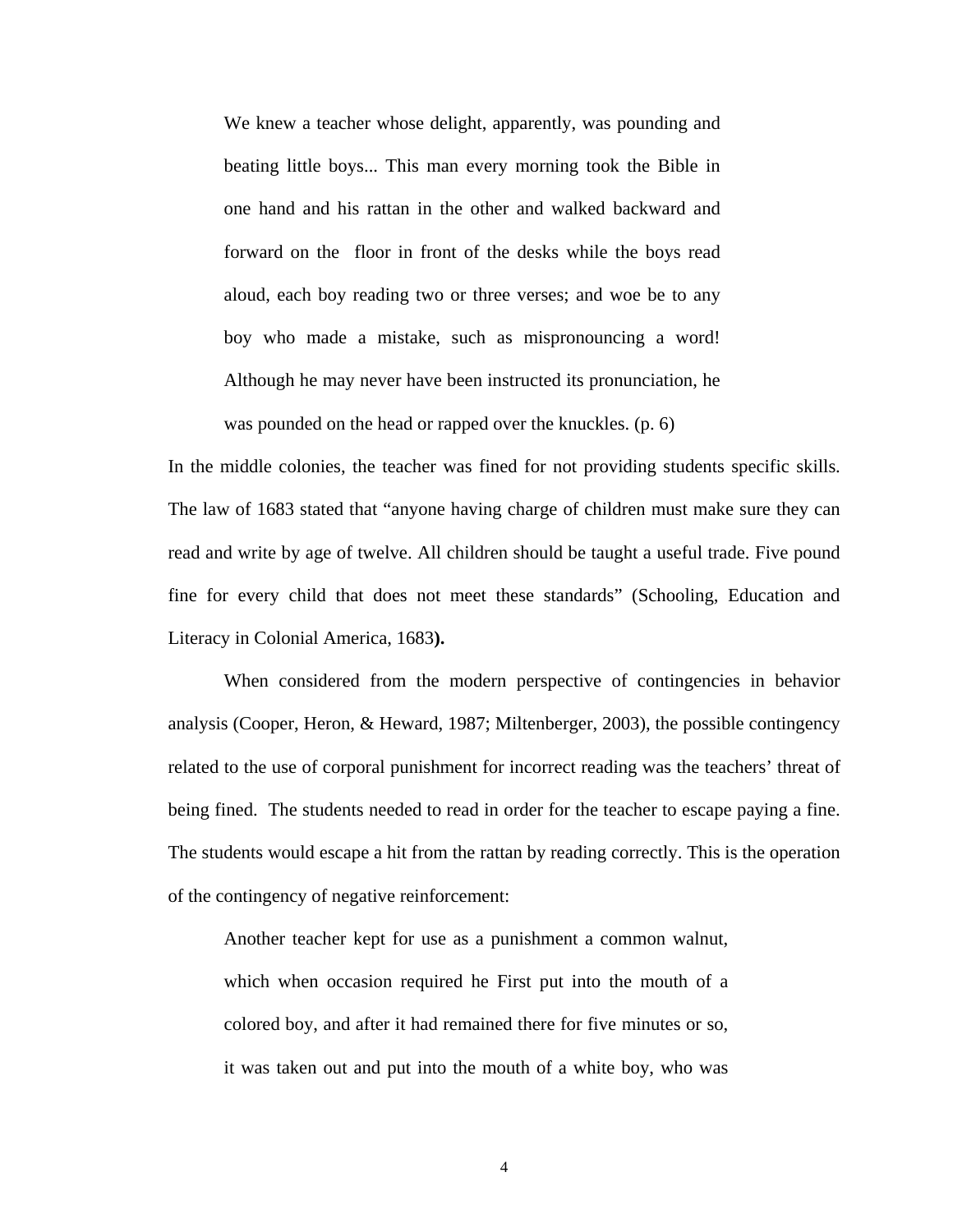thus to be punished by holding it in his mouth for a certain length of time (Brooks, 1997, p.12).

In this case not only is a primary student punished for some academic or behavioral reason, also there is another child involved in the situation who is instructed to First place the walnut in his mouth.

There was also a teacher who apparently enjoyed having a tidy classroom. This teacher punished her students for bringing mud into the newly swept classroom floor. When a child was "too small to take off and put on their own boots they were punished by being blindfolded and stood upon a cricket in the middle of the floor" (Brooks, 1997). As the teacher was responsible as part of her duties to keep a clean classroom, it seemed apparent that a tidy room was of greater importance then the responsibility of a group of students learning their daily lessons.

During these early years teachers did not yet have the technology of the science of human behavior (Skinner, 1953). When the technology became available, teachers did not apply it. Teachers did not appropriately apply knowledge about positive reinforcement and negative reinforcement. Teachers did not apply knowledge about avoidance and pursuit. Teachers did not understand that punishment would not be successful in the long run, or how to teach replacement behaviors. Teachers continued to use negative reinforcement contingencies. Teachers continued to use punishment strategies including corporal punishment techniques. According to Hill, Horner, Sugai, Bullis, Sparague, Bricker, and Kaufman (1996) schools often reflect societal trends. We see the spillover of interpersonal violence and conflict into daily lives of students and staff in school settings.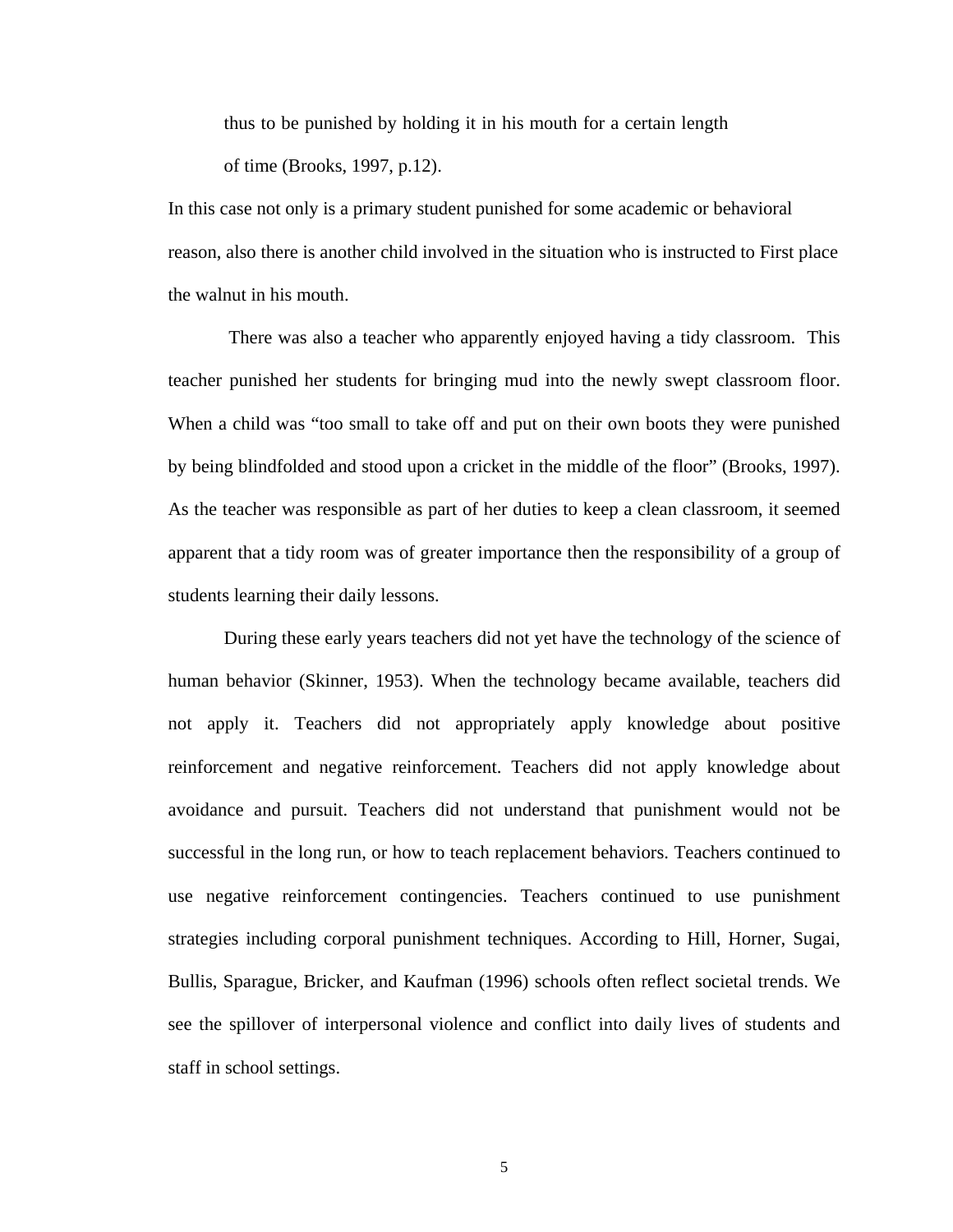#### *History of Behavior Management in Modern Times*

 The use of corporal punishment in the school system has a long history, coming from Europe, primarily from England, to the colonies. This practice followed educators as well as their students through the 1970's, and it continues in many states to date. The contingencies in place appear to be the teachers' desire to quickly discontinue an unwanted behavior or to quickly discontinue an inaccurate response.

Corporal punishment was the mainstay of school until the1970's. Students avoided punishment, and they were rewarded with grades and passing each class. Eventually they were rewarded with some sort of graduation or end of school celebration, and they eventually took their place in the workforce. New Jersey was the First state to ban corporal punishment in 1867. While it may have been banned, the use has continued in New Jersey and elsewhere until its banning was recommended in 1974. According to Hyman, McDowell, and Rains (1997)

> The American Psychological Association passed a formal resolution banning corporal punishment in schools established the Task Force on Children's Rights. A National Education Association report was published during this decade which denounced corporal punishment in schools and officially recommended that it be abolished.

This 1974 ruling began to bring about change. Many states no longer used corporal punishment. The teachers, as well as some parents, were then at a loss of what to do. They did not have the tools to engage the children in studies. The writings of Skinner were not very well understood within the educational field, and he was rather

6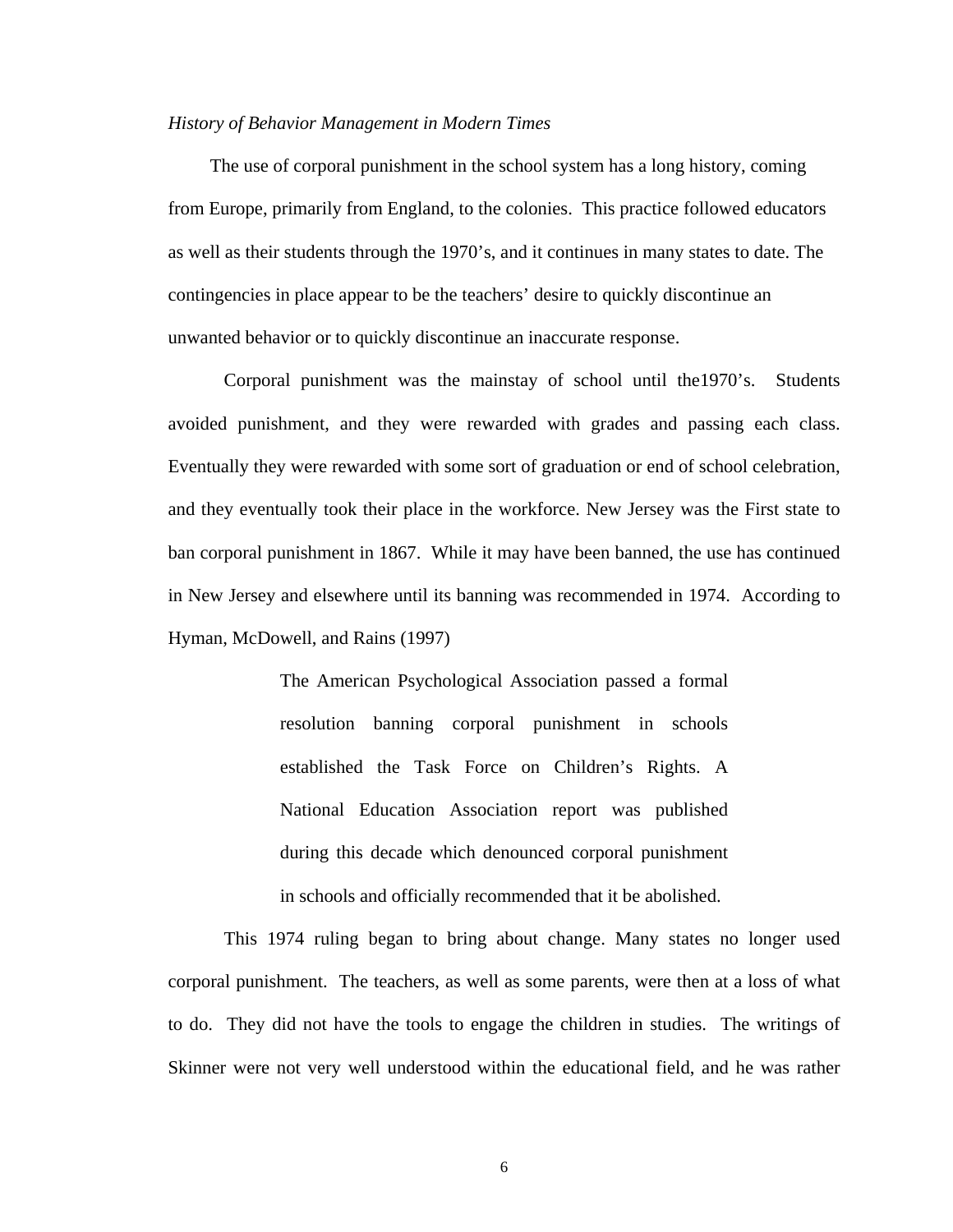controversial. The removal of corporal punishment in the schools continues to be debated on television shows, editorial pieces, and newspaper articles. They point to the lack of teacher control due to the removal of corporal punishment. The removal of corporal punishment without a suitable effective replacement technique in place continues.

Behavior analysis began to come into practice mostly in the area of special education. Special educators were trained in various methods of maintaining control without the use of physical punishment. Token economy systems were set up in many special education classrooms. This system reinforces desired behavior by tokens administered for its performance (Kazdin, 1977). This system was used primarily within institutionalized system. Eventually secluded special education classrooms as well began to use a token economy system. Students began to earn tokens for behaviors teachers wanted to see exhibited more often. While students in some special education classrooms were earning tokens for desired behavior, response cost came into the basic education classroom. Response cost enabled the teacher to remove a privilege from a student due to misbehavior. Notes were frequently sent home with children who misbehaved, and the parents were the ones in charge of the contingencies in place in the home setting due to behavior within the school setting. The contingencies in place were ones, which included the child behaving in such a fashion as to not be punished by a parent or teacher and as to not loose a privilege. It had not come to pass that the child behaved in such a fashion to earn a reward of some sort. It continues to be an avoidance contingency.

Skillstreaming was eventually introduced to the school system in the late 1980's. This was a method, which would teach the students through modeling what the best "choice" of behavior would be, given the consequences that would follow. This was a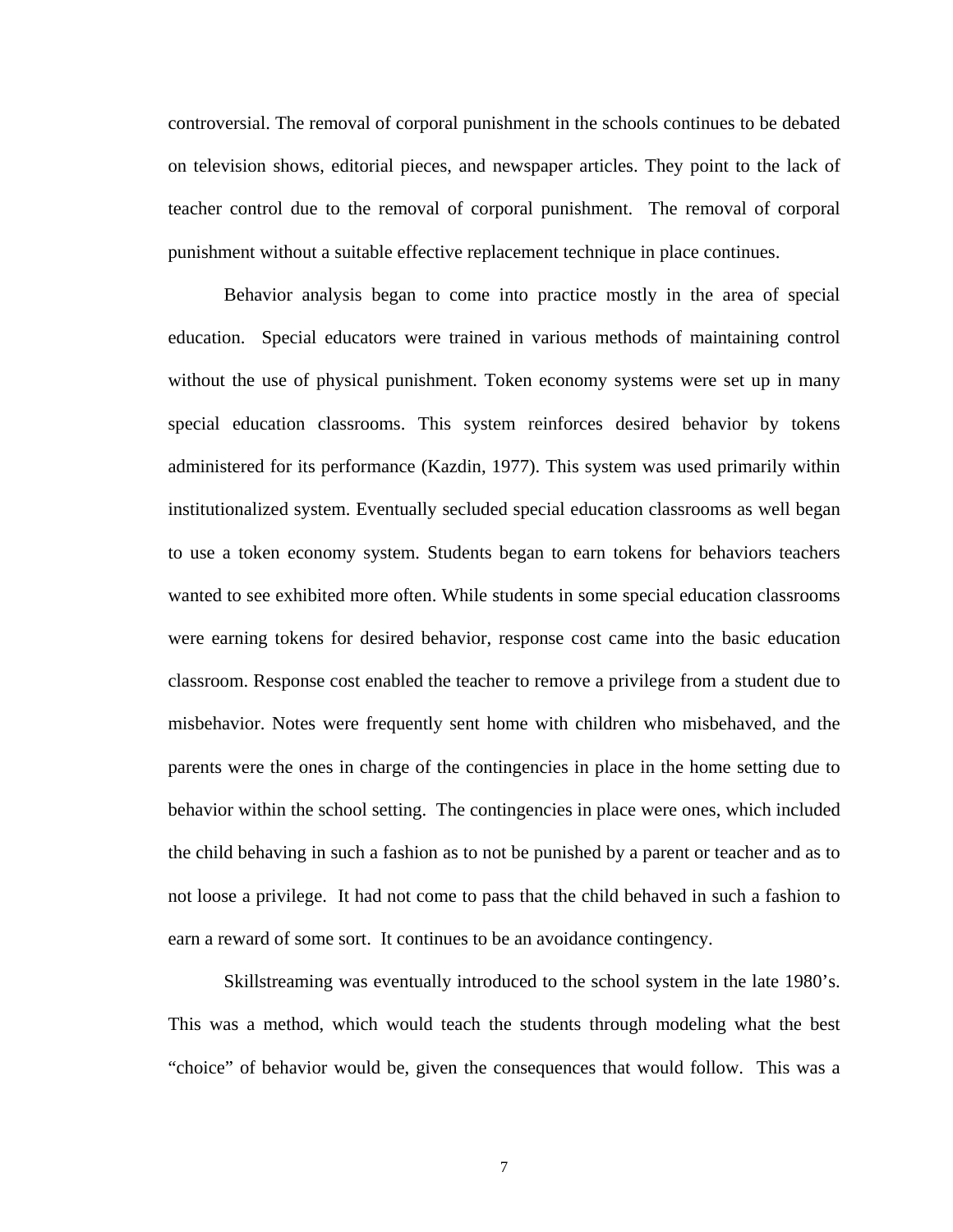school-wide technique in which students would learn which behaviors would have a probability of certain consequences from teachers and peers. This was an interesting step in teaching teachers as well as basic education and special education students contingency management to attend to the cause and effect of behaviors. Its intent was to:

Address the social needs of students who display aggression, immaturity, withdrawal or other problem behaviors. It is designed to help youngsters develop competence in dealing with interpersonal conflicts, learn self-control, and contribute to a positive classroom atmosphere (McGuinnis & Goldstein, 1984).

The difficult task with skillstreaming was the upkeep. Teachers were introduced to this program through lessons from the school psychologists and guidance counselors. The approach included modeling, role playing, and performance feedback, as well as homework. There were lessons conducted to teach the teachers how to run the lessons, and the school-wide approach was adopted for a short period of time. While schools used this approach through the assistance of the school psychologist, skillstreaming was still typically used within classrooms or small group settings. Many schools discontinued its school-wide usage due to the lack of continued support and correct application.

School personnel have a long history of applying simple general solutions to complex student behavior problems and of expressing understandable disappointment when these attempts do not work as expected (Walker, Horner, Sugai, Bullis, Sprague, Bricker, & Kaufman 1996). While the use of corporal punishment has been on the decrease in some states, the use of suspensions is used widely as a form of punishment. Behavior plans which allow for a child to be removed from the classroom or to lose a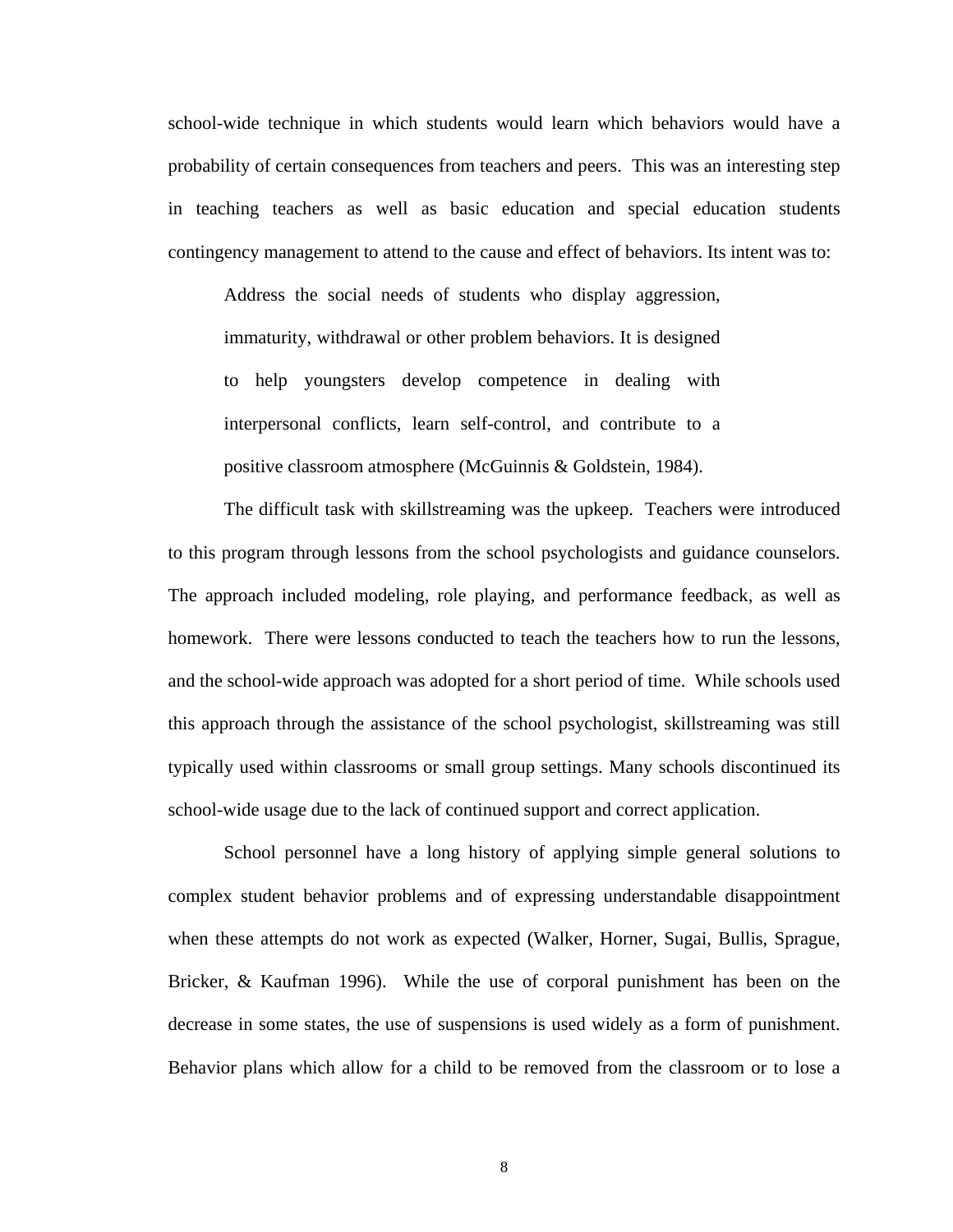privilege are reactive in nature. The teacher reacts to misbehavior with a removal of a privilege or the removal of the student. The use of reactive behavior management plans, which result in temporary student removal from the educational environment, has possibly served the purpose of the teacher being negatively reinforced. In fact, the disciplinary procedures of leaving the classroom and going to the office may be providing attention or a way to avoid schoolwork that may be reinforcing the problem behavior (Copper, Heron, & Heward 1987; Gunter & Coutinho 1997; Stage, 1997; Wolery, Bailey, & Sugai 1988). Removals or suspensions from the classroom can last for several minutes (removal) or for several days (suspension). This use has recently come under fire. "Suspension may discriminate against racial minorities, to remove from school those students who most need to be in school, and actually reward some by giving them a holiday" (Gushee & Matt, 1994). Teachers have had the opportunity to document misbehavior through the use of discipline referrals. School discipline referrals vary by county and by state. Referrals contain information as to what behavior occurred, who was involved, where and when the behavior occurred, as well as conference information for student/administration and parent follow up. Continued misbehavior leading to referrals increases the possibility of the child being removed from the classroom on a permanent basis. It has been easier in the past for educators to punish students. Although punishment consequences are effective in the short term, there is no long-term effect. "This is consistent with the principle of punishment - a response occurs less frequently if an aversive condition or an increase in an aversive condition has immediately followed it" (Malott, 2001 p. 57).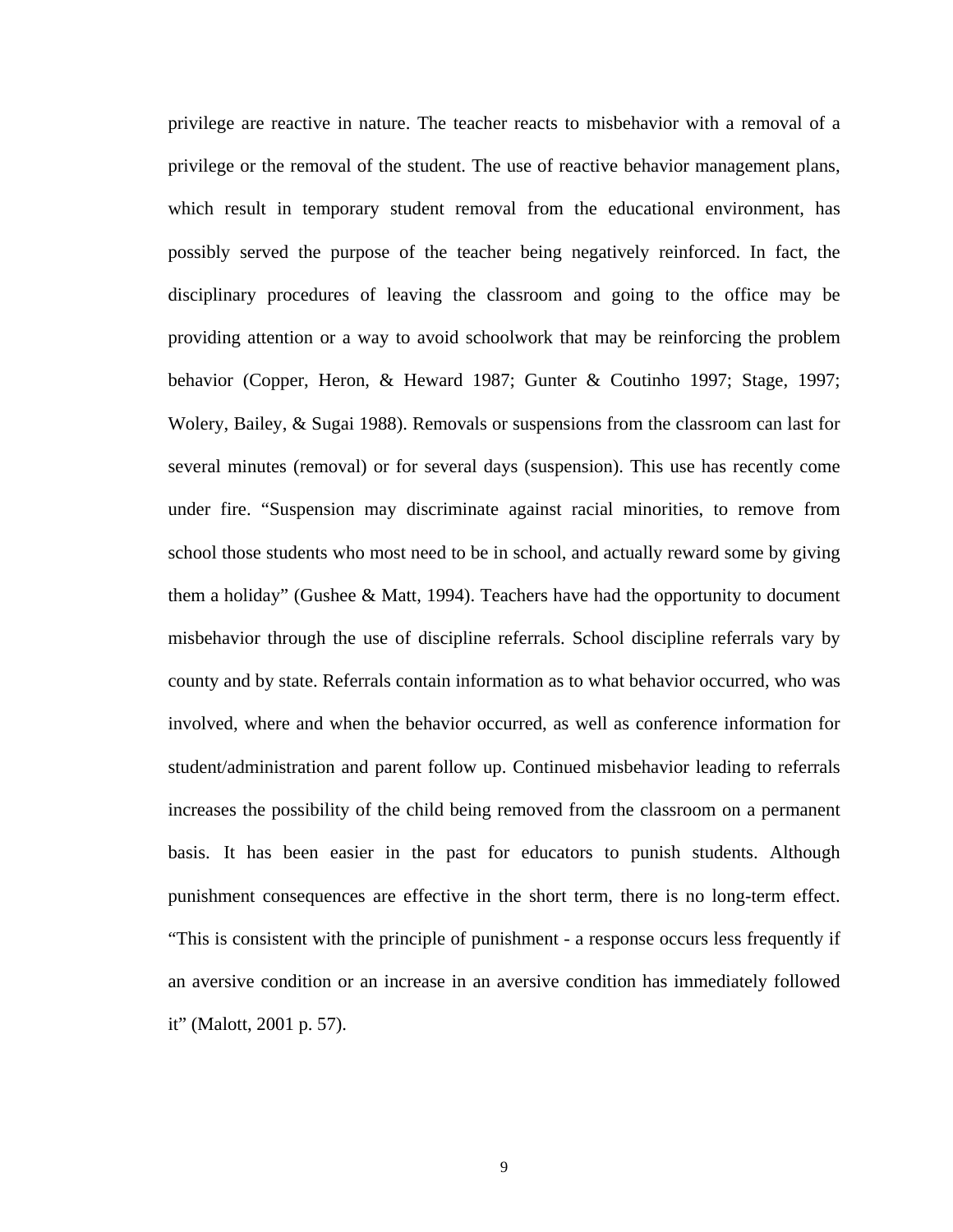It has also been found that punishment based interventions for students with serious antisocial and violent behaviors usually result in an increase in the problem behavior (Mayer & Sulzer-Azaroff, 1990; Skinner, 1961). Schools have begun issuing discipline referrals as a means of reactively correcting behaviors. By their very nature, schools are reactive organizations because of their structure and the myriad and often conflicting pressures to which they must respond (Walker, Horner, Sugai, Bullis, Sprague, Bricker, & Kaufman, 1996). In addition, the teachers within the system have not received the consultation needed to increase appropriate social behaviors, because they are under pressure to "leave no child behind". When the teachers are given a child who does not attend to their lessons, they are at a loss of what to do and resort to reactive measures. The principals within the same school setting are under the same academic pressures, and they must make ethically correct choices. There are not adequate behavioral resources available to assist administration in encouraging teachers to be proactive in their behavioral techniques. The principal at times may choose to have a child removed from a least restrictive setting in order for that child to be within an environment which will care for him in an appropriate behavioral manner. "Nonconsequentialisms grant that it is often legitimate to maximize the good, maximizing the good should not be the primary consideration if it entails using individuals as mere means to the welfare of others" (Howe & Miramontes, 1992, p. 16).

#### *The Present Study*

Recent literature establishes that high rates of antisocial behavior in schools are associated with punitive disciplinary strategies, lack of clarity about rules, expectations, and consequences, lack of staff support, and failure to consider and accommodate

10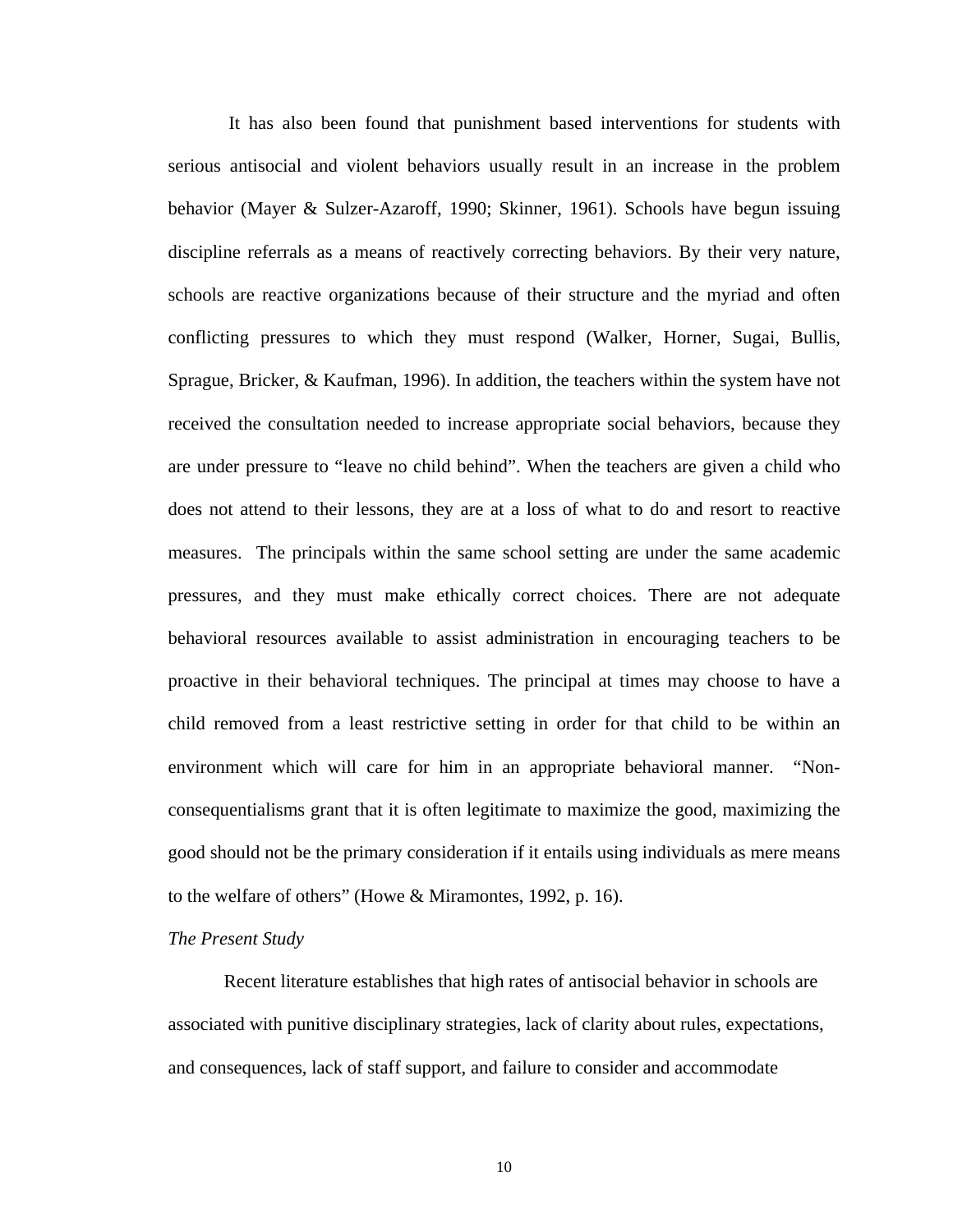individual differences (Mayer, 1995). Given the history of punishment, as well as the lack of replacement behaviors afforded teachers, a school-wide behavior plan, which incorporates the skills teachers need to successfully teach appropriate social behaviors is long overdue. The need to take an expanded look at school-wide discipline issues that affect both general and special education teachers and students has been underscored by many educators (Mayer 1995, 1999, 2002; Shellady & Stichter, 1999). Teachers as well as administrators are under political pressure to increase academic skills. They do not feel supported within a system which is constantly under societal scrutiny.

What appears to be continually missing is a systematic school-wide positive behavior plan, with strong administrative, staff, parent, and student support. "Many of today's students need more then just sound and consistent discipline policies they also need positive behavioral instruction" (Fitzsimmons, 1998). Students entering the school system do not necessarily know the rules. Not all children have structure in their homes or in previous preschool settings. Students need to be taught what the expected behaviors are through out the day. These children need to be attended to for following the rules. The use of systematic praise contingent upon compliance to the daily rigor of the school is needed. This study evaluated the effects of the process of creating a school-wide proactive behavioral plan.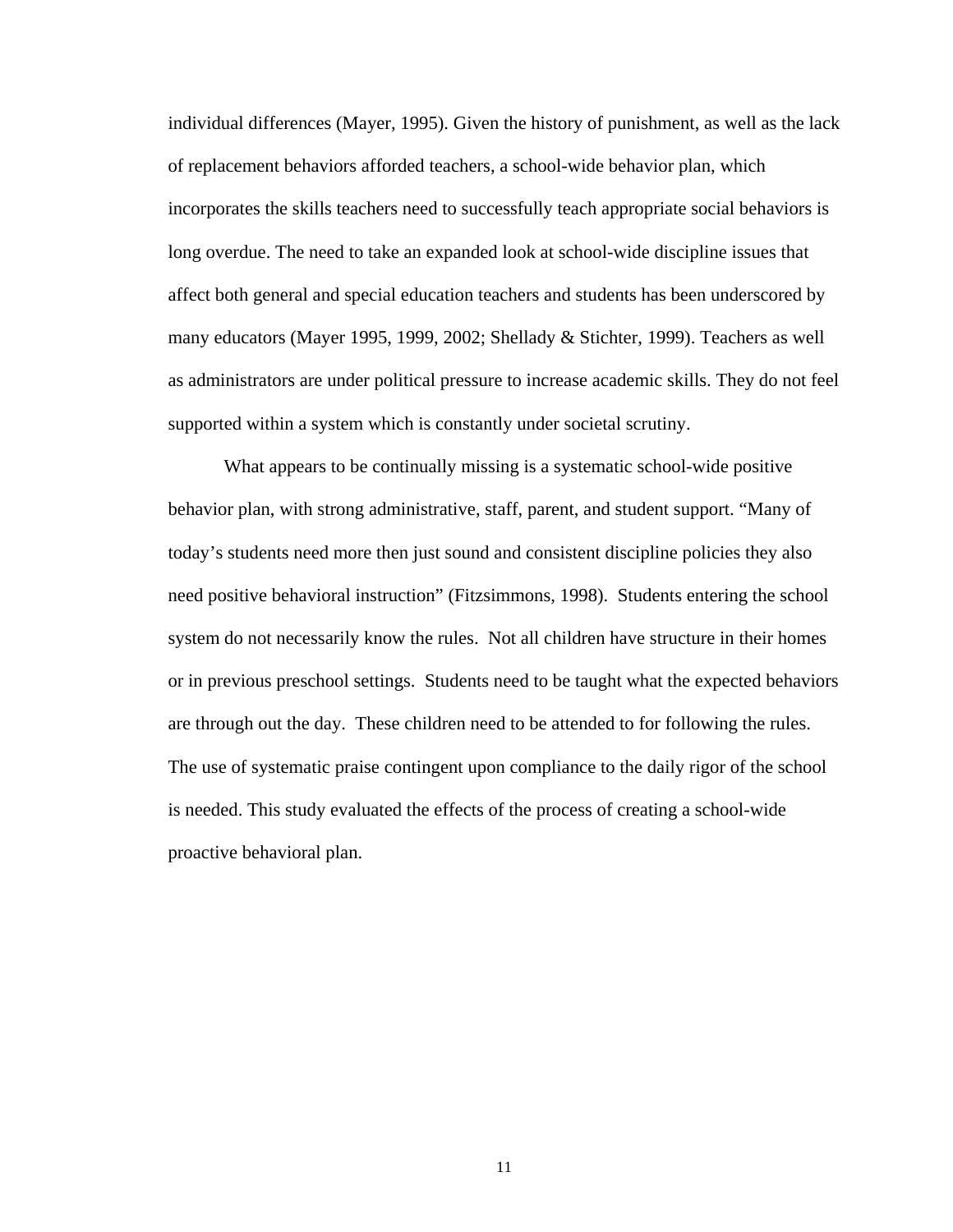#### Method

#### *Participants*

There were approximately 500 students grades Kindergarten through Fifth, per year at the school in which this study took place. The school served 521 students (during the 1999-2000 school year, year one of implementation). Ninety-eight percent of the students received free or reduced lunch. The majority of those children receiving lunch allowances qualified for free lunches. In other words, most of the students' families were at poverty level. The state average for free/reduced lunch was 53%, and the district level at that time was at 51%. Many of the children at this school were also limited English proficient. During the First year of the discipline plan implementation, 27% of the schools students were limited English proficient. The district level was 4%, and the state level was 10%.

An archival review of all referrals initiated by 36 school teachers and administrators was conducted through the use of detailed incident reports. The school employed 34 primary and intermediate teachers, one principal, and one assistant principal.

#### *Dependent Variables*

The first dependent variable was the daily mean of incidents for each month of each school year. As reviewed through the detailed incident reports, a referral is defined as a written reprimand contingent upon a student not following the school-wide proactive plan. The second dependent variable was the incidents reported per month.

The reports were scored in the following way: The report was first scanned for the location of the incident. If the location of the incident was an inclusive location, as in a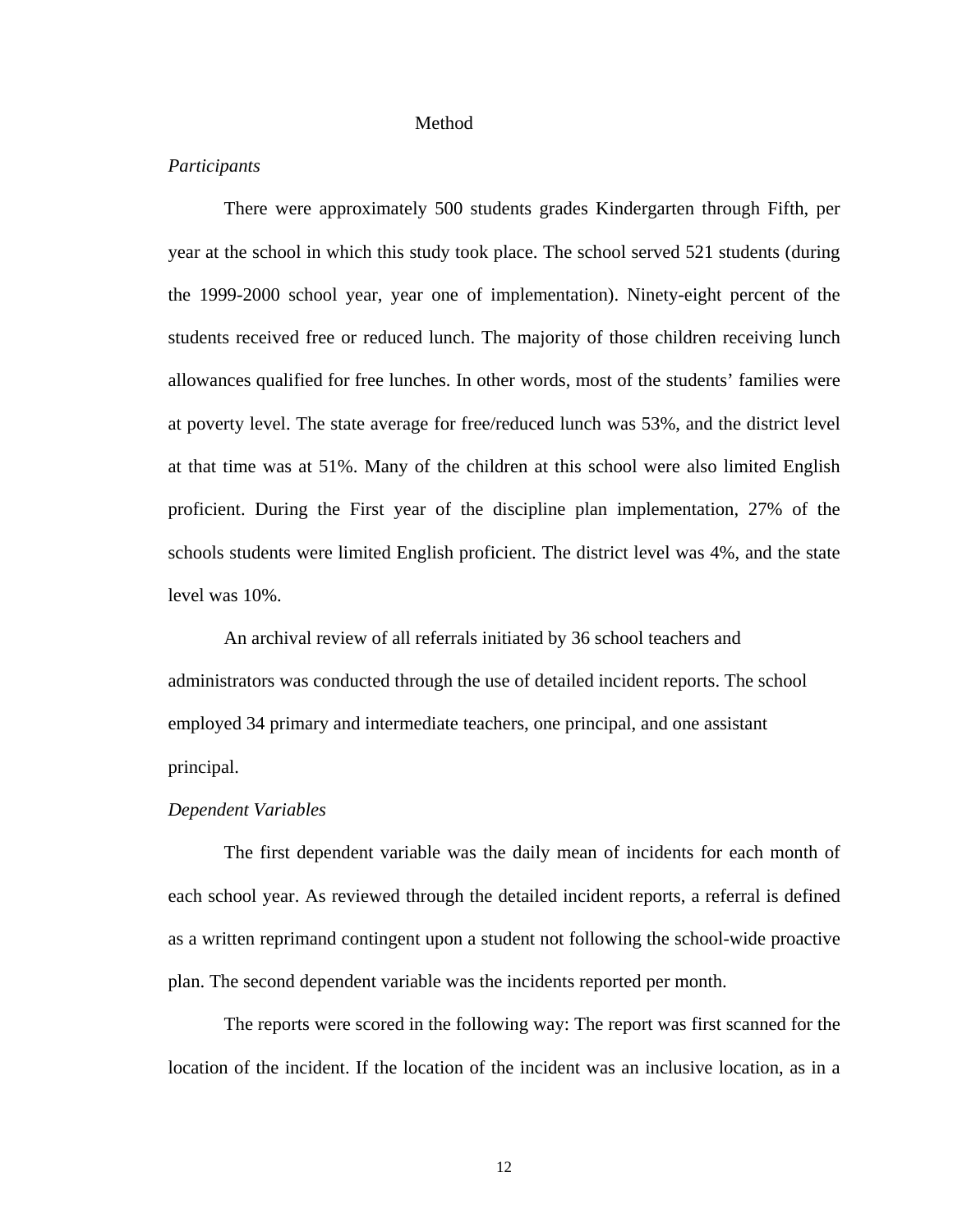classroom, bathroom, or hallway the scanning continued to the name of the person who reported the incident. If the person who reported the incident was classified as an inclusive person, as in a full time teacher or administration, the scanning continued to the grade level. If the grade was inclusive, as in K- Fifth grade the scanning then moved to the margin where a N, E, or P was placed signifying the student as being Non- ESE, ESE or Pre-ESE. A tally was then placed for the date, ESE, Pre ESE, and Non- ESE. Grade levels as well as severity of each incident were tallied in the same manner.

#### *Independent Variable*

The independent variable was each month of the school year throughout each of the school years the program was evaluated.

#### *Design*

The study was conducted by an archival review of school detailed incident discipline records and description of the school-wide proactive discipline plan developed at an elementary school. The present study examined the effects of sequential changes in a proactive school-wide discipline plan. Initially, the baseline data consisted of a full year of school without a proactive school-wide discipline plan. This allowed an assessment of the variation in referrals that occurred across a school year. Subsequent years were assessed in relation to this baseline, and the effects from year to year compared to other years. After the baseline year, substantial changes were made by implementing a schoolwide proactive program. In later years, variations were made in the school-wide proactive plan that improved its delivery efficiency. The changes were not major changes but were variations of the original intervention program. Thus, we had a program evaluation on a school-wide basis, incorporating multiple nonconcurrent time series essentially forming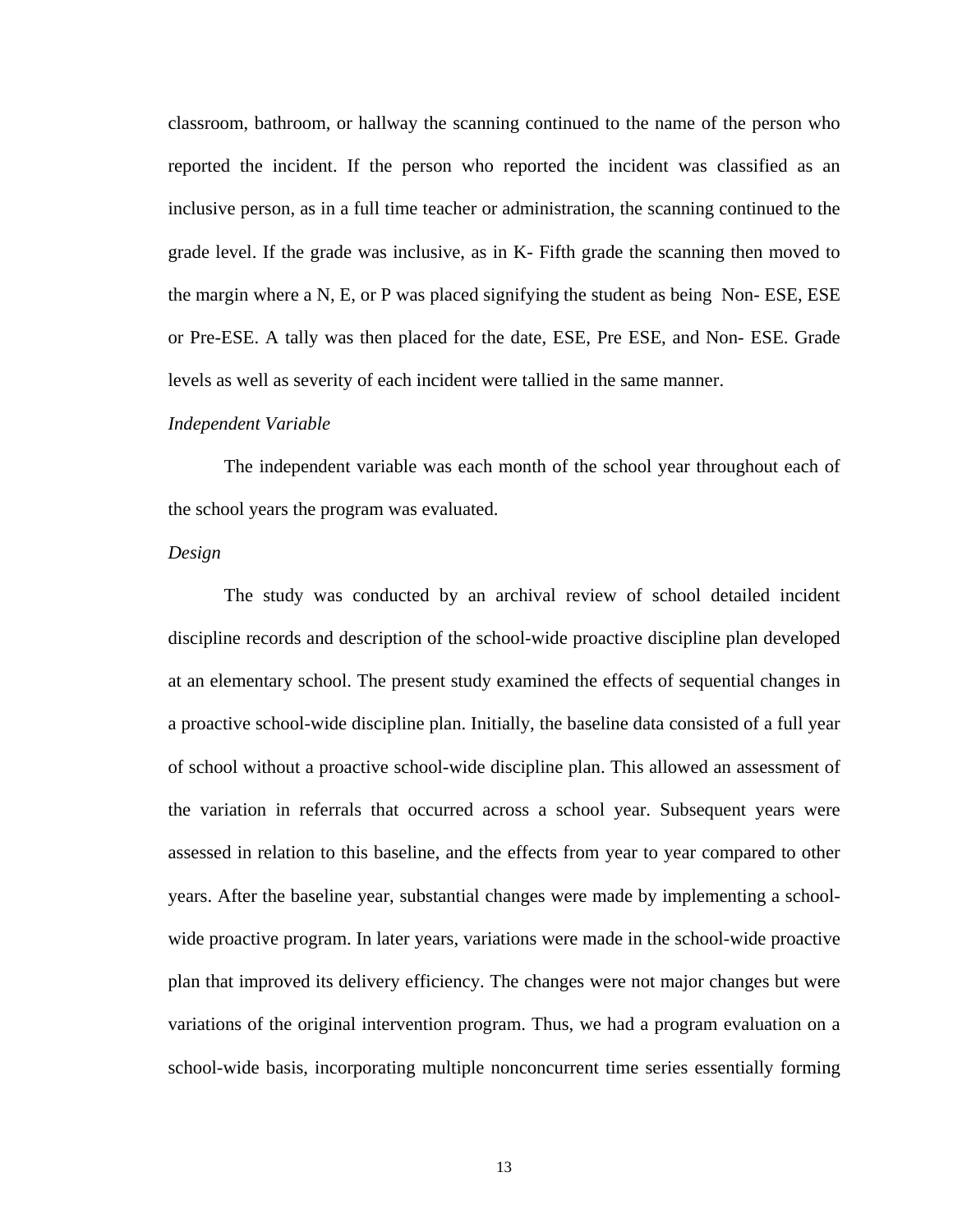an A – B design with maintenance of improvements under conditions which varied slightly from year to year.

Discipline referrals from which the data were collected were created by the staff member who observed the behavior. The individual completed the referral paper work and presented it to the principal or assistant principal. It was then the responsibility of administration to meet with the student and/or parent if further consequences are in order. The paperwork was given to the data entry clerk who entered the information into the school computer. This information could be accessed by the local school district office. At the end of each school year, the data entry clerk prints a computer printout of all the referrals written throughout the year. This printout was placed into a binder, which was secured in a box and labeled. The box was then stored in a locked room at the school for ten years. The detailed incident reports were generated from the referrals sent through the computer to the Pasco County School Board district office. The research and evaluation services department at the Pasco County School Board forwarded the detailed incident reports to this principle investigator following school board policy of completion and approval through their procedures for application to conduct research and the proposal was then reviewed and approved by the USF Institutional Review Board.

For the purposes of this study incidents included in the data were incidents reported by teachers and administrators. Paraprofessionals as well as other personnel such as maintenance and bus drivers were excluded from the data. Those included were those who participated in training throughout the running of the program. Those who were excluded were those who did not participate within the training throughout the running of the program. The inclusive locations noted on the detailed reports and used for this study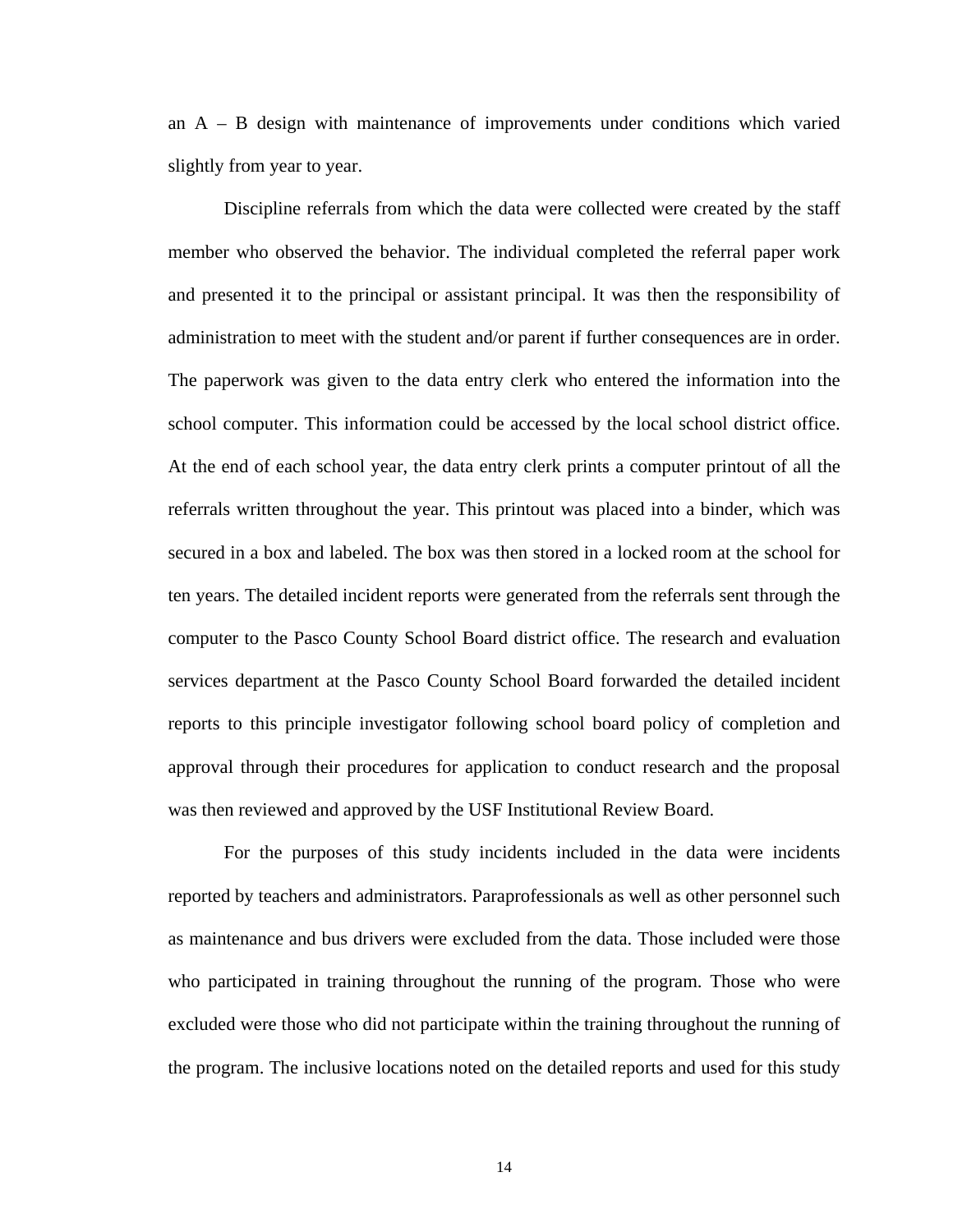included the classroom, bathrooms, and hallways. The areas excluded for this study were the playground, cafeteria, walkways, car area, bus area, media center, and the computer lab. These areas were excluded due to the number of non trained staff members who were responsible for the charge of the students.

#### *Reliability*

The reliability of original referral or data entry could not determined, therefore the reliability related to aggregation of individual data from the detailed incident reports. Reliability was scored with the assistance of the school psychologist, who was trained and experienced in the data collection process. The school psychologist was given a list of inclusive as well as non inclusive staff and locations. Detailed incident reports were reviewed. The eighty-seven percent reliability was be scored by examining 25% of each month's data days randomly selected. The primary data source was the detailed incident reports. Rodney B. Cox Elementary School Proactive School-Wide Behavior Plan.

#### *Vision Statement*

The staff and invested shareholders of Rodney B. Cox Elementary School will join forces to provide a safe learning environment that is conducive to preparing our students to become responsible citizens.

#### *School-wide rules.*

- 1. Keep your hands, feet, and materials in area.
- 2. Use polite words and respectful tone of voice to peers and adults.
- 3. Raise your hand to answer questions, participate in group, and ask questions.
- 4. Listen and follow directions.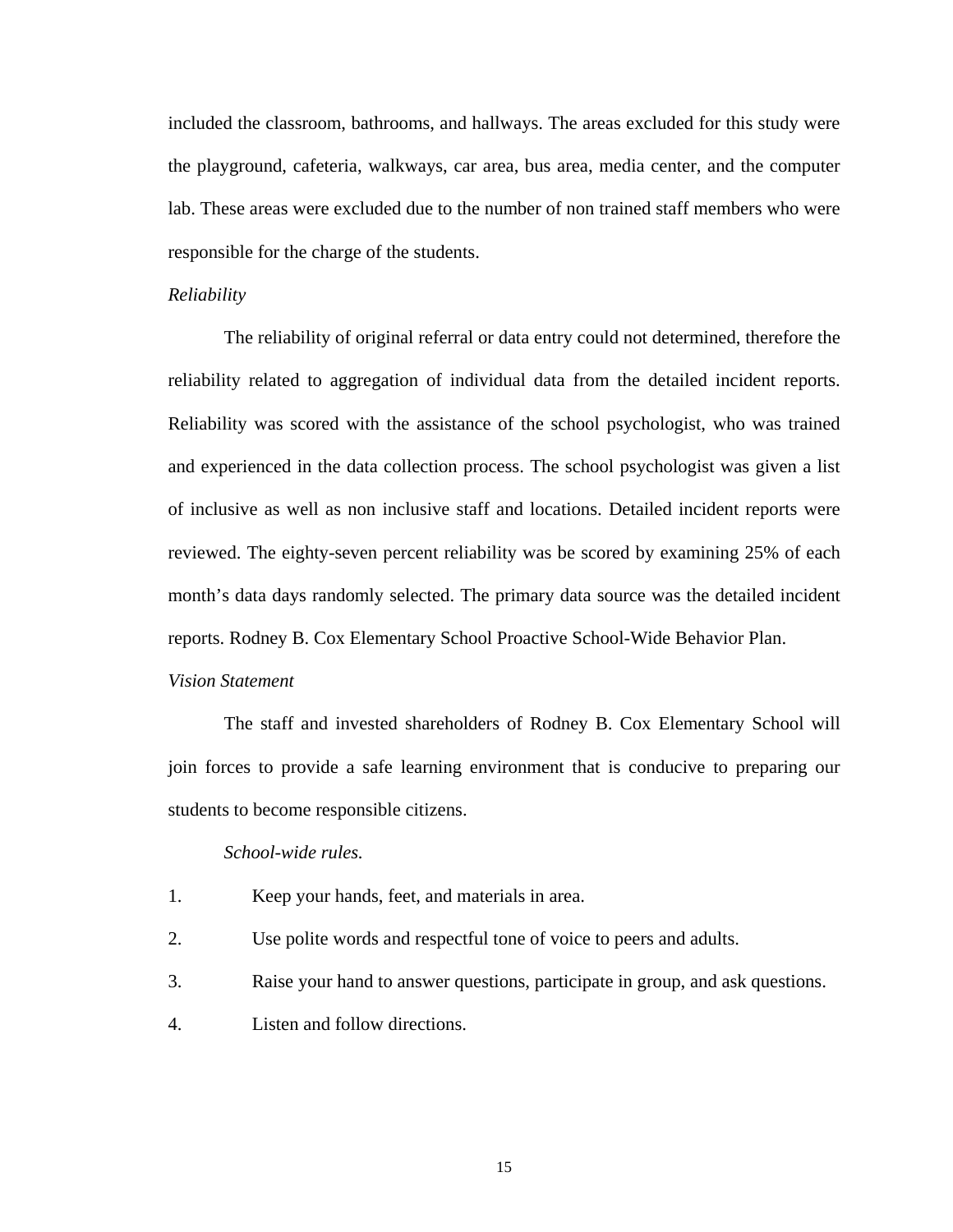Teachers and grade levels may rephrase these to fit the needs of their students provided that the understanding of the rules is the same.

#### S*chool-wide supportive strategies.*

- 1. Each teacher will use a high rate of specific praise contingent upon following the above rules. The student will earn a slip of paper or a smiley face (primary) or a lack of a check mark (intermediate) for each period in which they have followed the rules. The students symbol will be moved up a motivational poster each day he/she has earned his/her goal of 80% on task (following the rules 80% in the groups) Students earning a minimum of four out of five moves on the motivational poster will earn the school-wide weekly celebration..
- 2. Staff development strategies for preventing, supporting, and correcting student behaviors will be presented at faculty meetings.
- 3. School level programs designed to encourage and recognize positive student behavior include:
- (A) Student of the week recognition (class level teacher discretion)
- (B) Student of the month (per class)
- (C) Administrators certificates and stamps (based upon teacher referral for good behavior)
- (D) Student Council
- (E) Guidance Classes
- (F) Counseling (as needed).
- (G) Specific Needs Groups( as needed)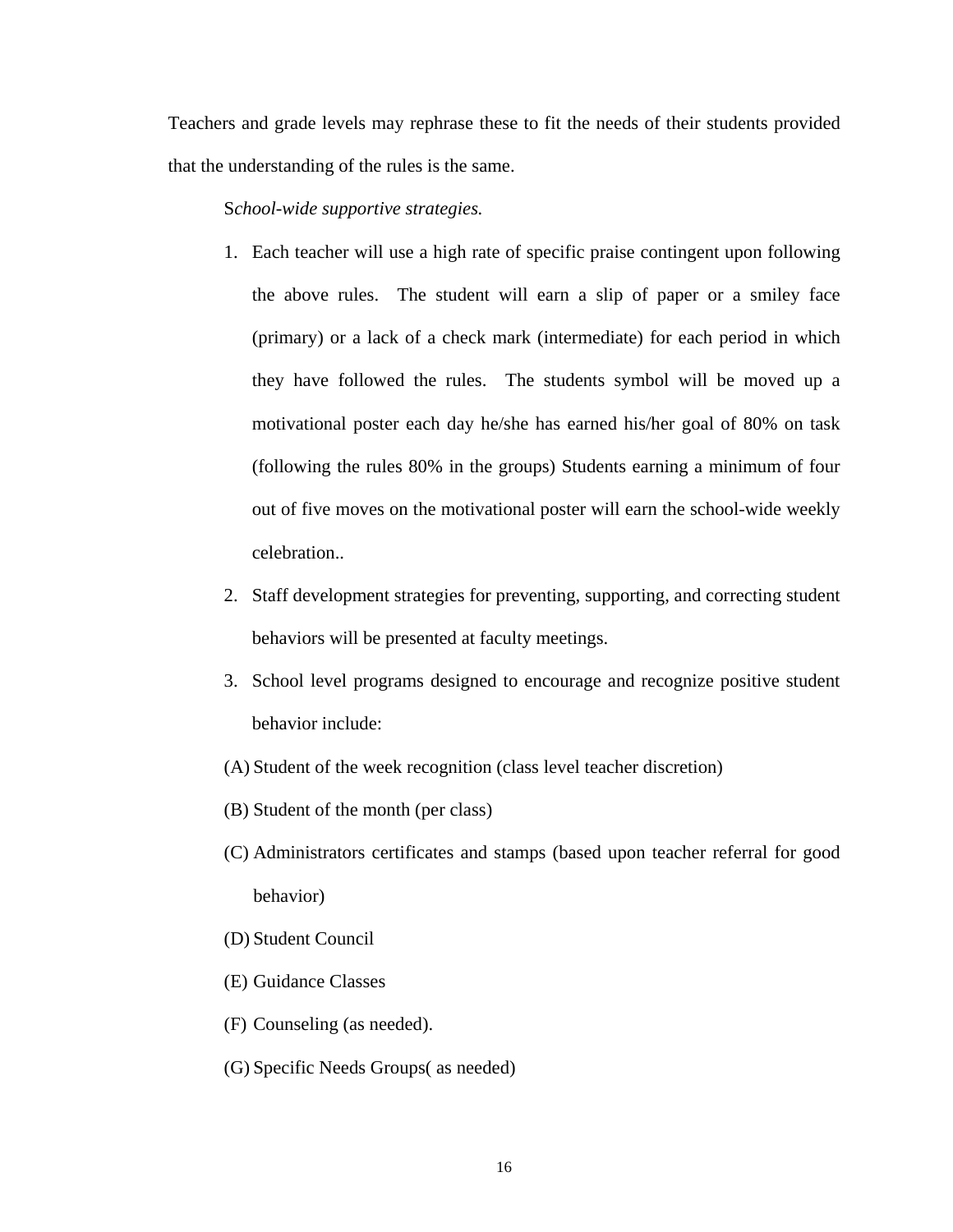#### (H) Pupil Assistance Team

(I) Individual Behavior Change Plans (as needed)

#### *School-wide corrective strategies.*

- 1. Faculty and staff will praise the student in proximity who is following the rule the target student has broken.
- 2. Faculty and staff will praise the student in proximity to the target student and redirect the target student.
- 3. If the target student continues to break a rule, a verbal warning will be issued.
- 4. If the behavior continues, the student will serve a time out in that classroom. The timeout can be no longer, in minutes, than the age of the child. The offense is stated to the target student, and he/she does not earn a ticket/smile (primary) or a mark is indicated in the target student's folder (intermediate) that cites the rule that was broken.
- 5. If the behavior continues, the target student will be sent to another classroom or area to serve the age equivalent minutes for a time out. The parents will be called and made aware of the concern.
- 6. After school detention will be assigned at the discretion of the administration. For extreme cases:
- 7. Severe clause is any aggression or attempting to cause harm to another student, self, or adult, which is witnessed by an adult. The student is to be escorted to the office.
- 8. Other continued offenses (following the classroom plan) are to be written up and the referral goes to the office. The child remains in the class until called.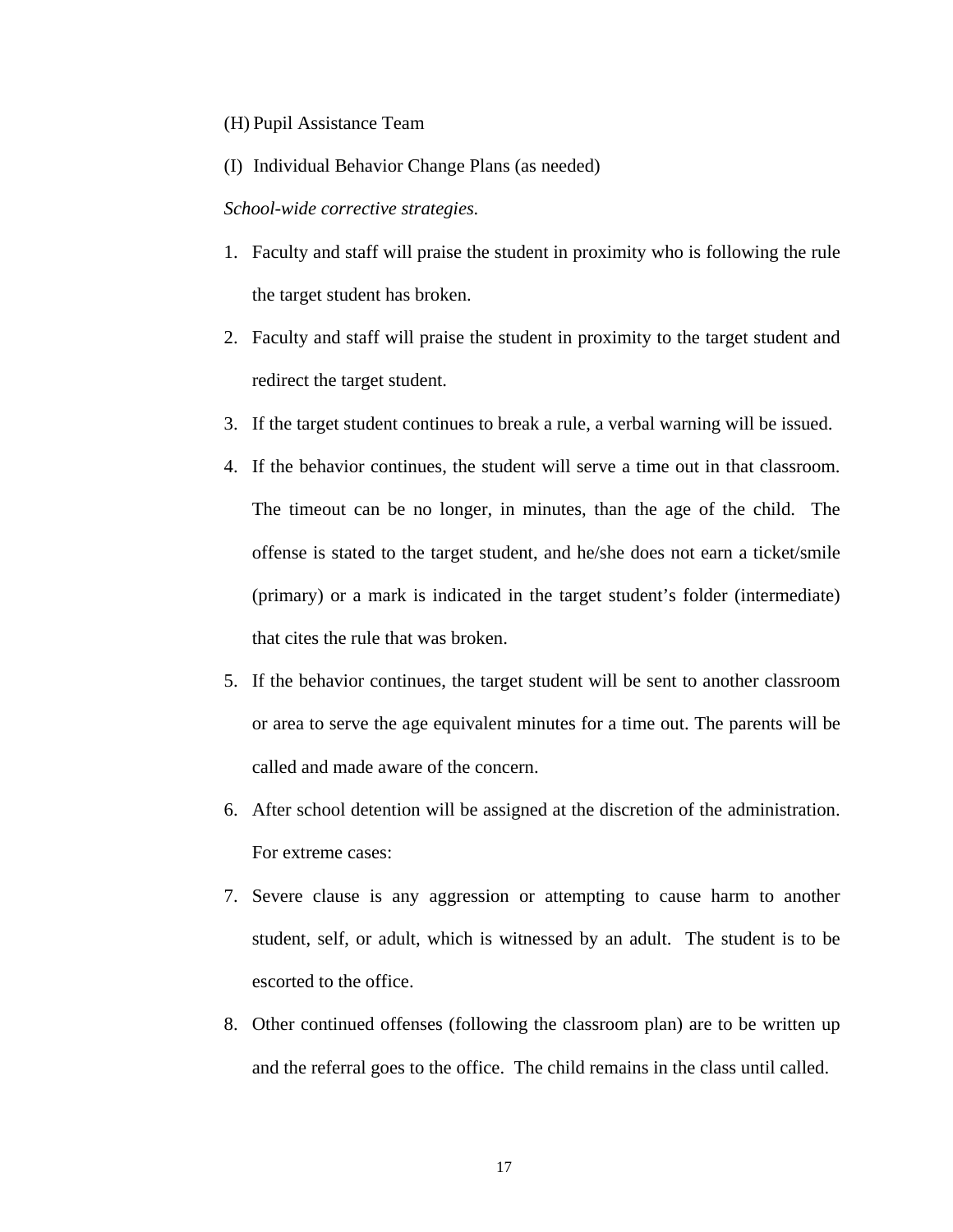9. Continued disruptions to the class, making learning for the other students impossible (and if you have followed the school-wide plan) the teacher is to call the assistant principal. The assistant principal will remove the student from the classroom.

#### *Training*

It has been recommended that training programs should focus on ways to improve instruction teachers and other staff members provide for students about classroom rules and school policies (Taylor-Greene, Brown, Nelson, Longton, Gassman, Cohen, Swartz, Horner, Sugai , & Hall 1997; Todd, Horner, Sugai, & Sprague, in press) and increase staff use of reminders and praise for appropriate student behavior (Sugai, 1990). In addition, efforts should be made to increase acknowledgment for those students who do not receive any discipline referrals, and to maintain aspects of the schoolwide program that support a positive school climate

Through in-services and meetings, the teachers and staff at R. B. Cox Elementary School were instructed to observe for and verbally acknowledge appropriate social skills. The plan included the posting of rules worded in a positive manner, the use of attention contingent upon appropriate behavior, planned ignoring, and the use of tickets/smiles. The plan also consisted of weekly rewards contingent upon 80% of appropriate behavior for four out of five school days. The plan was revised yearly.

*Year One.* During year one school-wide weekly rewards consisted of outings at the school with visitors such as the high school basketball team and middle school cheerleader teams, and quarterly rewards, such as roller skating trips, pep rallies, and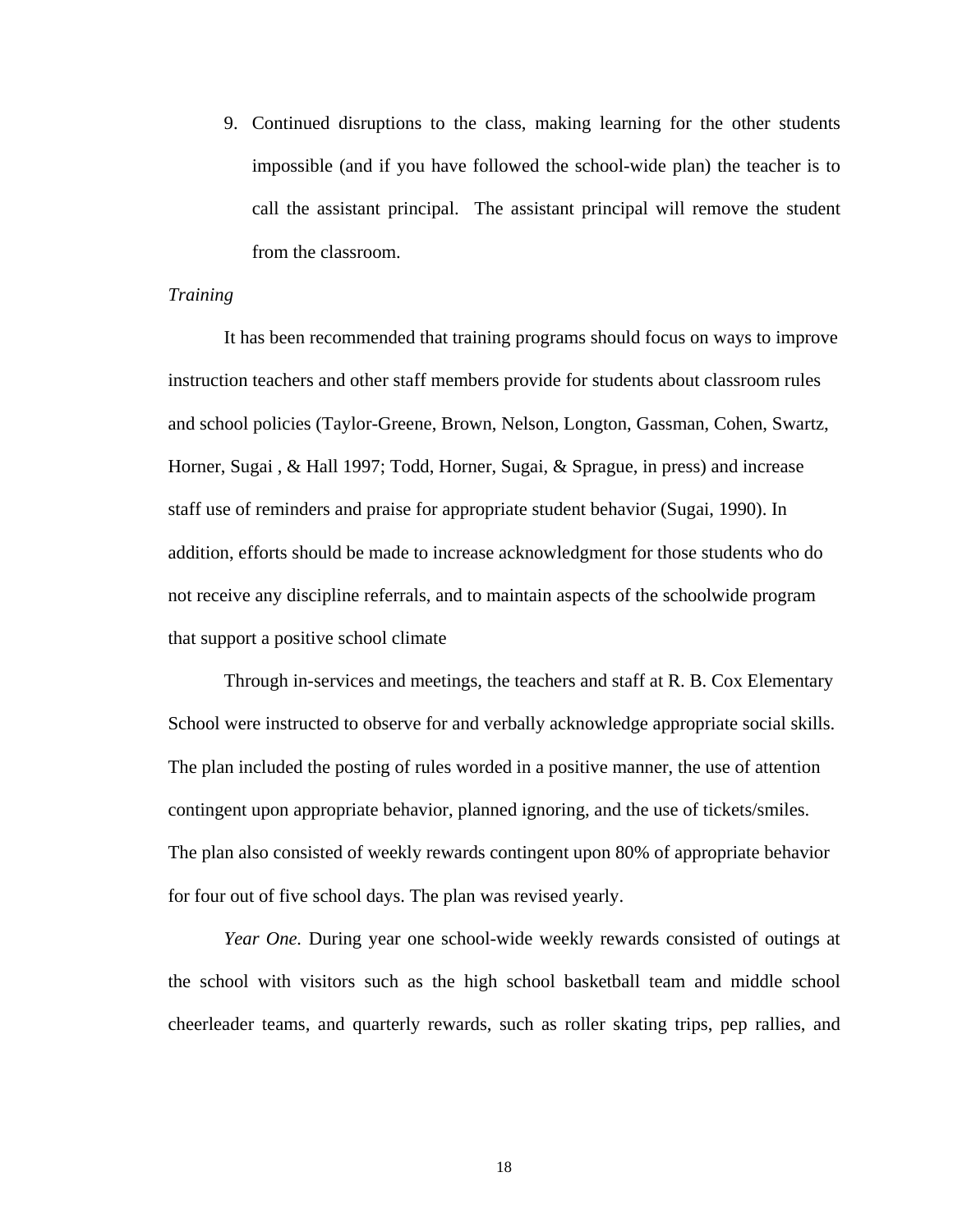Lightning team mascot visits were provided to students contingent upon earning seven out of the nine weekly parties offered.

*Year Two.* During year two, the school-wide celebrations were planned by team grade/level. Each team/ grade was responsible for the planning and implementation of Friday activities for the entire school. This revision allowed for school teams to generate the motivators for the students. Giving the teachers control of the rewards was used in order to help increase the teachers' input and ownership of the reward system. The teams rotated the weekly rewards for the school, such as field days and ice cream parties.

*Year Three.* During year three, each team/ grade was responsible for the planning and implementation of the weekly celebrations for their own team. This revision occurred due to the teachers' not being able to provide rewards for the entire school. Allowing teams to create rewards for members of their own team decreased the responsibility of providing for many students while giving ownership to the rewards to their own students. At the beginning of the school year, teachers were notified that they would receive a reward for following the school-wide plan. During this year, teachers were also rewarded. Those teachers who did not write any referrals were offered a large prize. The prize consisted of a round trip airline ticket to Key West courtesy of Seacoast Airlines.

19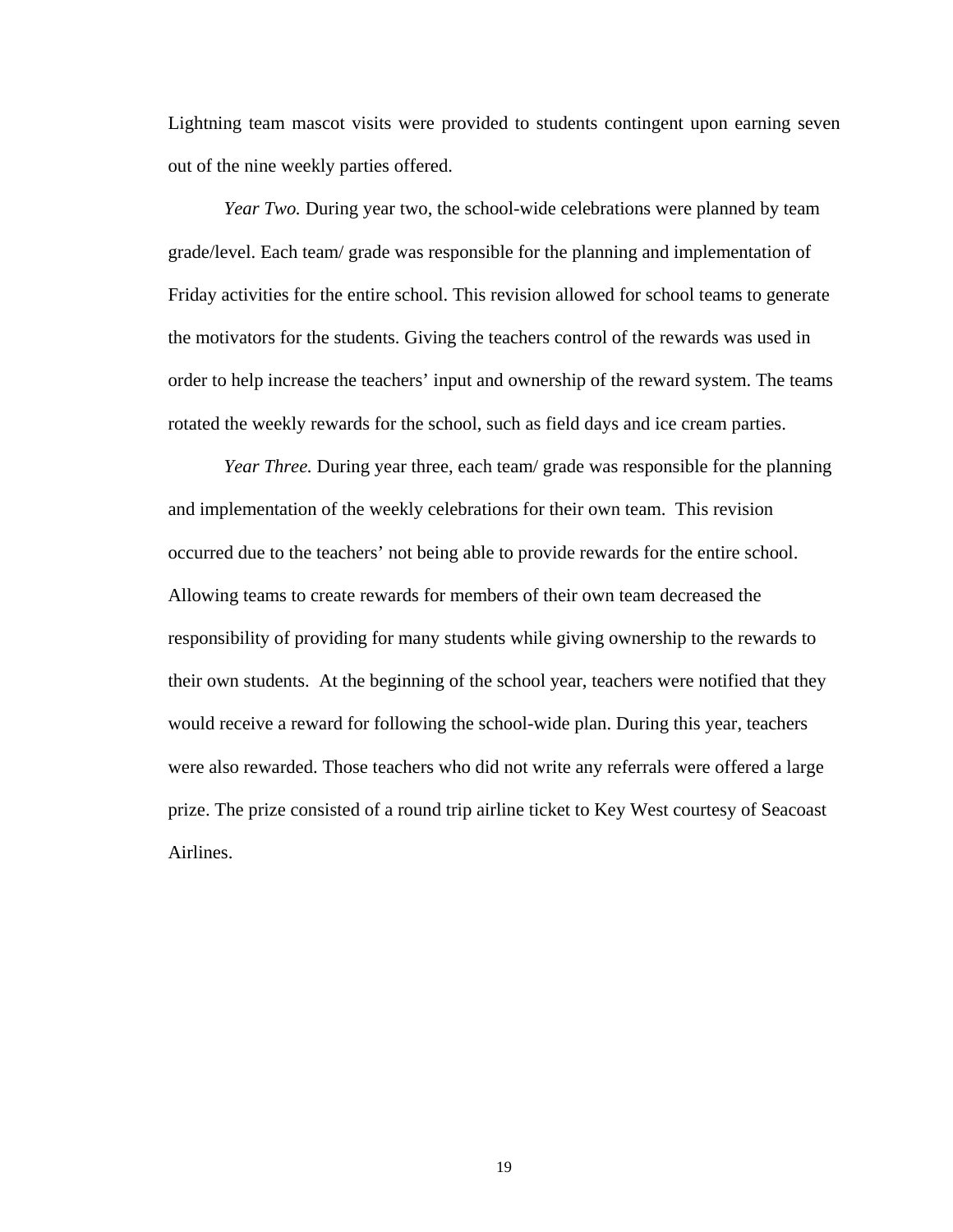#### Results

The result was a program evaluation on a school-wide basis, incorporating multiple nonconcurrent time series essentially forming an  $A - B$  design with maintenance of improvements under conditions which varied slightly from year to year.

#### *Baseline*

An archival review of the school-wide baseline data from the 1998-1999 school year was conducted. The mean of detailed reports was calculated each month by dividing the number of school days within that school month by the number of detailed incidents that occurred. The baseline data revealed (Figure 1) that throughout the year students received referrals at a mean of 0.14. There were zero reports for the months of August (Month 1), January (Month 6) and June (Month 11). The highest mean month was the month of April (Month 9) followed by the months of May (Month 10) and October ((Month 3). From the months of January through April the trend of incidents increased, although June (month 11) was at zero reports.



*Figure 1.* Mean of incidents school-wide baseline.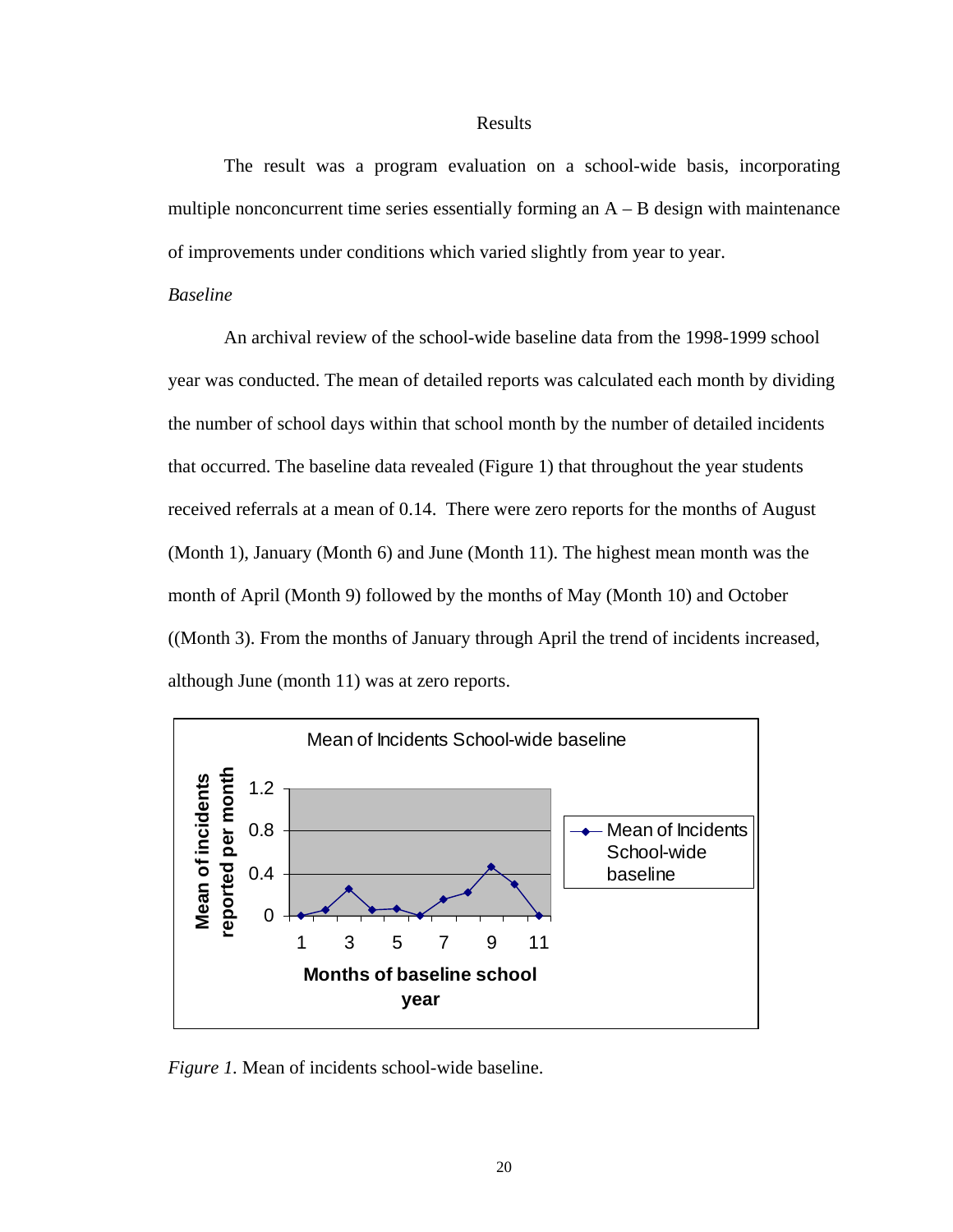*Year One*

An archival review of the school-wide year one data 1999- 2000 school year was conducted. The mean of detailed reports was calculated each month by dividing the number of days within that school month by the number of detailed incidents that occurred. Year one data revealed (Figure 2) that throughout the year students received referrals at a mean of 0.25. There were zero reports for the months of August (Month 1) and June (Month11). The highest mean month was the month of April (Month 9) followed by the month of May (Month10). From the months of October (Month 3) through March (Month 8) the trend of incidents increased and then spiked at 0.84 in the month of April (Month 9).



*Figure 2.* Mean of incidents school-wide year one.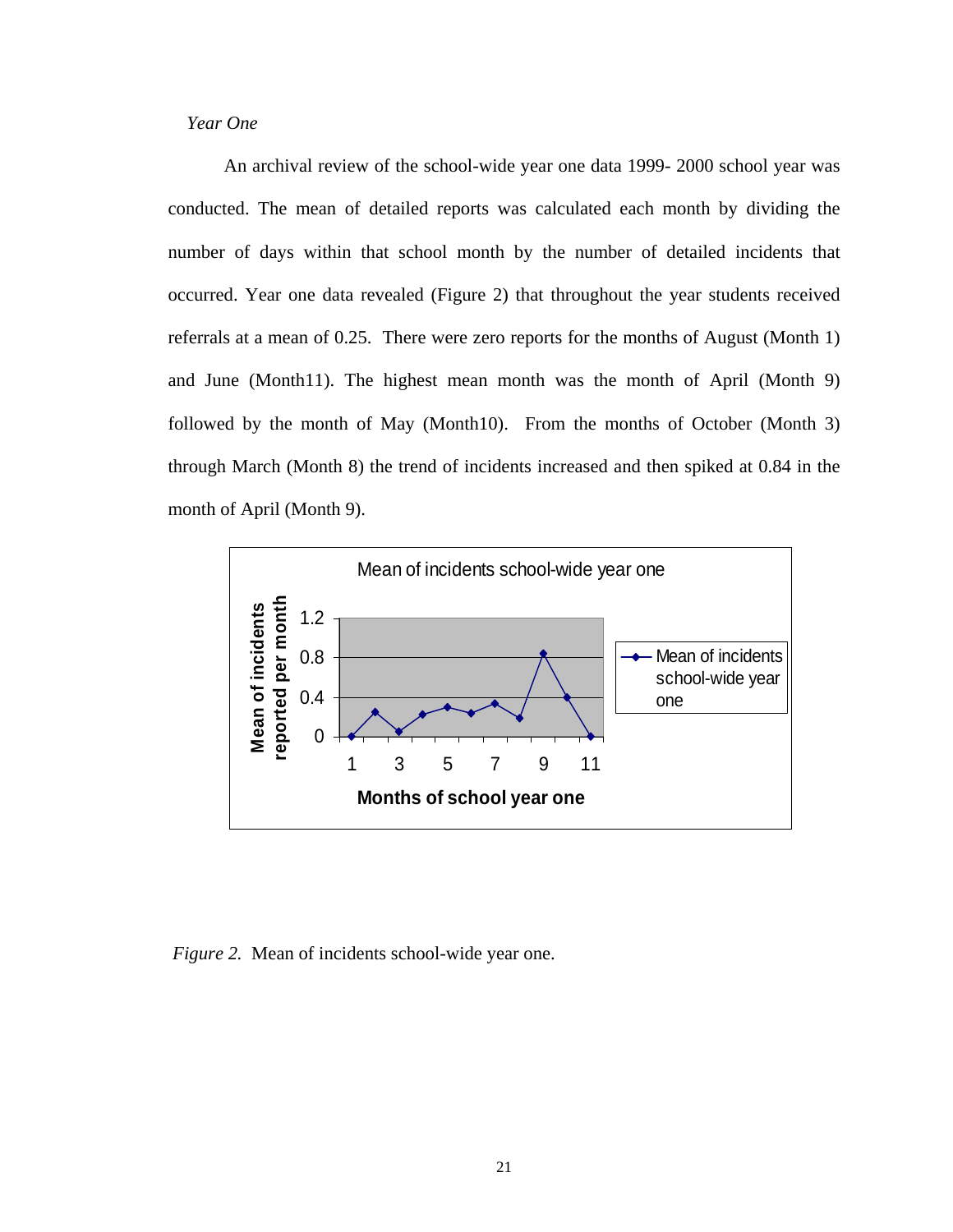### *Year Two*

The archival review of year two school-wide data 2000- 2001 school year was conducted. The mean of detailed reports was calculated each month by dividing the number of days within that school month by the number of detailed incidents that occurred. Year two data revealed (Figure 3) that throughout the year students received referrals at a mean of 0.47. There were detailed reports for each month of the school year. The highest mean month was the month of November (Month 4) followed by the month of February (Month 7). From the months of August (Month 1) through November (Month 4) the trend of incidents increased to a mean 0.85 and then decreased to a mean of 0.2 in December (Month 5) followed by another increased trend through February (at 0.84) until a decreased trend toward the month of April (Month9 ). In The last month of the school year, May (Month 10), an increase occurred.



*Figure 3.* Mean of incidents school-wide year two.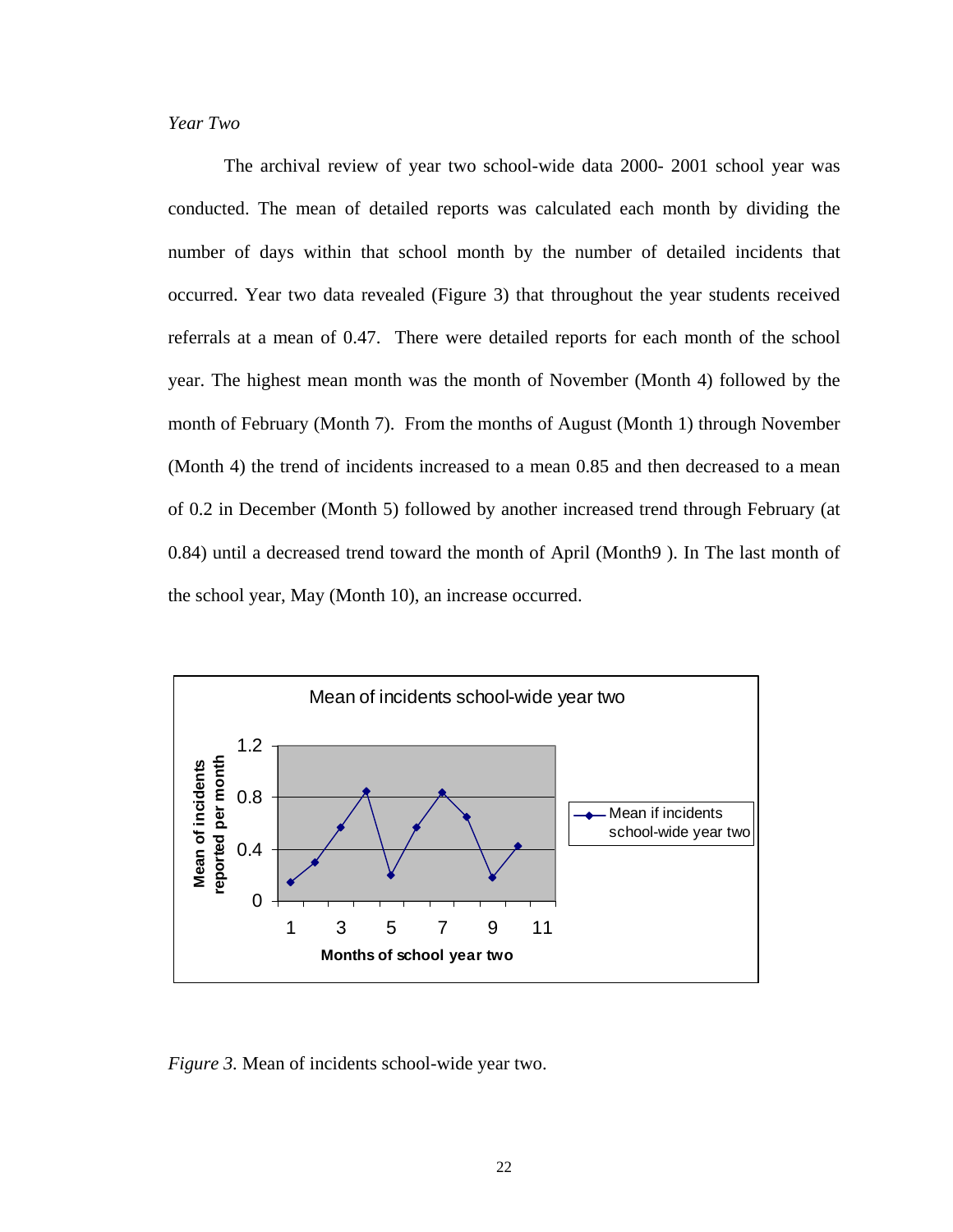## *Year Three*

The archival review of year three school-wide data 2001- 2002 school year was conducted. The mean of detailed reports were calculated each month by dividing the number of days within that school month by the number of detailed incidents that occurred. Year three data revealed (Figure 4) that throughout the year students received referrals at a mean of 0.60. There were zero detailed reports for the month of August. The highest mean month was the month of March (1.07) followed by April (0.95) and February (0.84). From the months of August through November the trend of incidents increased to 0.84 and then decreased to 0.36 in January followed by another increased trend through March (at 1.07)) until a decrease in May.



*Figure 4.* Mean of incidents school-wide year three.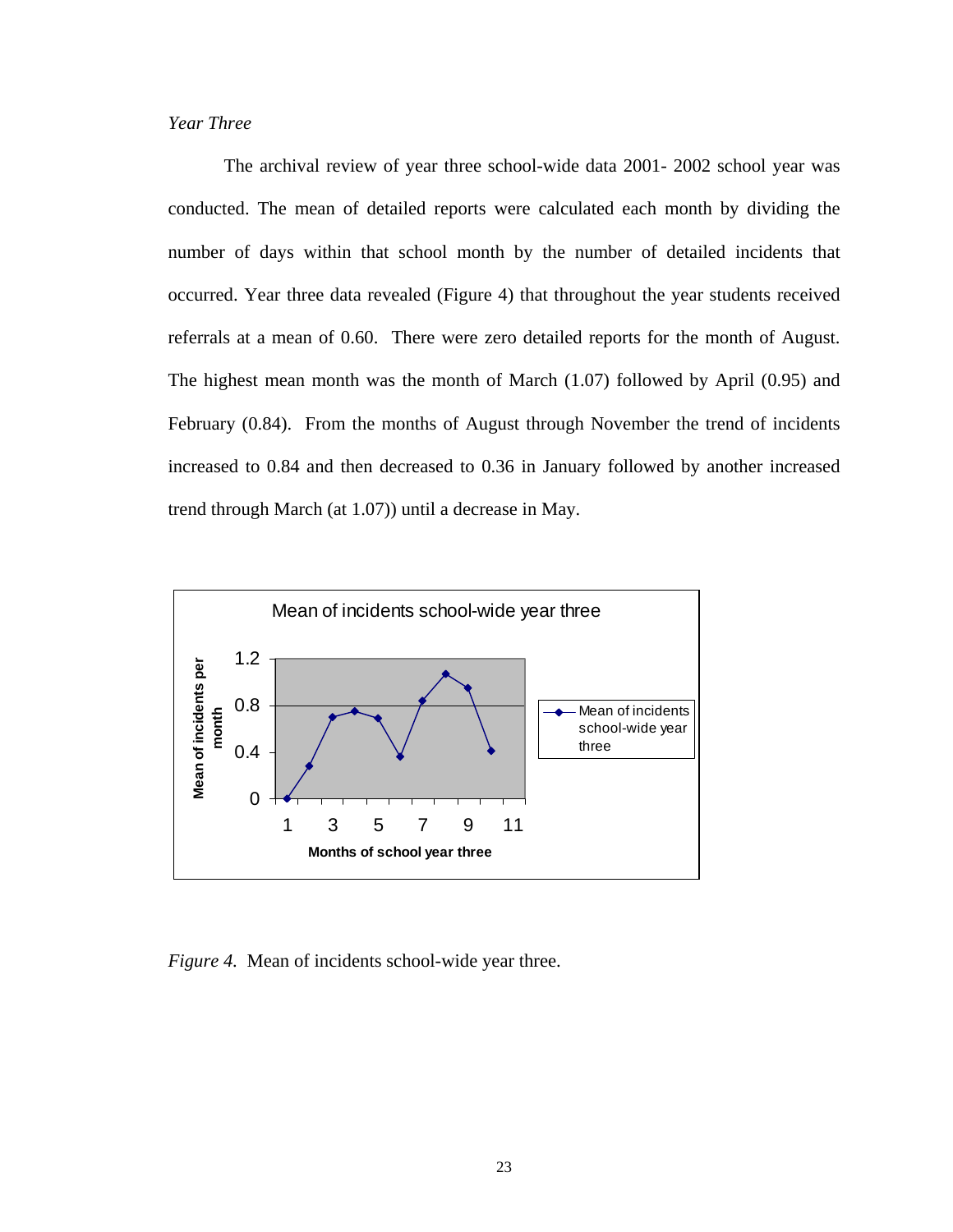#### *Comparison of ESE, Non-ESE, and Pre-ESE*

The archival review also investigated the data per grade level from baseline through year three of the programs implementation. The data were interpreted to observe for variations between basic education students (NON), Exceptional Education Students (ESE), as well as those students who were not classified as Exceptional Education Students at the time of the detailed incidents but who were later evaluated and classified as ESE students For the purpose of this study, these students were categorized as (PRE) ESE.

*Kindergarten results baseline through the years of the program evaluated.* During baseline through the length of this study the Kindergarten students had a total of 47 incidents reported. The basic education students in Kindergarten had a total of 18 incidents reported. The Pre ESE group had a total of 20 incidents reported, and the ESE group had a total of 9 incidents reported. The data revealed (Figure 5) that the basic education students and the pre-ESE populations peaked at three incidents within one month, and the ESE students peaked at two incidents in one month. The Pre ESE students had the most incidents followed by the basic education students. The ESE students had the least amount of incidents reported.



*Figure 5.* Incidents per month reported for Kindergarten baseline through year three.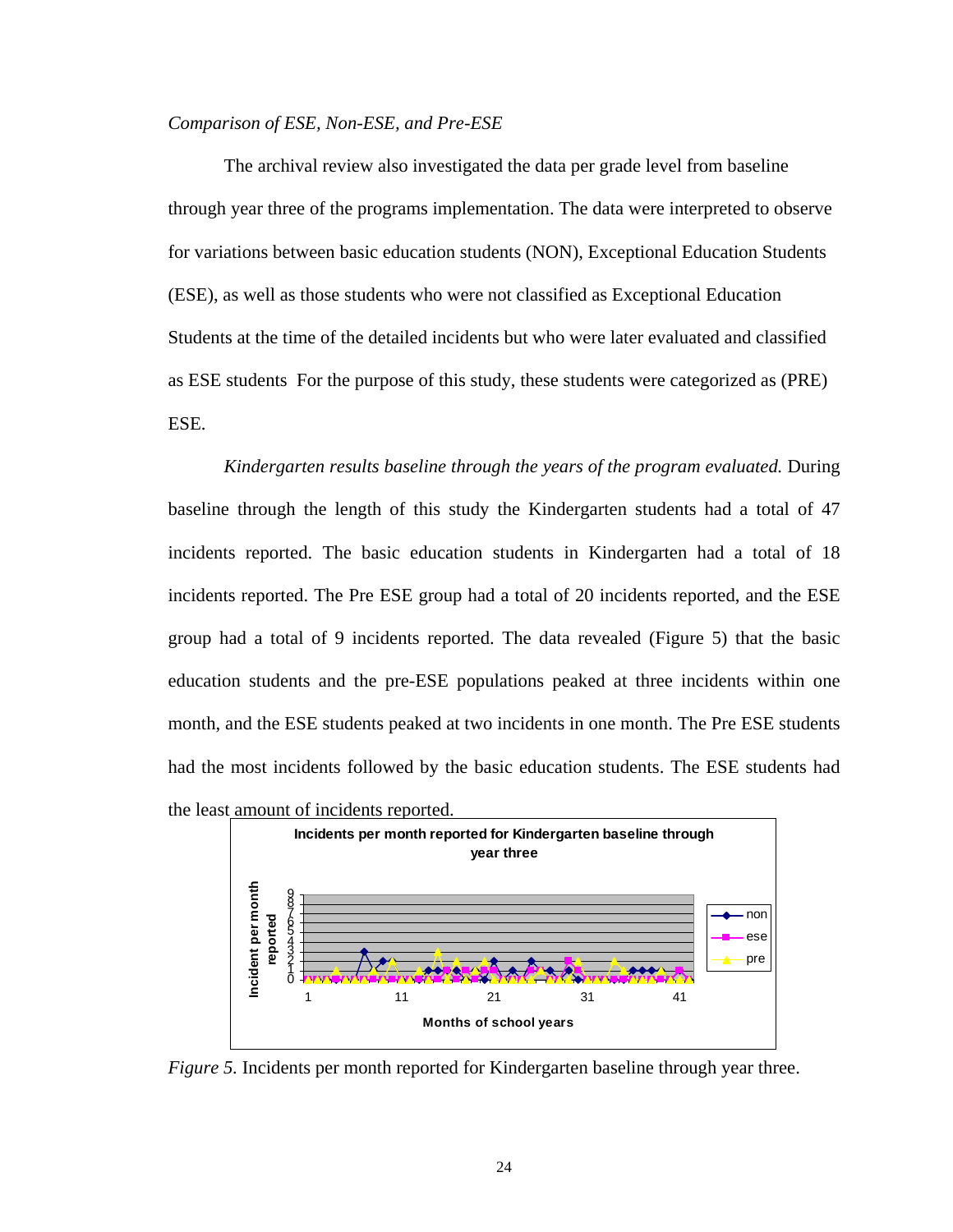*First Grade results baseline through the years of the program evaluated.* During baseline through the length of this study the First Grade students had a total of 69 incidents reported. The basic education students in First Grade had a total of 24 incidents reported. The Pre ESE group had a total of 14 incidents reported, and the ESE group had a total of 31 incidents reported. The data revealed (Figure 6) that the basic education students peaked at the four incidents within one month, the Pre ESE group peaked at two incidents in one month, and the ESE students peaked at five incidents in one month. The ESE population had the highest incidents reported followed by the basic education students. The pre ESE students had the least amount of incidents reported.

![](_page_33_Figure_1.jpeg)

*Figure 6.* Incidents reported per month Grade One baseline through year three.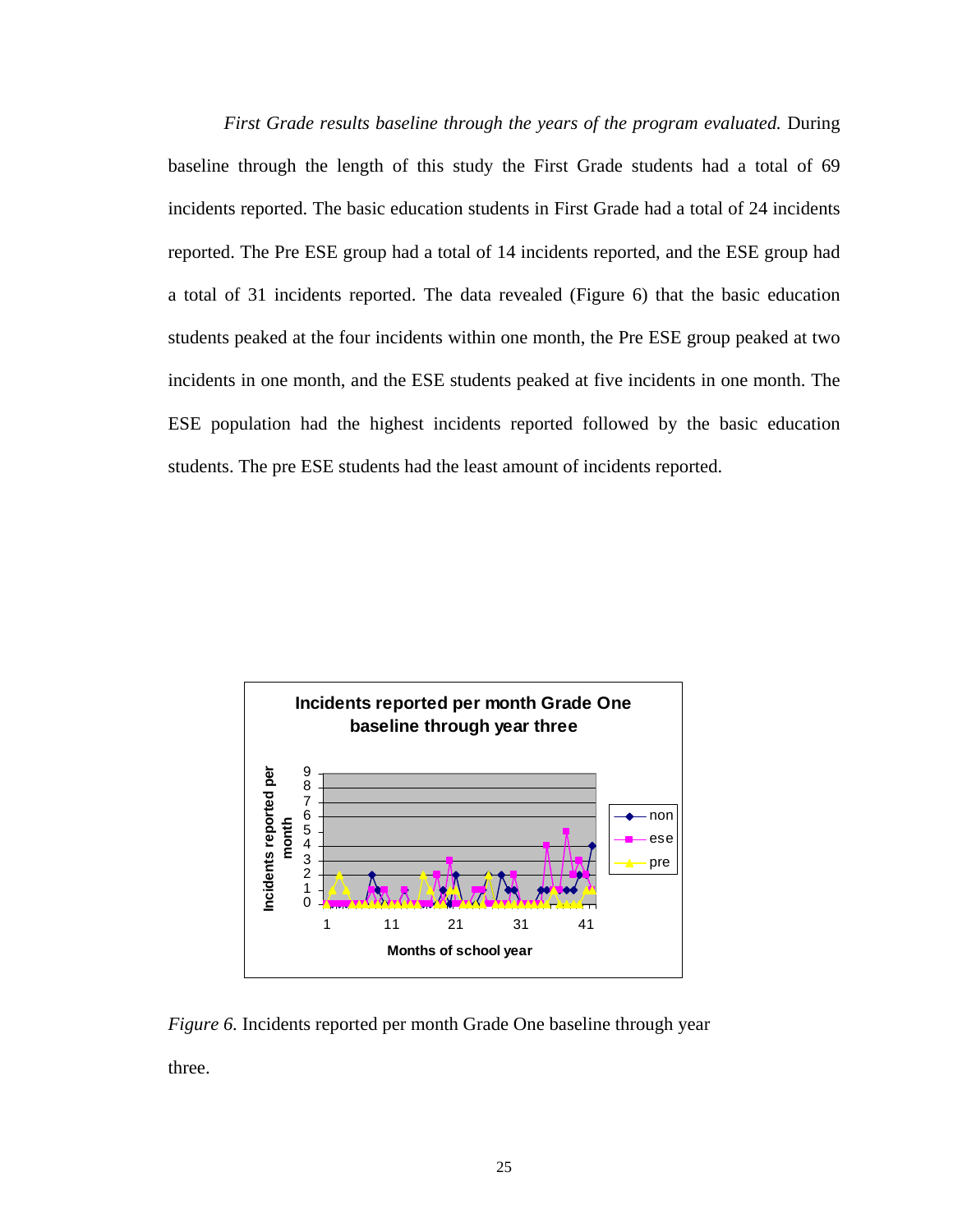*Second Grade results baseline through the years of the program evaluated.*  During baseline through the length of this study the Second Grade students had a total of 56 incidents reported. The basic education students in Second Grade had a total of 31 incidents reported. The Pre ESE group had a total of 8 incidents reported, and the ESE group had a total of 17 incidents reported. The data revealed (Figure 7) that the basic education students peaked at the seven incidents within one month, the Pre ESE group peaked at three incidents in one month, and the ESE students also peaked at three incidents in one month. The basic education population had the highest incidents reported followed by the ESE population. The pre ESE students had the least amount of incidents reported.

![](_page_34_Figure_1.jpeg)

*Figure 7.* Incidents reported per month Grade Two baseline through year three.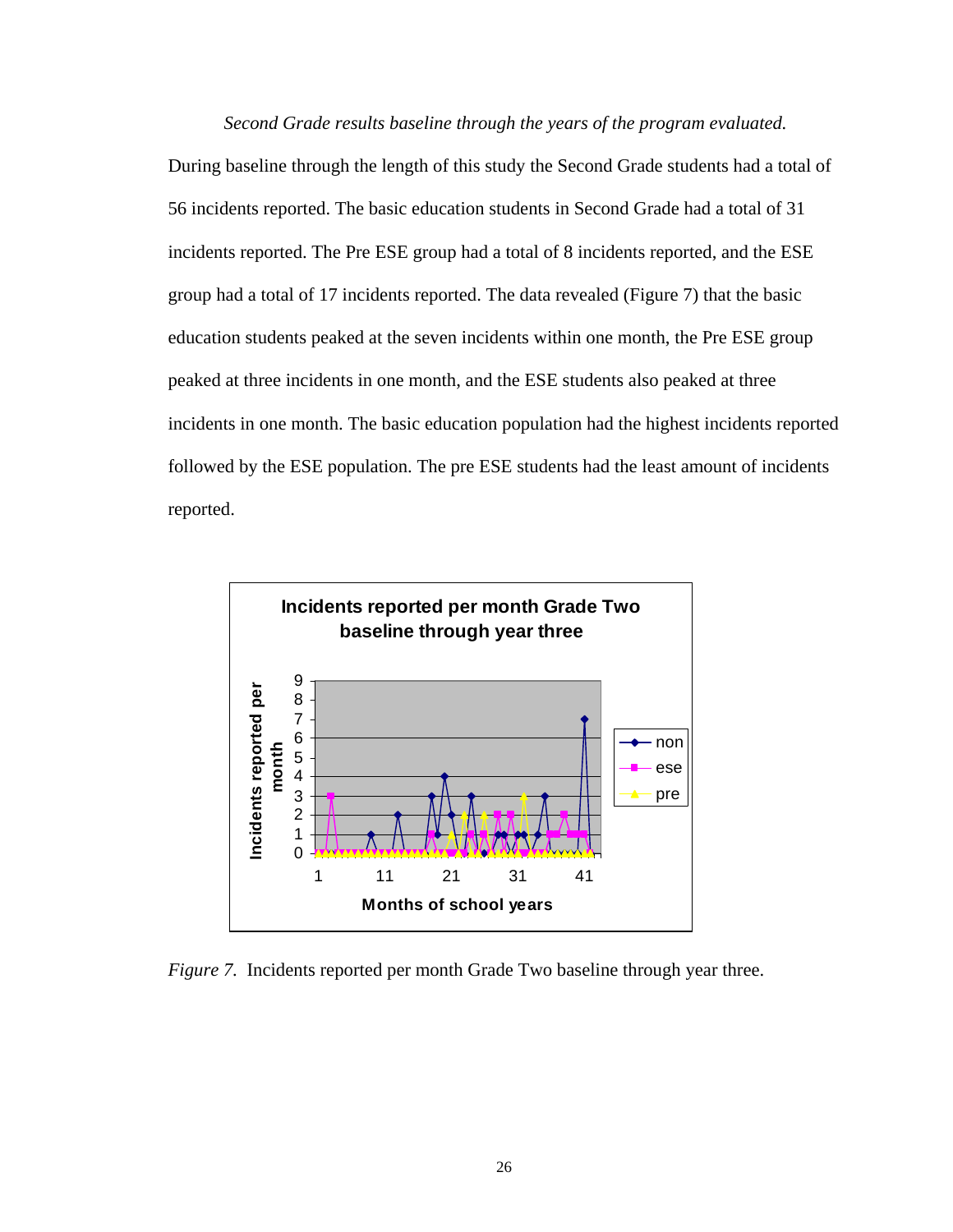*Third Grade results baseline through the years of the program evaluated.* During baseline through the length of this study the Third Grade students had a total of 35 incidents reported. The basic education students in Third Grade had a total of 30 incidents reported. The Pre ESE group had a total of 2 incidents reported, and the ESE group had a total of 5 incidents reported. The data revealed (Figure 8) that the basic education students peaked at the nine incidents within one month, the Pre ESE group peaked at one incident in one month (twice), and the ESE students also peaked at two incidents in one month. The basic education population had the highest incidents reported (during months 18-23, end of year one and beginning of year two) followed by the ESE population. The pre ESE students had the least amount of incidents reported.

![](_page_35_Figure_1.jpeg)

*Figure 8.* Incidents reported per month Grade Three baseline through year three.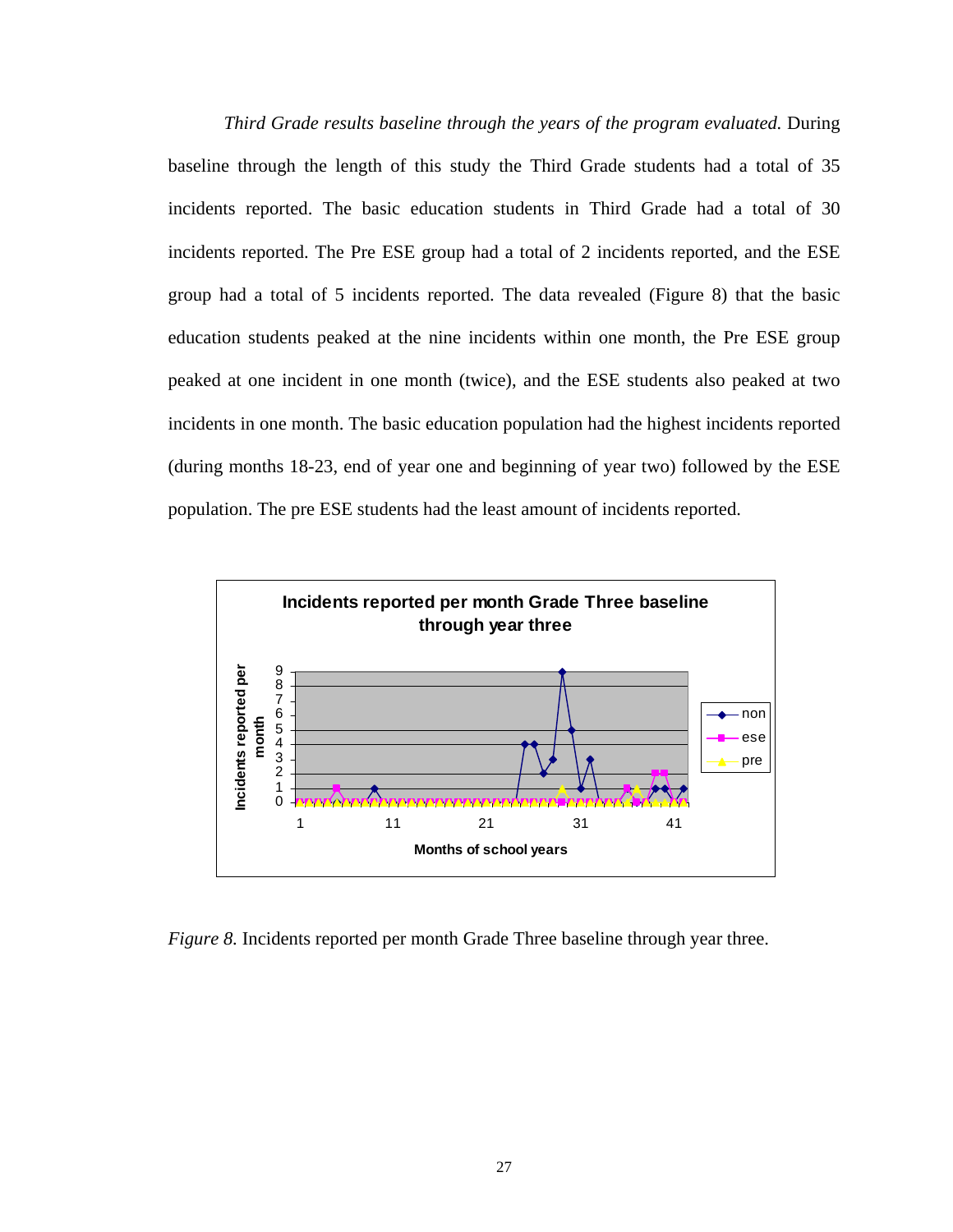*Fourth Grade results baseline through the years of the program evaluated.*  During baseline through the length of this study the Fourth Grade students had a total of 44 incidents reported. The basic education students in Fourth Grade had a total of 24 incidents reported. The Pre ESE group had a total of 0 incidents reported, and the ESE group had a total of 20 incidents reported. The data revealed (Figure 9) that the rates of incidents increased overtime and peaked toward the end of this study time frame, the basic education and the ESE students peaked at four incidents within one month. The basic education population had the highest incidents reported (during month 29 Feb. year two) followed by the ESE population. The pre ESE students had no incidents reported.

![](_page_36_Figure_1.jpeg)

*Figure 9.* Incidents reported per month Grade Four baseline through year three.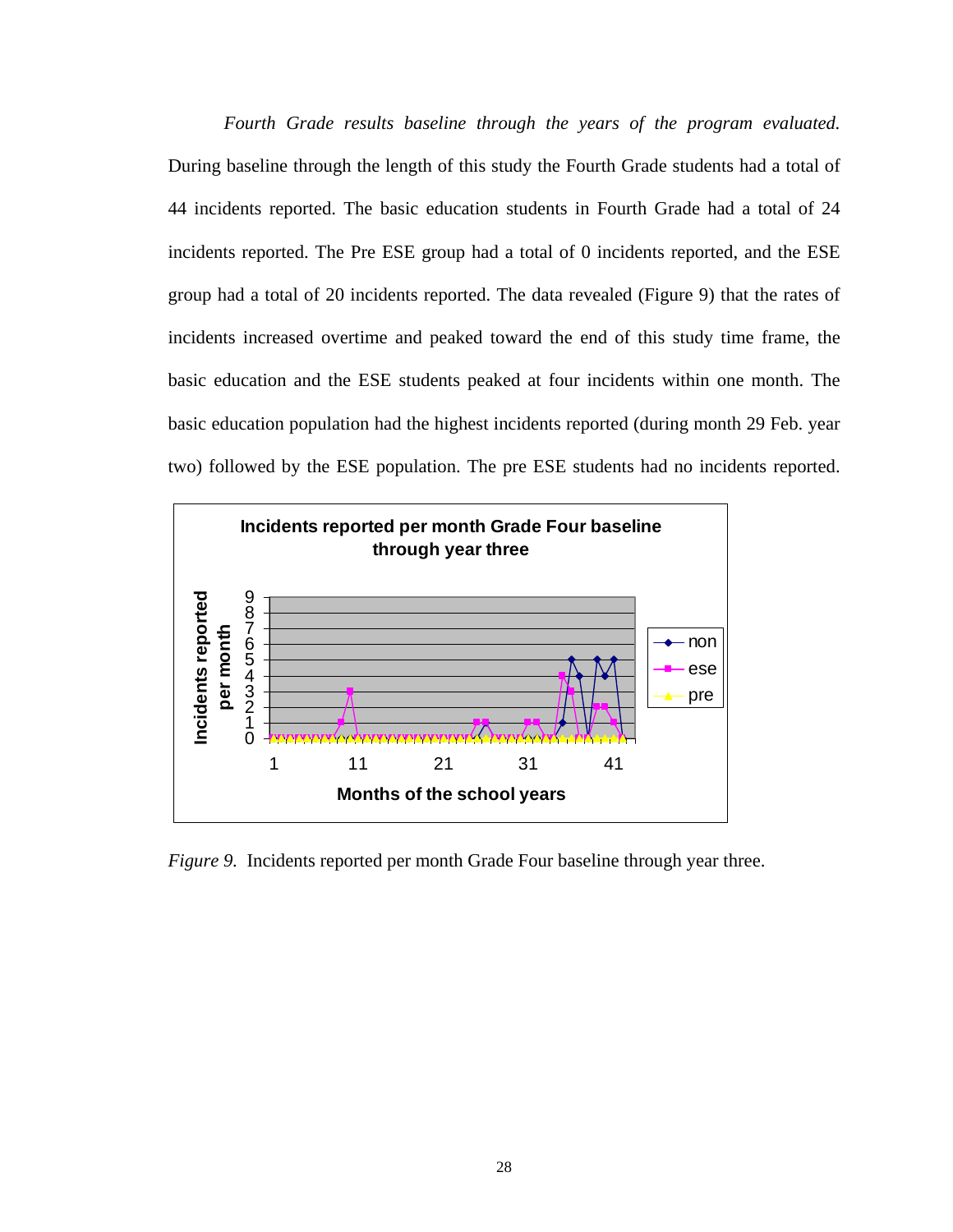*Fifth Grade results baseline through the years of the program evaluated.* During baseline through the length of this study the Fifth Grade students had a total of 3 incidents reported. The basic education students in Fifth Grade had a total of 2 incidents reported. The Pre ESE group had a total of 0 incidents reported, and the ESE group had a total of 1 incident reported. The data revealed (Figure 10) that the basic education had the highest incidents reported) followed by the ESE population. The pre ESE students had no incidents reported.

![](_page_37_Figure_1.jpeg)

*Figure 10.* Incidents reported per month Grade Five baseline through year three.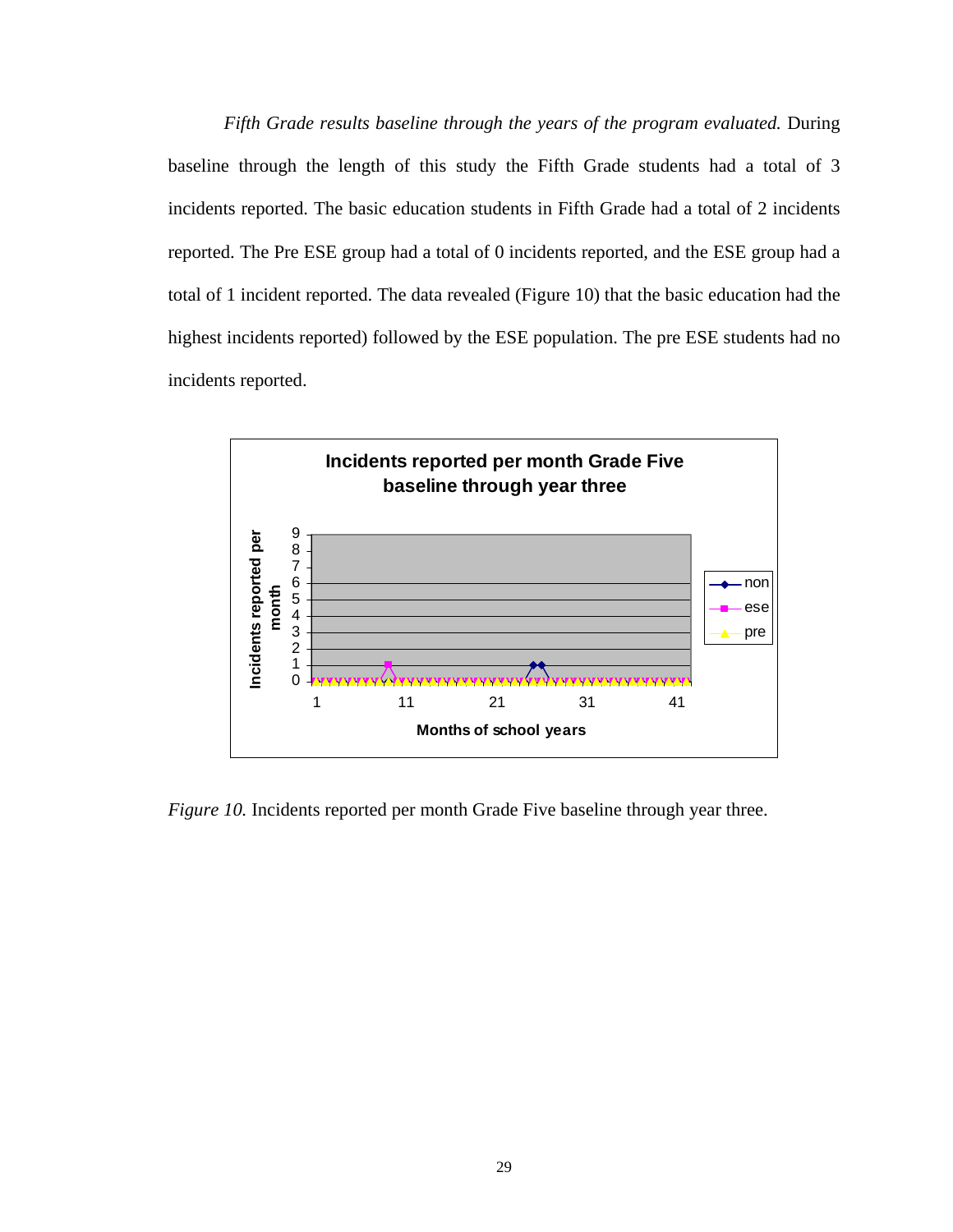*Results following the Kindergarten cohort from baseline through their Third year of school.* The review of data also included the longitudinal study of a group of students. The Kindergarten group of students' detailed reports was evaluated over time as they grew through the school system (Figure 11). These students were Kindergarteners during the baseline year, First graders during year one, Second graders during year two, and Third graders during the final year that the incident were reviewed.

![](_page_38_Figure_1.jpeg)

*Figure 11.* Kindergarten cohort incidents reported baseline through year three.

During the baseline year, while the students were Kindergarteners there were reported a total of 11 incidents were reported. The basic education students had a total of seven incidents, the pre-ESE students had a total of four incidents and the ESE students did not have any incidents reported. During the First year of the program while the students were in First grade, a total of 14 incidents were reported. The basic education students during that year had a total of three incidents reported, the pre-ESE population had a total of five incidents reported and the ESE population had a total of six incidents reported. During the Second year of the program while the students were in Second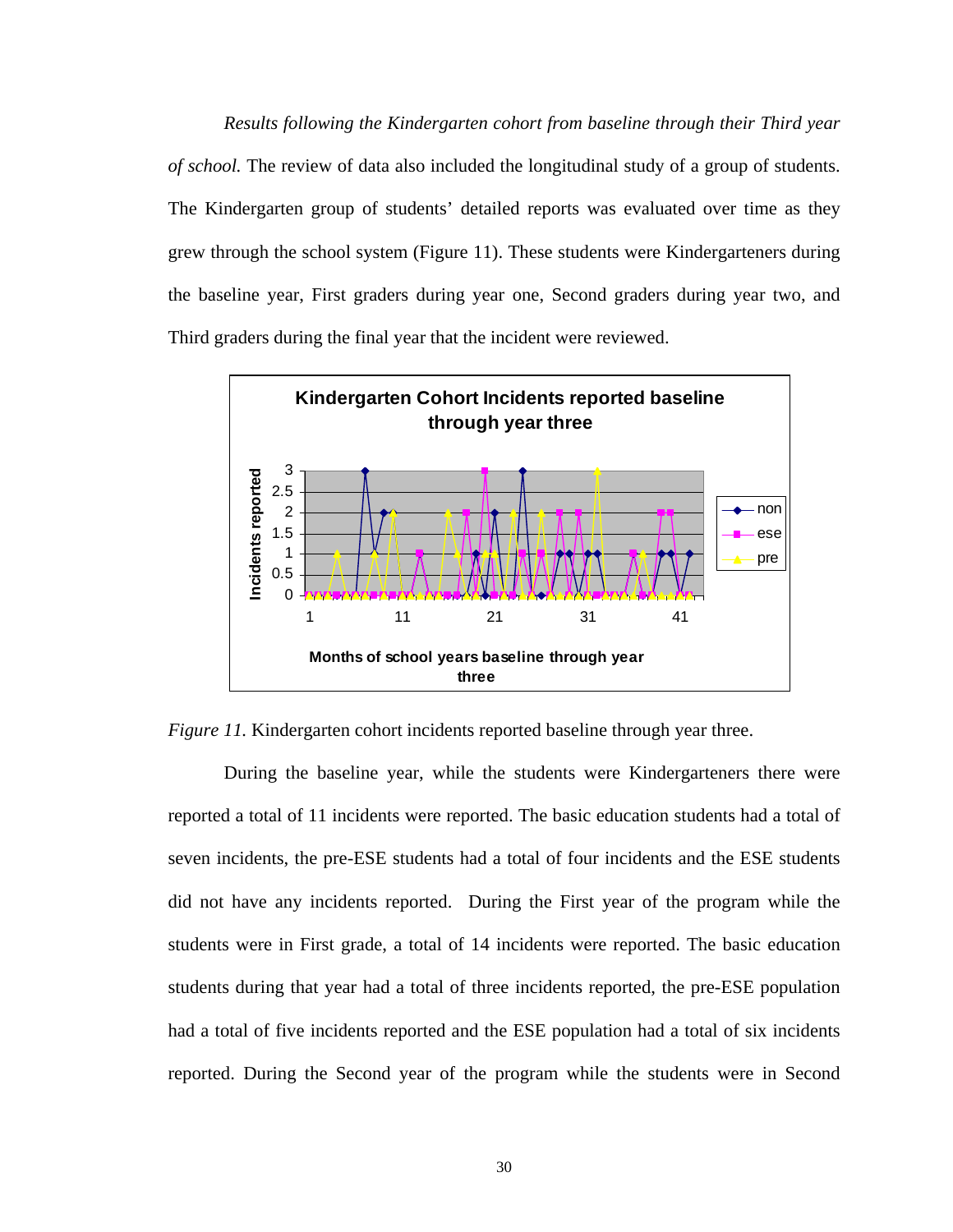grade, a total of 18 incidents were reported. The basic education students during that year had a total of seven incidents reported, the pre-ESE population had a total of five incidents reported and the ESE population had a total of six incidents reported. During the final year of the review while the students were in Third grade, a total of 9 incidents were reported. The basic education students during that year had a total of three incidents reported, the pre-ESE population had a total of one incident reported and the ESE population had a total of five incidents reported.

Evaluating this longitudinal data revealed that over time incidents had dropped to below baseline data. Baseline data showed a total of eleven incidents reported, the final year showed a total of nine incidents reported. The evaluation of this data also revealed that over time the number of incidents for the pre ESE students decreased, the basic education population varied between seven and three incidents through the years. While there were no incidents reported during baseline for the ESE population, that number increased and varied between 5 and 6 incidents per year. The changes between the data through the years specifically year two and year three, in the ESE and pre-ESE population may be due, in part, to the pre-ESE children becoming staffed over time and becoming part of the ESE population.

*Results review of the severity of the incident.* This study also included a review of the severity of each incident reported. Each incident states the behavior displayed which constituted the referral. The behaviors range in severity from disobeying and classroom disruption to fights and destroying of property.

The data revealed a high rate of fights being reported from baseline (5) through the end of the evaluation time at year three (26). There were no decreases over time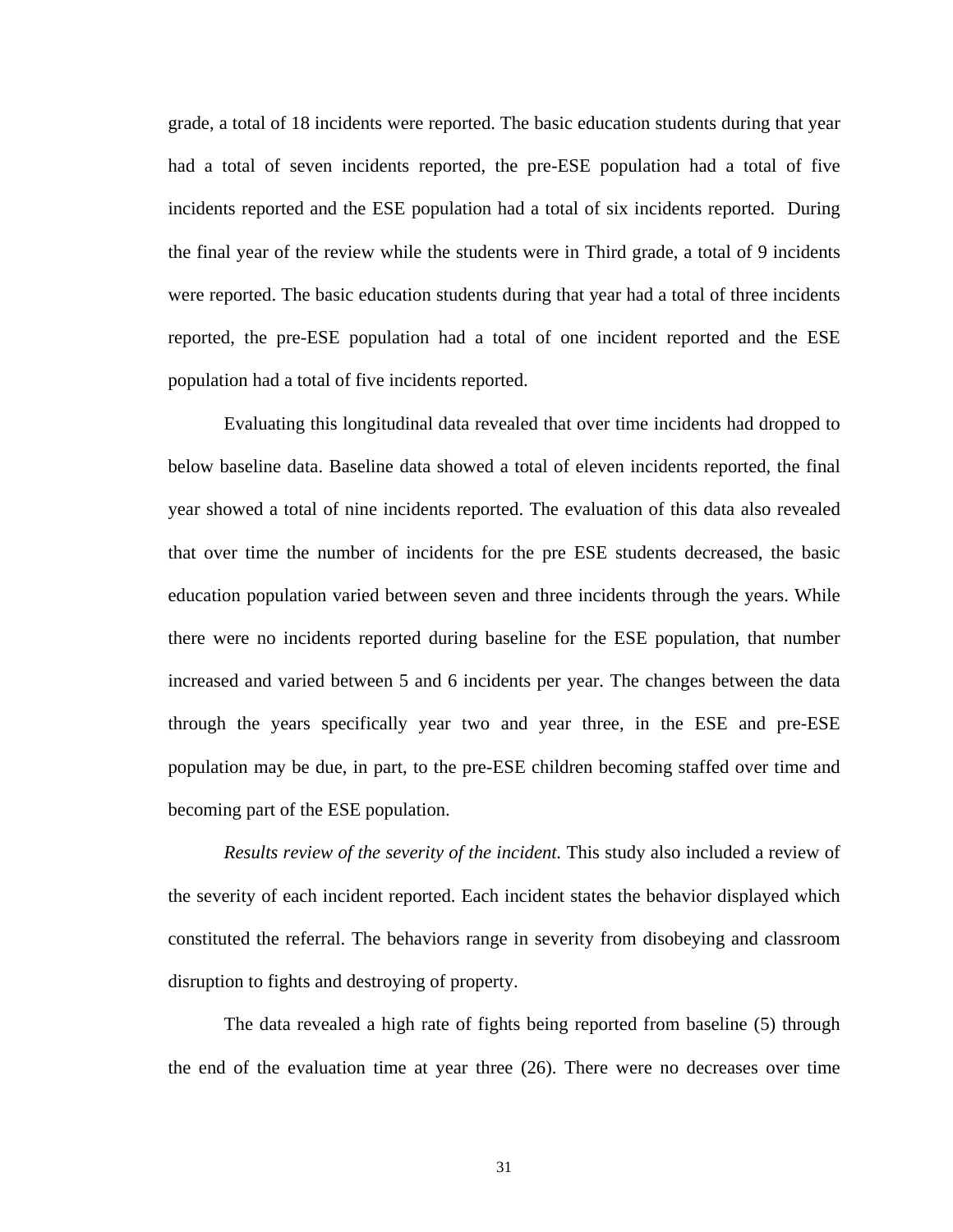through the life of the program evaluation. The data likewise revealed a high rate of disruptive behavior reported from baseline (8) through the end of the evaluation time (28).There were no decrease over time through the life of the program being evaluated.

## Table 1

| Severity of Incidents Reported Baseline Through Year Three |  |  |  |
|------------------------------------------------------------|--|--|--|
|                                                            |  |  |  |

| Year            | Fight | Destroy | <b>Disrupt</b> | <b>Disobey</b> |
|-----------------|-------|---------|----------------|----------------|
| <b>Baseline</b> | 5     |         | 8              |                |
| Year 1          | 10    |         |                |                |
| Year 2          | 12    |         | 17             |                |
| Year 3          | 26    |         | 28             | 14             |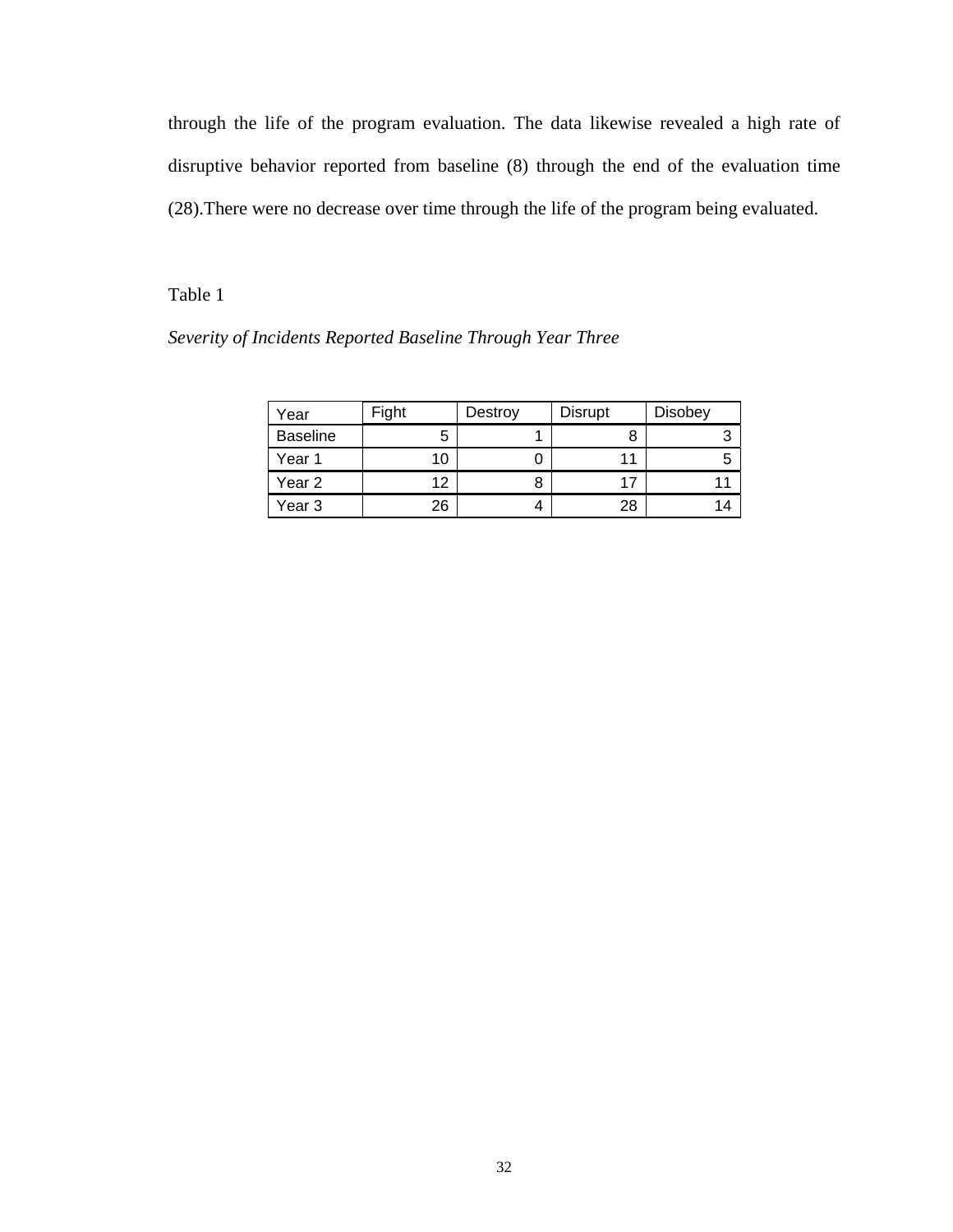#### Discussion

 This study investigated whether the creation and implementation of a natural sequence of program changes would result in a decrease in school-wide referrals.

With political stakes high regarding the education of Florida's children, it has become increasingly more important for teachers to document educational gains through the use of standardized tests. "States have increasingly relied on standardized test scores as the most important and in some cases only measure of whether or not schools are meeting expectations" (National Education Association, 2002a).

Today's educator must be able to accommodate students with significant learning and behavioral problems, teach in communities that are unable to support the school, and to work under conditions that are counterproductive to teaching and learning (Lewis & Sugai, 1999).

With the focus strongly based upon testing results, teachers have not had adequate nor consistent training in the area of proactive behavior management. This study, although not experimental in design, focused on the creation and implementation of a school-wide proactive discipline plan.

The archival evaluation process consisted of evaluating four years worth of school-wide referrals. The detailed reports which were generated from the referrals were evaluated through a systematic scanning process. This process included the use of inclusive and exclusive reporters of referrals, locations where the behavior occurred, and grade level.

Reports which met the criteria for this study generated the data for the mean of school-wide incidents, grade level incidents per ESE, Basic, and Pre ESE from baseline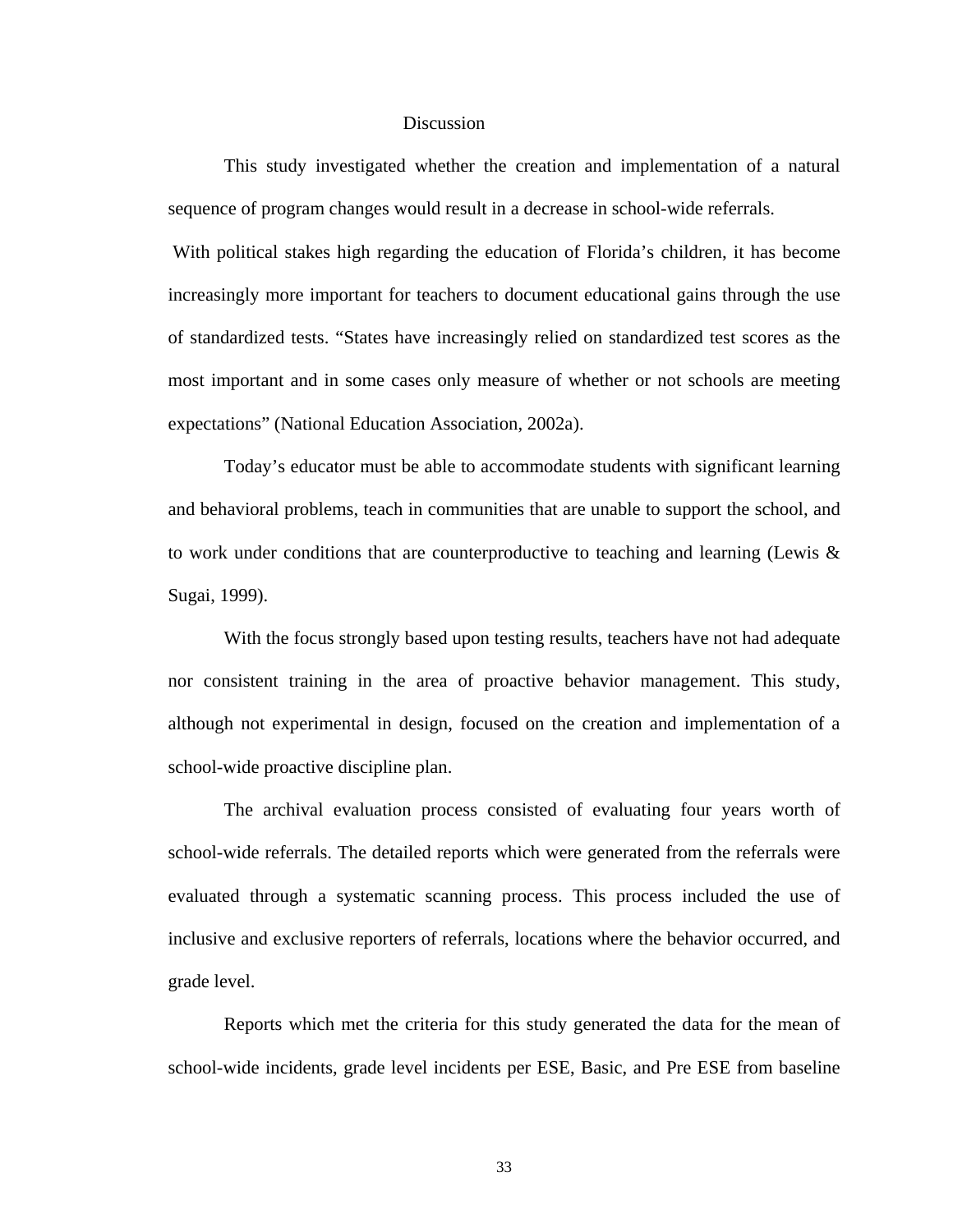through year three, a longitudinal study following the Kindergarten cohort through their Third year of school, and an examination of the behaviors reported.

The archival review of the school-wide baseline data from the 1998-1999 revealed that throughout the year students received referrals at a mean of 0.14. There were zero reports for the months of August, January, and June. The highest mean month was the month of April followed by the months of May and October. From the months of January through April the trend of incidents increased, although June was at zero reports.

Year one data revealed that throughout the year students received referrals at a mean of 0.25. There were zero reports for the months of August and June. The highest mean month was the month of April followed by the month of May. From the months of October through March the trend of incidents increased and then spiked at 0.84 in the month of April.

Year two data revealed that throughout the year students received referrals at a mean of 0.47. There were detailed reports for each month of the school year. The highest mean month was the month of November followed by the month of February. From the months of August through November the trend of incidents increased to a mean 0.85 and then decreased to a mean of 0.2 in December followed by another increased trend through February (at 0.84) until a decreased tend toward the month of April. In The last month of the school year, May, an increase occurred.

Year three data revealed that throughout the year students received referrals at a mean of 0.60. There were no detailed reports for the month of August. The highest mean month was the month of March (1.07) followed by April (0.95) and February (0.84). From the months of August through November the trend of incidents increased to 0.84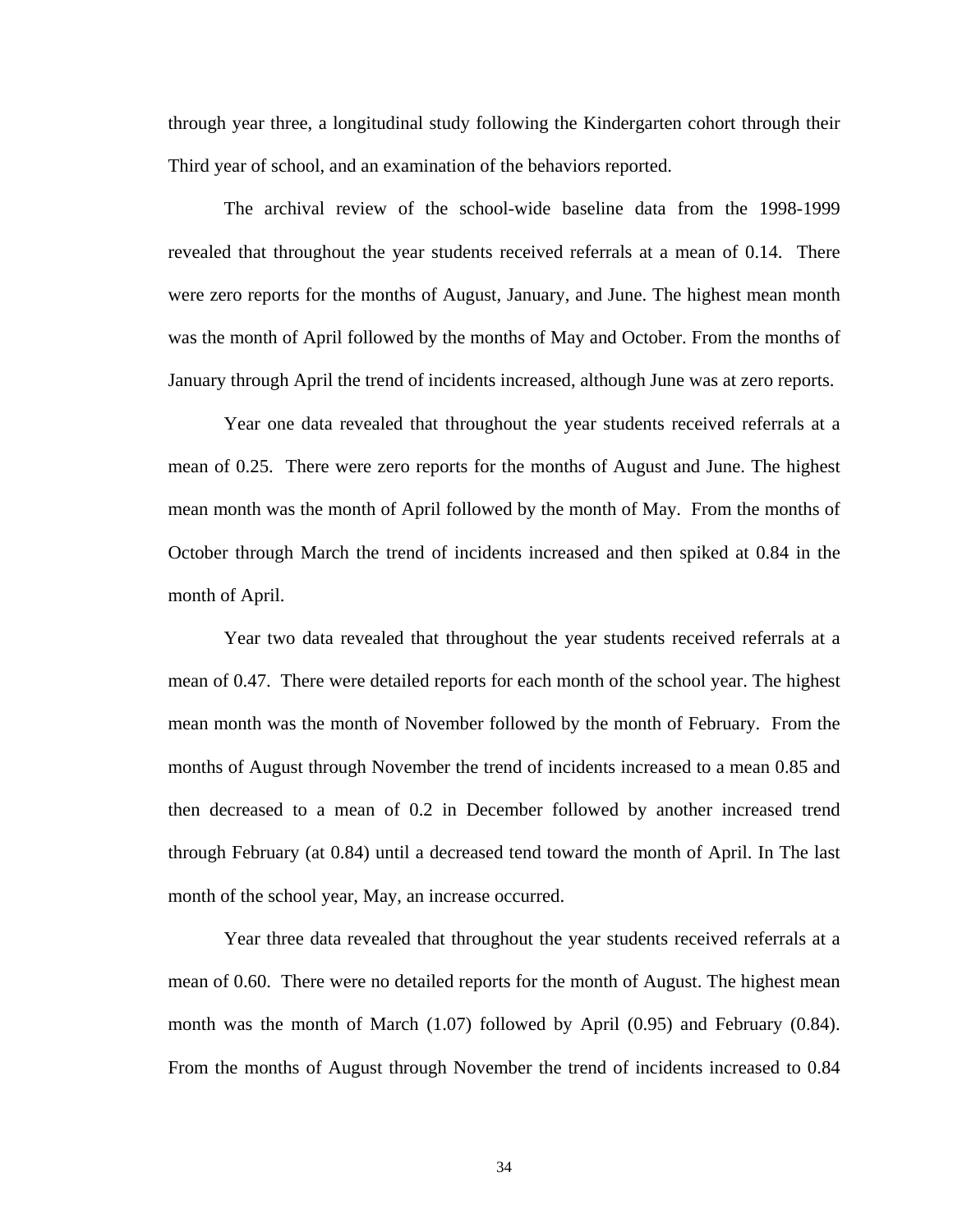and then decreased to 0.36 in January followed by another increased trend through March (at 1.07)) until a decrease in May.

In reviewing the mean of incident data it is clear that over time the incidents increased.

Prior to determining if this data reveals an ineffective proactive discipline plan, further discussion into the variables is warranted. Part of the teacher training included training the teachers how to write referrals. Prior to this plan, teachers sent students to the office for misbehavior without creating a referral. The students were removed from the classroom and documentation of the behavior did not occur. This may have accounted for an overall lower baseline mean of referrals. Following the training, the teachers began to document the behaviors through the use of the referral process, which would account for the increase in the mean reported following baseline. During baseline and year one of the program, the high mean months were both April. April also was the month where spring break occurred from baseline through year two. Possible variables may be a combination of the teachers and the students decreasing their diligence toward the school-wide plan both prior to and following spring break. Year Three showed peaks during November and February. A possible variable during November may again have been due to upcoming vacations and decreases in diligence. The high mean in February may be due in part to the possible stress involved with the onset of standardized testing in March. The possible variables due to vacations and testing leading to decreases in consistent behavior management are worth further investigation. Throughout the evaluation increases in the mean were shown over time. One variable to consider was that the last year of this evaluation was also the year that the NCLB Act was created. This perhaps placed more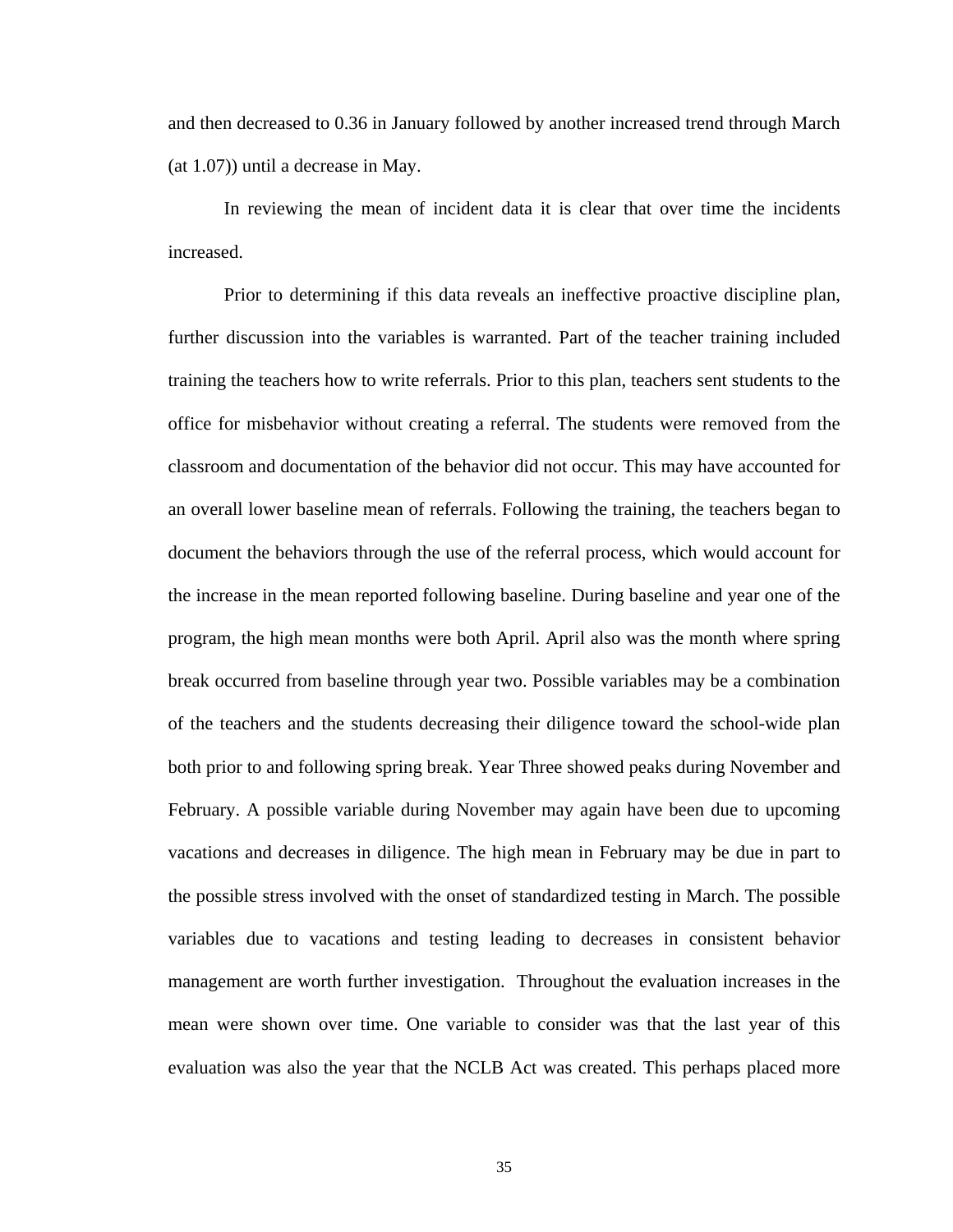outside stress on the teachers causing a shift in behavioral management. Another variable to consider was the amount of support offered teachers over time. During year one the teachers were provided with consistent training as well as consultation, rewards for the students were also provided. Therefore, the teachers had the ability to concentrate on academics and the behavior plan. Over time the support decreased and teachers were given more control of the rewards. A variable to be considered and worth investigating is the use of consistent and persistent support over time. This would require a person with the resources within a capacity to devote full time as a behavior specialist or a behavior coach.

Lewis and Sugai (1999) recommend a team member who is vested in making a long-term commitment to establishing and maintaining a school climate that maximizes social and academic learning opportunities for all students.

When comparing the data of basic, ESE, and Pre ESE students for incidents over the evaluation of this study, there were a total of 47 incidents reported by Kindergarten with Pre ESE having the highest number of incidents. In First grade there were a total of 69 incidents with ESE students displaying the highest number of incidents. Second through Fifth grade data all showed basic education students as having the highest number of incidents reported. Second grade had a total of 56 incidents, Third grade had a total of 35 incidents, Fourth grade had 44 incidents, and Fifth grade had 3 incidents. What was remarkable about this incident data by subgroup is that it showed a pattern of identification change over time in regards to the students who were referred.

In Kindergarten there was high rate of pre-ESE students receiving referrals. In First grade ESE produced the highest rate of referrals over time. The variables involved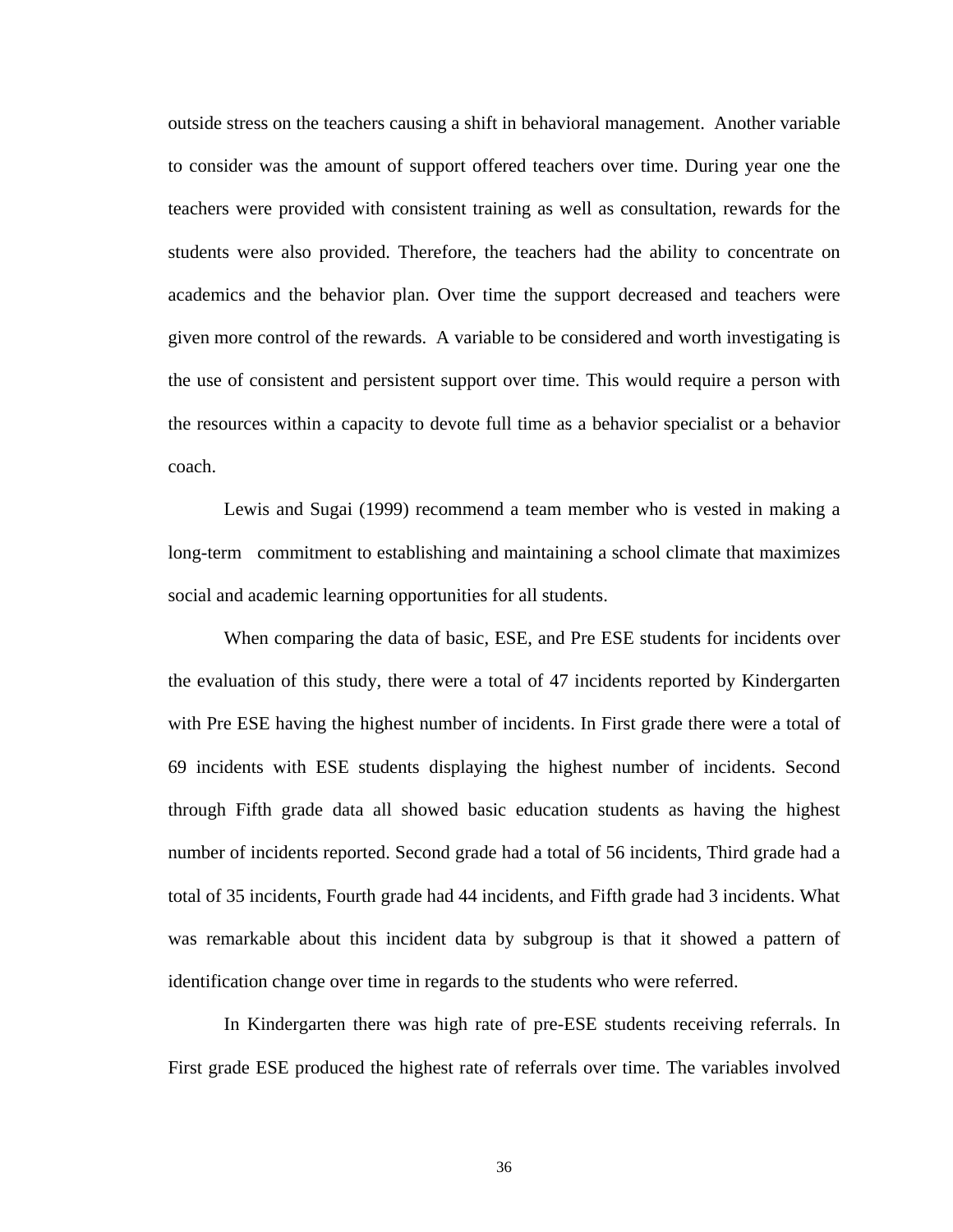here may be that the pre-ESE students began the staffing process and were placed into ESE the following year. A closer look at the detailed reports may be warranted to determine if this is a valid variable. Also it should be noted that typically students beginning the school process have not yet learned the school rules. It would be recommended that Kindergarten teachers quickly, proactively, and consistently teach the rules to the students and provide feedback to the students for their behavior. Teachers should give (Lewis & Sugai, 1999) direct instruction, review, and provide corrective feedback to students who make errors in learning how to meet rules or behavioral expectations.

Grades Two and Three showed that pre-ESE students had the least amount of reports. Grades Four and Five showed that there were no Pre-ESE reports. This may also have to do with the staffing process and moving of the Pre-ESE into the ESE category. ESE during these grades may have shown a lower rate of reports due to the ESE behavioral training of these teachers.

Evaluating the longitudinal Kindergarten data revealed that over time incidents had dropped to below baseline data. Baseline data showed a total of eleven incidents reported, the final year showed a total of nine incidents reported, yet the evaluation of this data also revealed that over time the number of incidents for the pre ESE students decreased, while the basic education population varied between seven and three incidents through the years. While there were no incidents reported during baseline for the ESE population, that number increased and varied between 5 and 6 incidents per year. The changes between the data through the years, specifically year two and year three, in the ESE and pre-ESE population may be due, in part, to the pre-ESE children staffed over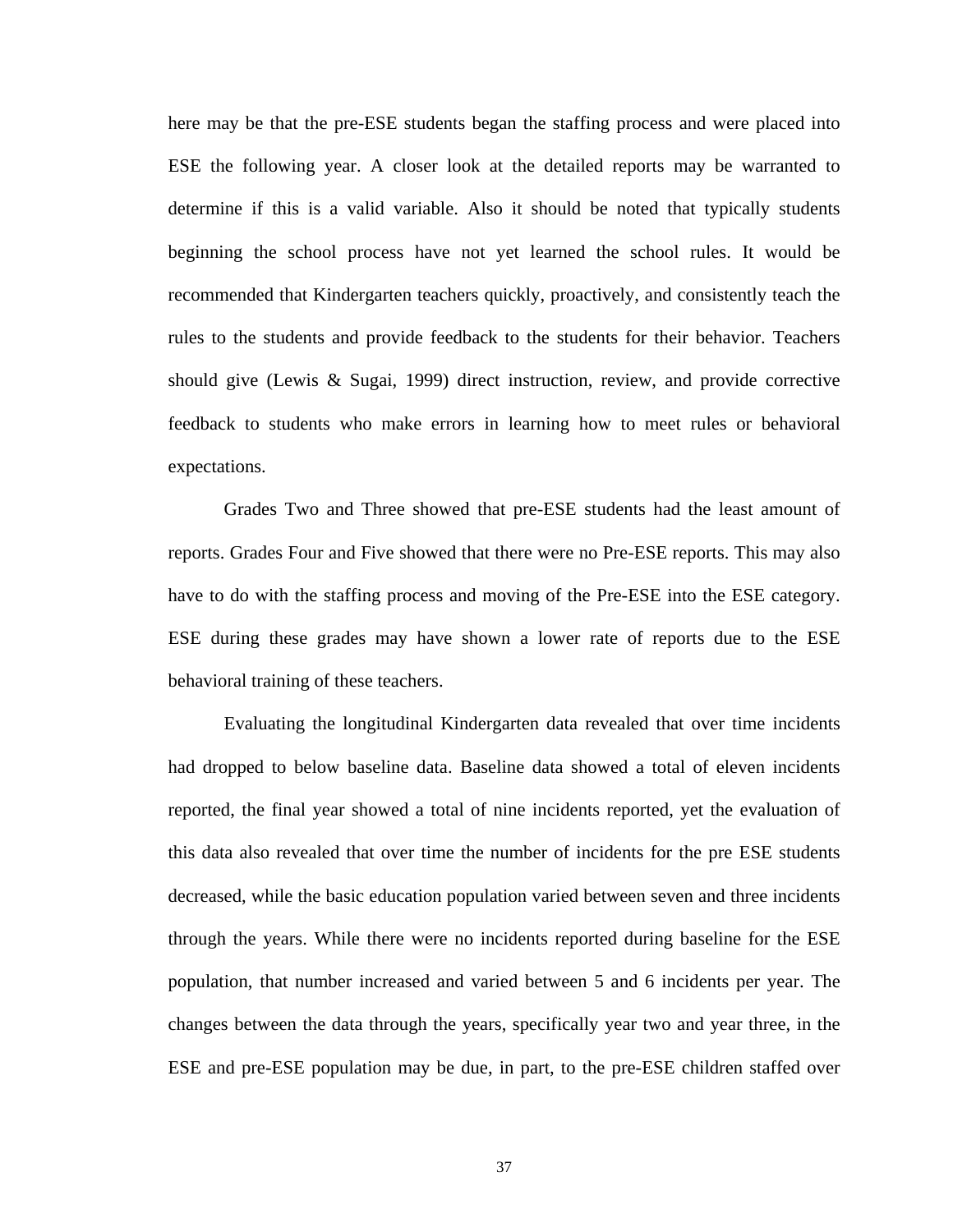time and becoming part of the ESE population. This may also show that the students over time had learned the rules they needed to succeed behaviorally within the school system. This longitudinal data was of great interest. If this evaluation was to be done again, including the data of these students through Fifth grade would be recommended.

The data displaying the behavior reported revealed a high rate of fights from baseline (5) through the end of the evaluation time at year three (26). There were no decreases over time through the life of the program evaluation. The data likewise revealed a high rate of disruptive behavior reported from baseline (8) through the end of the evaluation time (28). There were no decreases over time through the life of the program being evaluated. The lack of decreases may have been due to the teachers being more diligent in their observation of behaviors and perhaps less diligent in the use of praise statements and planned ignoring.

When considering all of the data presented and the possible variables that have caused a lack of decreases in school-wide referrals, it should be mentioned that while the students and teachers over time were rewarded for their behavior, the rewards may not have been of significance. A reinforcement survey was not conducted and future research in this area would be recommended. Another area of research which would be worth pursuing would be the use of detailed reports in the creation of pre-ESE behavior plans. Walker, Horner, Sugai, Bullis, Sprague, Bricker and Kaufman (1996) suggest that 80% of students needs may be met with primary prevention efforts, approximately 15% will need Secondary level assistance, and roughly 5% will require intensive Tertiary support. Primary support would fall into the proactive school-wide discipline plan area. Students needing Secondary level assistance would be students identified as high risk for patterns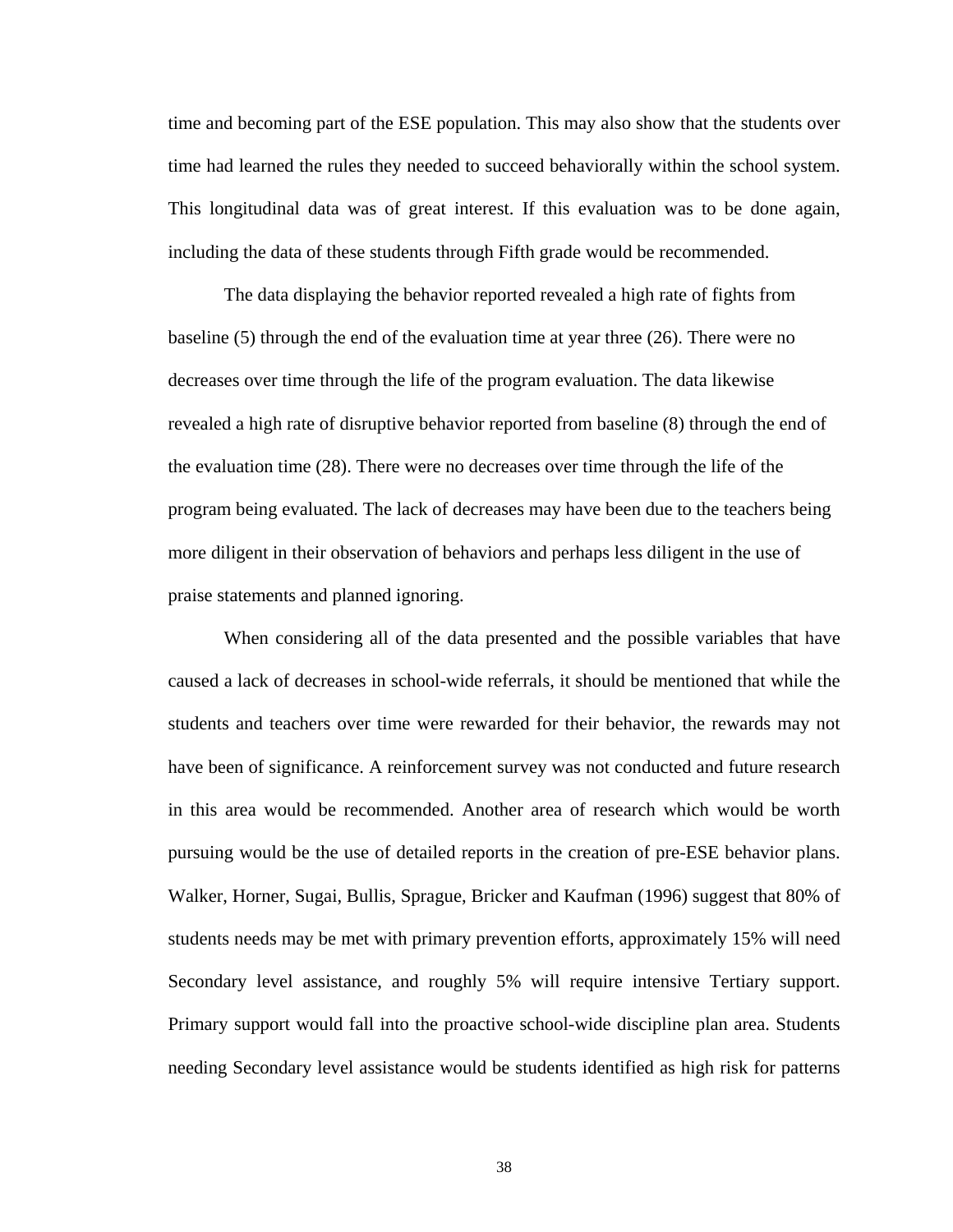of problem behavior. These students could be identified in the early primary grades through the use of the incident reports. Separating data into students who were minimal or non offenders, multiple offenders and high rate offenders was not conducted in this study. Conducting this research though the use of the detailed reports would allow school personnel to determine those at risk as well as focusing on individual students who require intensive behavioral supports or interventions. Perhaps if this research was conducted and the percentage of students needing Secondary and/or Tertiary level prevention proved high enough, the school system could employ a behavior specialist and/or behavior coach much in the same manner as reading specialists and reading coaches are employed to assess and assist those students who are in need of reading interventions.

Another area of future research would be the comparison between this study and a similar study conducted at a school with similar socio-economic students who are making annual yearly gains, as well as comparing data to a similar size school within an advantaged population. Future research within these areas may help to determine whether or not there is a correlation between behavioral success and how this may relate to annual yearly gains.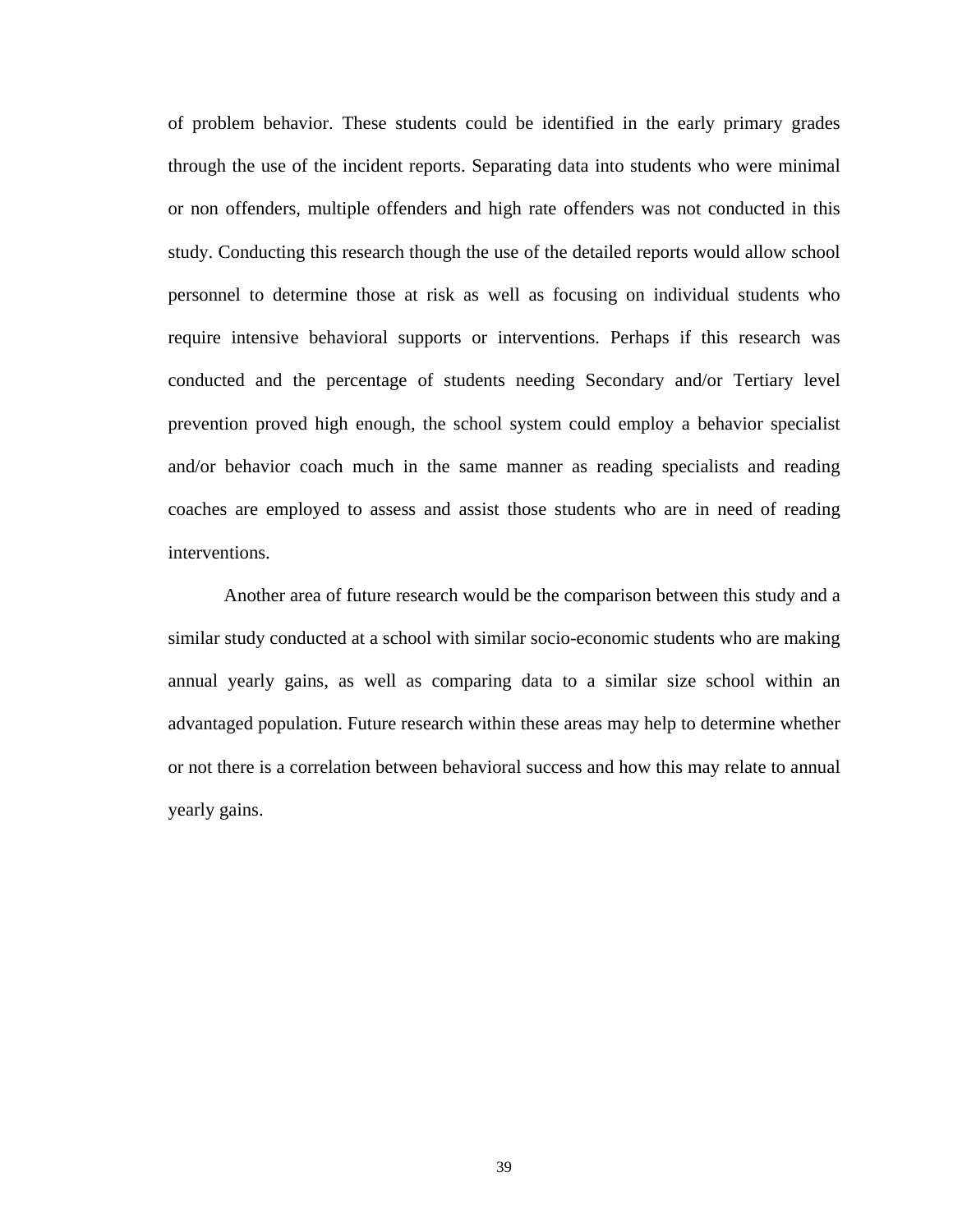#### References

- Albin, R., Lucyshyn, J., Horner, R., & Flannery, B. (1996). Contextual fit for behavioral support plans: A model for "goodness of fit". In L. K. Koegel, R. L. Koegel & G. Dunlap (Eds.). *Positive behavioral support including people with difficult behaviors into the community* (pp. 81-98). Baltimore, MD: Paul H. Brooks Publishing Co.
- Andrews, W. (1997). *Bygone Punishments*. Retrieved February 21, 2001, from <http://www.gretchwood.com/punishments/bygone>
- Bailey, D & Sugai, G. (1988). *Effective teaching: Principles and procedures of applied behavior analysis with exceptional students.* Boston, MA.: Allyn & Bacon.
- Brooks, H.M. (1997). *Some strange and curious punishments*. Retrieved March 30, 2001, from <http://www.getchwood.com/punishment/strange>
- Bricker, D.C. (1993). Character and moral reasoning an Aristotelian perspective. In K.A. Strike & P.P. Ternasky (Eds.). *Ethics for professionals in education: Perspectives for preparation and practice.* New York, NY: Teachers College Press.
- Cooper, J. O., Heron, T. E., & Heward, W. L. (1987). *Applied behavior analysis*. Columbus, Ohio: Merrill Publishing.
- Gunter, P. L., & Coutinho, M. J. (1997). Negative reinforcement in classrooms: What we're beginning to learn. *Teacher Education and Special Education, 3*, 249--64.
- Goldstein, A.P. & McGinnis, E. (2001). *Skillstreaming the elementary school child.* Chicago, IL: Research Press.
- Gushee, M. (1984). *School-wide behavior management system*. ERIC/OSEP Digest, number E563. Retrieved March 29, 2001.from [http://www.ed.gov/databases/ERIC\\_Digests/ed2945.html](http://www.ed.gov/databases/ERIC_Digests/ed2945.html)
- Fitzsimmons, M. (1998) *School-wide behavior management systems, ERIC/OSEP Digest number E563* Eric Educational reports.
- Howe, K. & Miramontes, O. (1992). *The ethics of special education.* New York: Teachers College Press.
- Hyman, I.A., McDowell, E., & Rains, B.(1997, February 18-20). *Corporal punishment and alternatives in the national Institute of Education.* Conference proceedings on corporal punishment in schools: A national debate. U.S. Government Printing Office.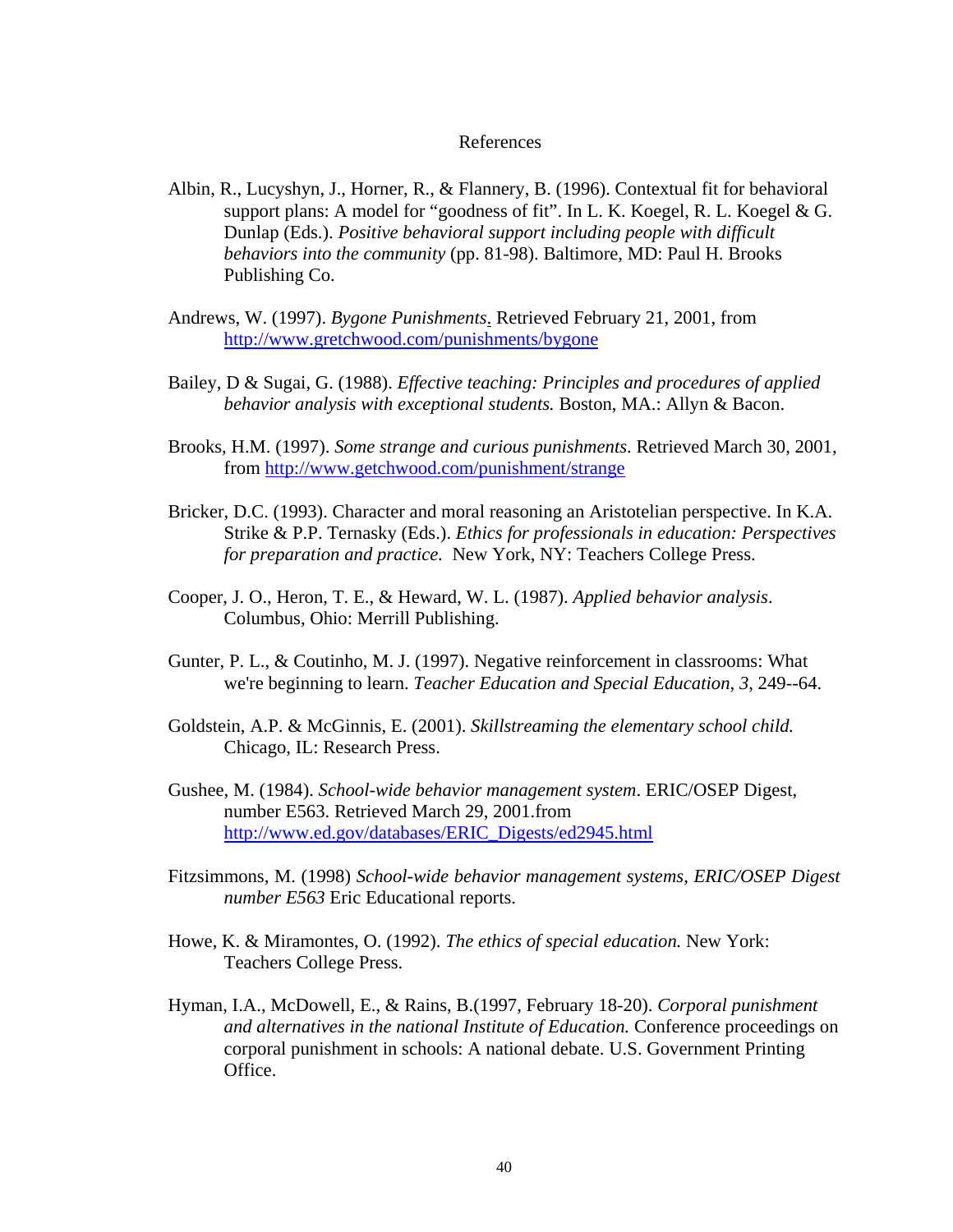- Lewis T. J. & Sugai, G. (1999). Effective behavior support: A systems approach to proactive schoolwide management. *Focus On Exceptional Children*, *31*, 1-24.
- Malott, R. W., Malott, M. R., & Trojan, E. A. (2001). *Elementary principles of behavior*   $(4<sup>th</sup> edition)$  (pp. 56-79). Upper Saddle River, N.J.: Prentice Hall.
- Mayer, G.R. (1995). Preventing antisocial behavior in school. *Journal of Applied Behavior Analysis, 28*, 467-478.
- Mayer, G.R. (1999). Constructive discipline for school personnel. *Education and Treatment of Children, 22*, 36-54.
- Mayer, G.R. (2002). Behavioral strategies to reduce school violence. *Child and Family Behavior Therapy, 24*, 83-100.
- National Education Association (2002a). *Accountability and testing.* Retrieved April 23, 2004 from [www.nea.org/accountability/index.html](http://www.nea.org/accountability/index.html)
- National Education Association (2002b). *No child left behind act/ESEA.* Retrieved April 23, 2004 from [www.nea.org/esea/index.html](http://www.nea.org/esea/index.html)
- National Education Association (2002c). *Special education and the individuals with disabilities act.* Retrieved April 23, 2004 from [www.nea.org/specialed/index.html](http://www.nea.org/specialed/index.html)
- NCLB, Accountability, and Adequate Yearly Progress (2002). *Student achievement and school accountability.* Retrieved April 23, 2004 at [www.ed.gov/admins/lead/accoun/ayp203edlite-slide008.html](http://www.ed.gov/admins/lead/accoun/ayp203edlite-slide008.html)
- Poole, S.R., Ushkow, M. C., & Nader, P. R. (1991). The role of the pediatrician in abolishing corporal punishment in schools. *Pediatrics, 88, 162-167.*
- Public Law 94-142 (S.6) (1975). *Education for all handicapped children act of 1975*. Retrieved April 23, 2004 from <http://asclepius.com/angel/special.html>
- Singh N. (1995). In search of unity: Some thoughts on family-professional relationships in service delivery systems. *Journal of Child and Family Studies, 4*, 3-18.
- Skinner B.F. (1974) *About behaviorism*. New York, NY: Random House, Inc.
- Stage, S. A. (1997). A preliminary investigation of the relationship between in-school suspension and the disruptive classroom behavior of students with behavioral disorders. *Behavioral Disorders, 23*, 57-76.
- Taylor-Greene, S.D., Brown, L., Nelson, J., Longton, T., Gassman, J., Cohen, J., Swartz, R. H., Homer, G., Sugai, G., & Hall, S. (1997). Schoolwide behavioral support: Starting the year off right. *Journal of Behavioral Education, 7*, 99-112.